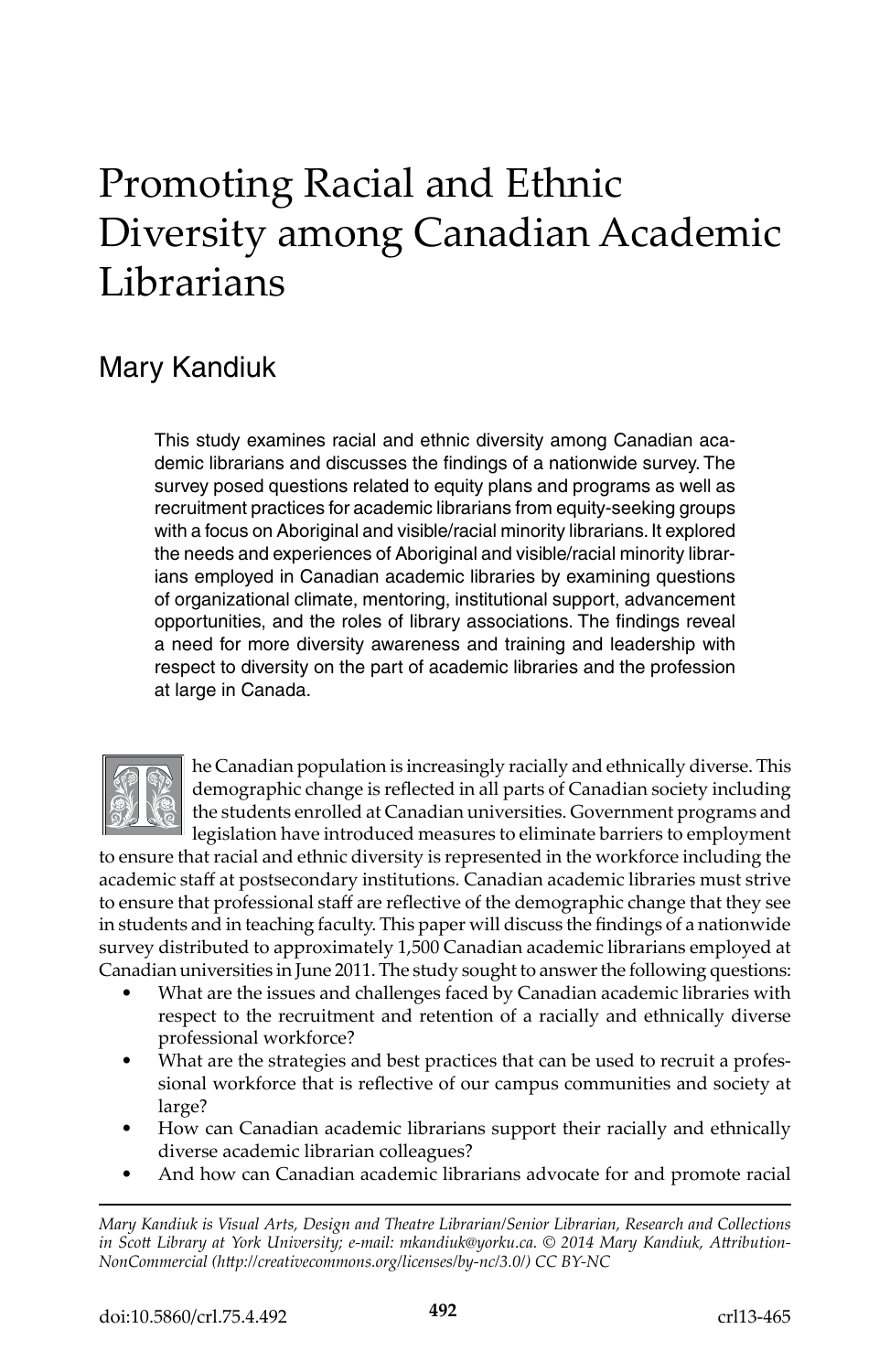and ethnic diversity in the library profession beyond the confines of their own academic institutions?

With an overall response rate of 36.5 percent, with 1.1 percent of the respondents identifying as Aboriginal and 11 percent as visible/racial minority, the study is an indepth examination of racial and ethnic diversity and academic librarians in Canada. According to Section 3 of the Employment Equity Act, 1995, "'Aboriginal peoples' means persons who are Indians, Inuit or Métis" and "'members of visible minorities' means people, other than Aboriginal peoples, who are non-Caucasian in race or nonwhite in colour."1

What follows is a review of the literature relating to racial and ethnic diversity among academic librarians with a focus on Canada; an examination of data and statistics as they inform this study; a review of employment equity and Canadian universities; a description of the survey goals and methodology; a detailed discussion of the survey results followed by a summary and limitations of the survey; concluding with recommendations and avenues for further research.

### **Literature Review**

As is illustrated by *The Kaleidoscope Concern: An Annotated Chronological Bibliography of Diversity, Recruitment, Retention, and Other Concerns Regarding African American and Ethnic Library Professionals in the United States,* compiled by Kaetrena D. Davis-Kendrick and published by the Association of College and Research Libraries in 2009, the literature relating to ethnic and racial diversity and librarians in the United States is extensive, dating as far back as the 1920s.<sup>2</sup> Composed of over 300 entries, the largest number of these entries fall under the category of "Recruitment and Retention," divided into two sections—"Library Education" and "Workplace/Career"—revealing an ongoing concern with the recruitment of racial and ethnic minorities into LIS education as well as the representation of racial and ethnic minority librarians in libraries.

As discussed by Kyung-Sun Kim and Sei-Ching Joanna Sin in "Increasing Ethnic Diversity in LIS: Strategies Suggested by Librarians of Color," published in *The Library Quarterly* in 2008, studies relating to recruitment and retention into LIS programs have examined factors affecting the decision to enter the LIS profession, barriers to the recruitment of minorities into LIS, and strategies for effective recruitment and retention.<sup>3</sup> Their study "aimed at assessing what LIS schools and other library and information professional associations have done for the recruitment and retention of students of color and identifying effective strategies for the recruitment and retention from the perspective of librarians of color."<sup>4</sup> The study highlights the ongoing underrepresentation of ethnic minorities in LIS schools. Strategies for recruitment fall into three categories: financial support and work/career opportunity, diversity in faculty/ staff and students/alumni, and active recruitment including advertisement and personal contacts.5 Strategies for retention also fall into three categories: financial support and work/career opportunity; support by faculty/staff, students, and ethnic associations; and curriculum and class schedule.<sup>6</sup> The findings also reveal significant differences among ethnic minority groups, and that among Native Americans "offering distance learning options in LIS programs was ranked consistently higher than in other groups," for both recruitment and retention.7 *The Kaleidoscope Concern* reveals that studies relating to workplace/career recruitment and retention of African American and ethnic library professionals have explored the areas of internships and residencies, fellowships and scholarships, leadership and career development, professional development, mentoring, and support for research. In a recent study, "Tenure and Promotion Experiences of Academic Librarians of Color," published in *College & Research Libraries* in 2012, Ione T. Domasco and Dracine Hodges examine "factors impacting work-life experiences of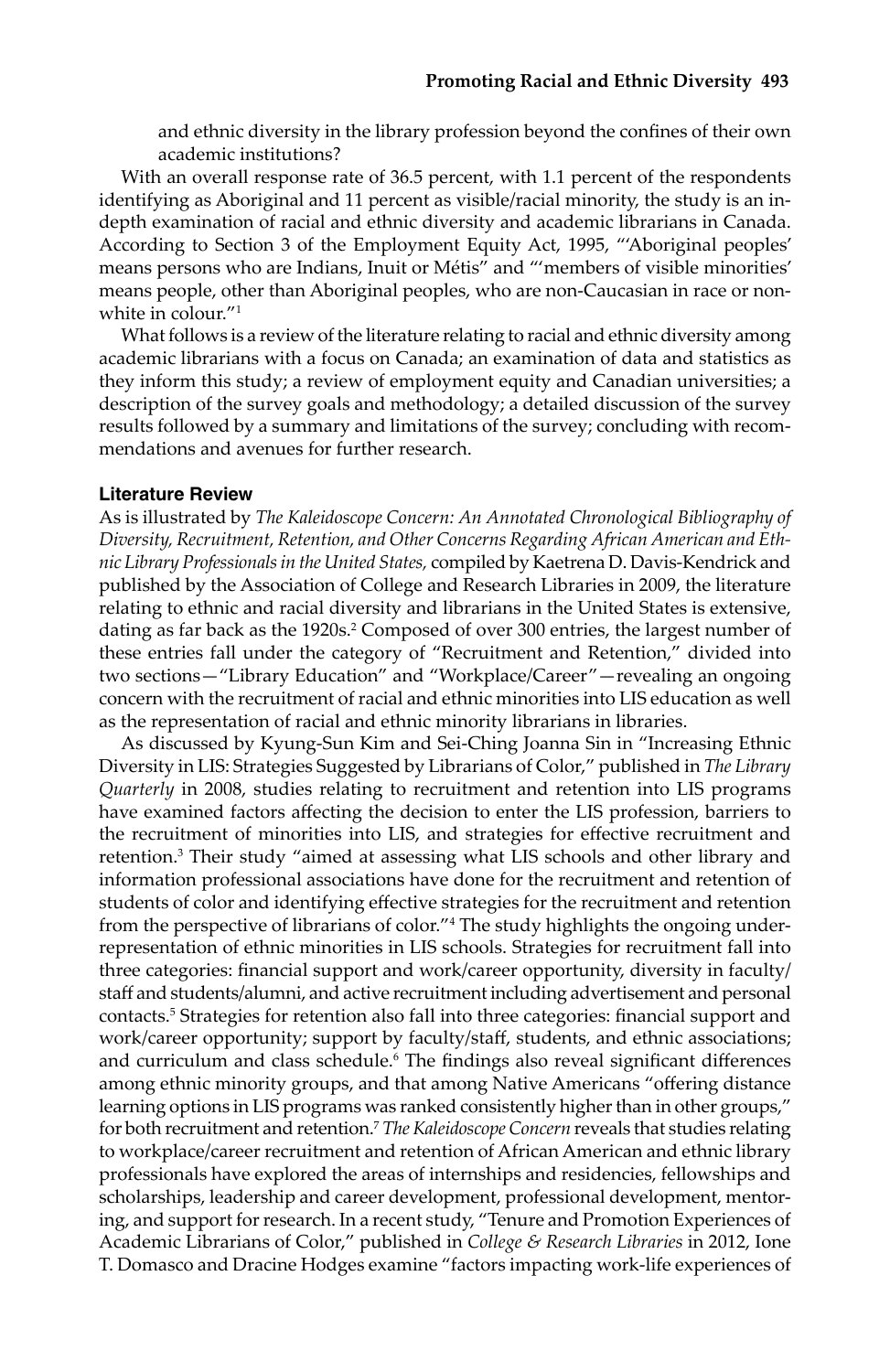#### **494 College & Research Libraries July 2014**

library faculty of color within the framework of tenure policies and processes."8 The study reveals the challenges faced by library faculty of color as they "work toward their professional goals," including workload issues and "implicit and explicit racism."<sup>9</sup> Recommendations to ensure more positive experiences for library faculty of color include: ensuring equitable tenure-track experiences for librarians of color and periodic assessments of policies and processes; assessment of mentoring or peer support groups; and acknowledging the "value of work of library faculty of color who engage with and provide service to communities of color served by their institutions." <sup>10</sup>

What is also revealed in a review of the literature is leadership on the part of bodies such as the American Library Association (ALA), the Association of College and Research Libraries (ACRL), and the Association of Research Libraries (ARL) in the area of diversity at both the association and institutional level in the United States. This has included both the development and ongoing review of diversity initiatives and programs. A recent major initiative is the development of the *ACRL Diversity Standards: Cultural Competency for Academic Libraries (2012)*, which "are intended to emphasize the need and obligation to serve and advocate for racial and ethnically diverse constituencies."11 This was preceded by *Achieving Racial and Ethnic Diversity among Academic and Research Librarians: The Recruitment, Retention, and Advancement of Librarians of Color*, a White Paper by the ACRL Board of Directors Diversity Task Force issued in 2007. The White Paper provides recommended goals in each of the areas of recruitment, retention, and advancement "of groups traditionally underrepresented in the academic library workforce." The objectives of the White Paper are also to "discuss efforts to promote, develop, and foster workforces that are representative of a diverse population and address the development of a climate that supports and encourages advancement."12

While there is a large body of literature relating to racial and ethnic diversity and academic librarians in the United States, the same does not hold true for Canada. In 2010, the Association of Research Libraries (ARL) published SPEC Kit 319 *Diversity Plans and Programs.* It presents the results of a survey that explored the progress that has been made in ARL member libraries to "recruit and retain a diverse workforce and to identify the existence and content of diversity plan documents; the strategies they use to increase the number of ethnically/culturally diverse librarians to the profession and in their libraries; the elements of programs that successfully support an inclusive workplace; the people, groups, and/or committees responsible for overseeing the programs; and how libraries are assessing the effectiveness and success of such programs."13 A total of 49 ARL member institutions completed the survey; 9 of those responses were from Canadian institutions. However, no breakdown is provided by institution, and responses from Canadian institutions are not differentiated from those of U.S. institutions. In addition, among the documents included, not a single document is provided from a Canadian institution.

In 2005, the University of Alberta undertook a comprehensive study of the human resources challenges facing Canadian libraries. According to *The Future of Human Resources in Canadian Libraries* (8Rs Report), "visible minorities are not well represented in Canadian libraries, comprising only 7% of the professional librarian labour force (compared to 14% in Canada's entire labour force). The largest proportion of visible minorities is found in non-profit and for-profit special libraries (11% and 10%, respectively), although this is still below the national average. Visible minorities are even less likely to be working as senior administrators, and this is the case for all but the government sector." Meanwhile, "Aboriginal librarians are not well represented in the Canadian labour force (comprising 3% of the total labour force), but they are even less visible in the library community in all sectors and at all occupational levels."14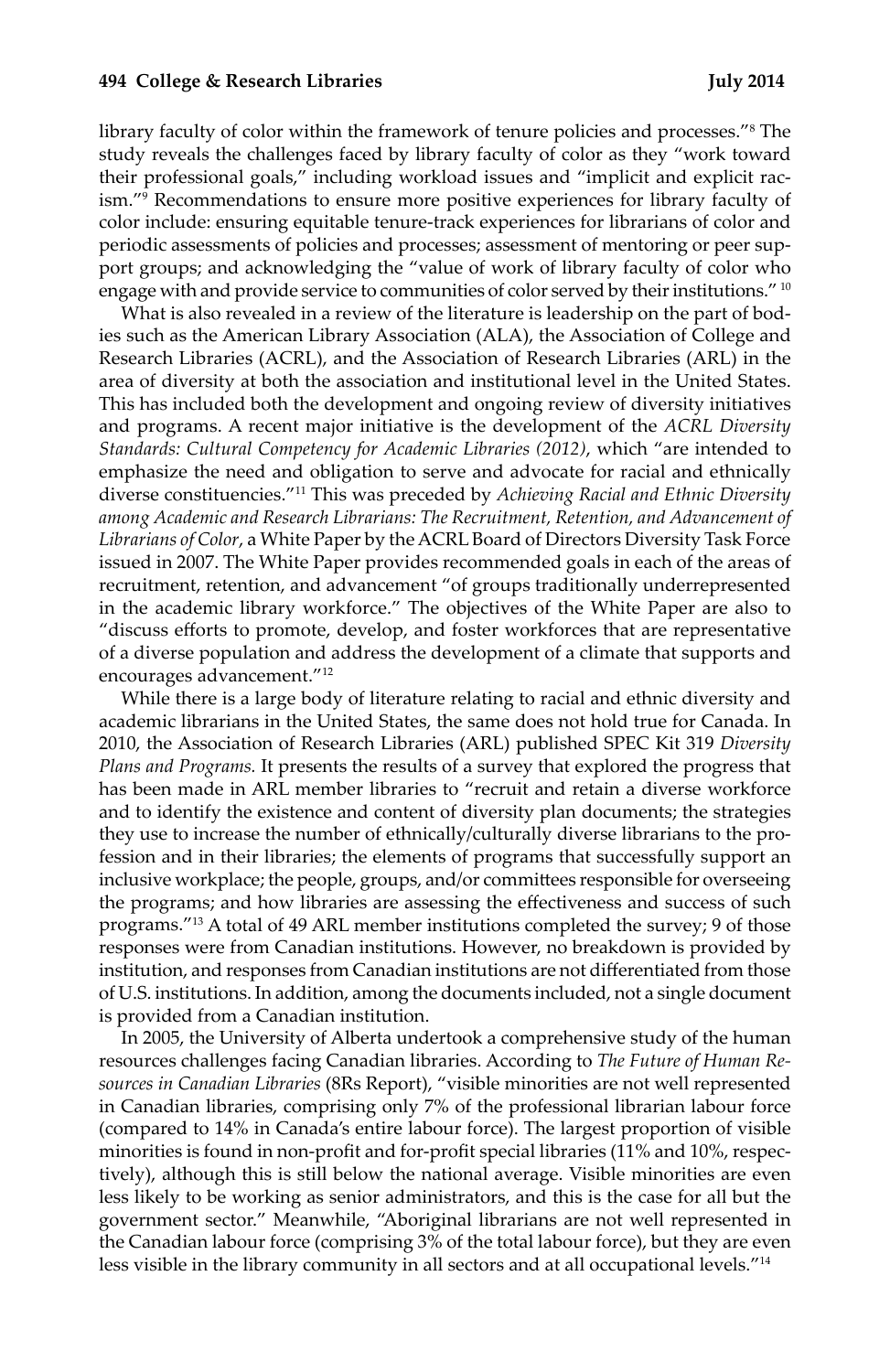#### **Promoting Racial and Ethnic Diversity 495**

A study of indigenous knowledge in an academic library from an indigenous perspective, published by Deborah Lee from the University of Saskatchewan in 2008, identifies a "lack of Aboriginal librarians and the responsibilities involved in the stewardship of Indigenous Knowledge in an academic library setting, such as including a cultural component in the teaching of information literacy skills and engaging in collection development activities." One of the main findings is that students "were hoping to see more Aboriginal role models on campus as professors or librarians."15 *Creating a Representative Library Workforce in Saskatchewan,* published by the Multitype Library Board in 2008, provides an environmental scan of Aboriginal labour force and education trends in that province; discusses the barriers/issues related to creating a diverse workforce in Saskatchewan libraries; and describes the experiences and strategies to promote and develop a representative workforce. Barriers identified include: lack of information and awareness about careers in libraries; lack of career planning and finding available training; no Master of Library Science program in Saskatchewan; workplace issues including unwelcoming staff; and lack of supports including social supports, mentors, transportation, and childcare. One of the strategies proposed to increase the number of Aboriginal librarians is online library science education, which is seen as a "more viable option" to accommodate the needs of Aboriginal people who are reluctant to "leave their families and communities for out-of-province education."<sup>16</sup>

The most recent work, *Leadership in Libraries: A Focus on Ethnic-Minority Librarians*, published in 2012 by Maha Kumaran from the University of Saskatchewan, discusses ethnic-minority leadership in libraries including "[l]eadership in school, public and academic libraries in the US, the UK, Canada and Australia." It provides an "overview of leadership theories and connects them to the needs of immigrant librarians."17 On the basis of the results of surveys that were sent to ethnic-minority librarians, deans and directors of libraries, and directors of library schools, Kumaran stresses the unique needs of first-generation immigrant librarians (as compared to second and third generation) who face additional cultural challenges.

A review of the literature identifies a need for research in the area of racial and ethnic diversity and academic librarians in Canada. The findings from this study will contribute to original research in this area and will lay the foundation for future research. The results may also be used to develop, inform, and strengthen diversity initiatives and programs at the institutional and library association level in Canada.

#### **Data and Statistics**

According to the 2006 Canadian Census, Aboriginal people in Canada—First Nations, Métis, and Inuit—surpassed the one-million mark, reaching 1,172,790.18 Some provinces, such as Saskatchewan and Manitoba, reported an Aboriginal population of 15 percent in 2006.19 Meanwhile "visible minorities" accounted for 16.2 percent of the total population in Canada in 2006.<sup>20</sup> Immigration is a key factor accounting for the increase in the visible minority population. Three-quarters (75%) of the immigrants who arrived between 2001 and 2006 belonged to a visible minority group; between 2001 and 2006, "Canada's visible minority population increased by 27.2% which is five times faster than the 5.4% growth rate of total population."<sup>21</sup> The numbers for individuals who identify as visible minority varies greatly depending on geographical location. In 2006, visible minorities represented 22.8 percent (2.7 million) of Ontario's total population and more than half of Canada's total visible minorities (5.1 million). Most of Canada's visible minority population (95.9%) live in or around "urban centres." "[A]lmost threequarters of Canada's visible minority population lived in the census metropolitan area of Toronto (2.2 million), Vancouver (875,000) or Montreal (590,000). In addition to this,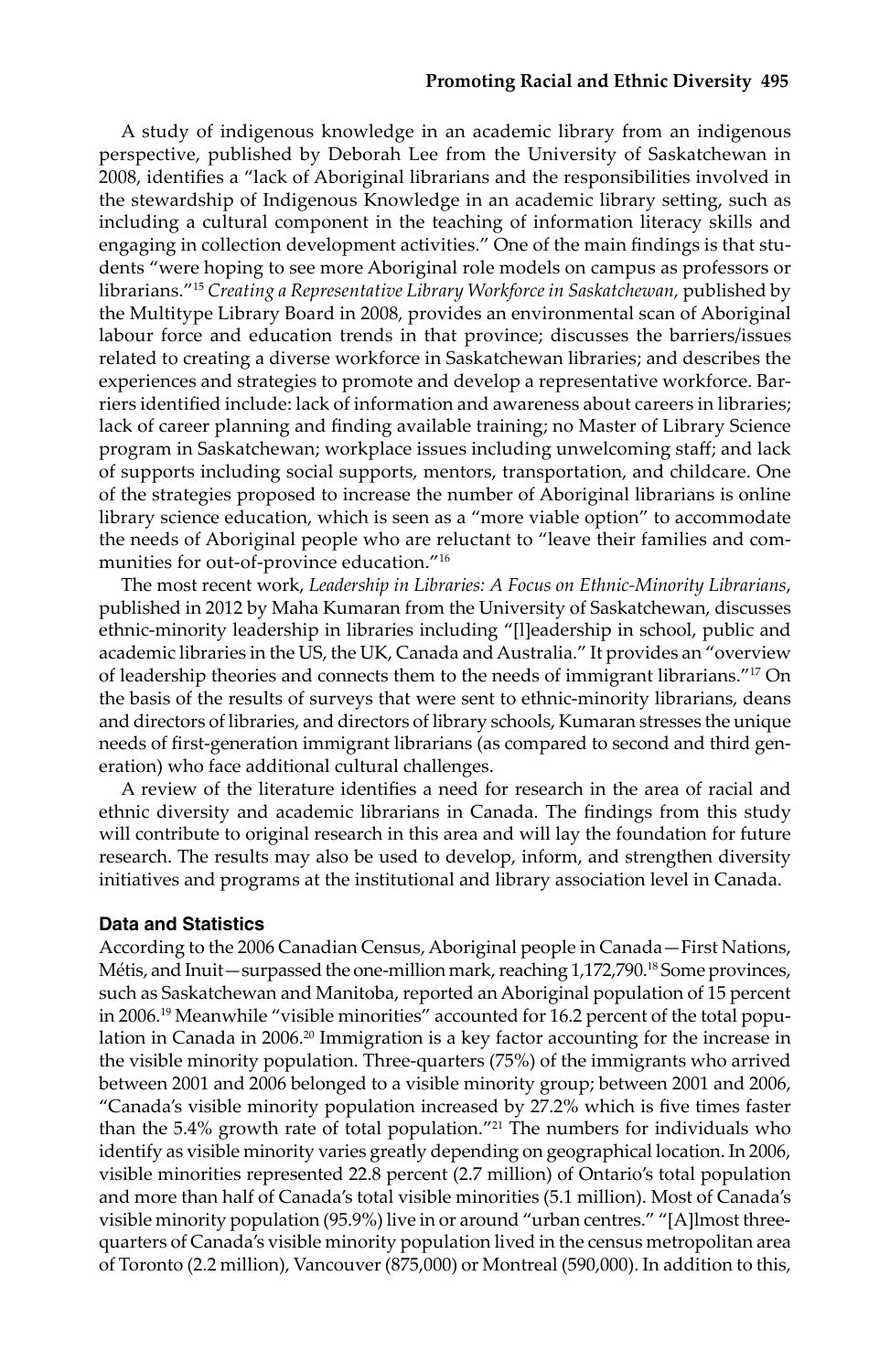#### **496 College & Research Libraries July 2014**

the census metropolitan areas of Calgary, Ottawa-Gatineau, Edmonton and Winnipeg were each home to at least 100,000 visible minorities."22

In 2006, the visible minority status of Canadian university teachers was 14.9 percent. Canadian university teachers that identified as Aboriginal was 1 percent.<sup>23</sup> According to data from the National Survey on Student Engagement (NSSE) for 2006, 33 percent of first-year students in the province of Ontario were visible minority, with some institutions such as York University in Toronto reporting as high as 40 percent of first-year students identifying as visible minority.24 However, current and comprehensive demographic data for librarians employed at or graduating from library/information science programs in Canada is difficult to locate or in some cases simply not available. Census data available via the "National Occupational Classification for Statistics*"* provides librarian numbers broken down by gender and by visible minority status. The data reveals that, in 2006, the total librarian labour force was 11,975, with 2,085 identifying as male and 9,890 identifying as female. Meanwhile, the 2006 librarian labour force by visible minority groups was 1,160, with 260 identifying as male and 905 identifying as female.<sup>25</sup> This means that, out of the total pool of librarians, approximately 9.7 percent of librarians identified as visible minority. This is less than the visible minority population represented in Canada's entire labour force, which in 2006 was 17,146,135, with 15.4 percent (2,639,520) identifying as visible minority. The largest race/ethnic identity represented among visible minority librarians, as is illustrated in table 1, was Chinese. Aboriginal data are not captured in this data set and are only available for a fee from Statistics Canada.<sup>26</sup> According to Lee, "[a]s of 2004, there were fewer than 25 Aboriginal librarians (with master's degrees in library and information studies) in Canada (8Rs Research Team: University of Alberta, which provided me with raw data they had collected)."<sup>27</sup> Meanwhile, the total labour force that identified as Aboriginal in 2006 was  $517,375$  - approximately 3 percent.<sup>28</sup>

Mirroring the geographical distribution of the visible minority population in Canada, the greatest concentration of visible minority librarians was found in or around urban

centres, with Toronto reporting the highest number of visible minority librarians (approximately 37% of the national pool;  $n = 425$ ), followed by Vancouver (approximately 17%; *n* = 195), and Montreal (approximately 10%; *n =* 120). Several provinces (Newfoundland and Labrador, Prince Edward Island, Northwest Territories) reported no visible minority librarians, as did many Canadian cities where universities are located (such as Moncton, Saint John, Fredericton, Peterborough, St. Catharines, Sudbury, Thunder Bay, Brandon, Saskatoon, Lethbridge). However, a breakdown is not available by librarian sector (in other words, academic, public, special). The Canadian Association of Research Libraries (CARL) and the Canadian Association of University Teachers (CAUT) provide only numbers, ranks, and salary data for academic librarians for member institutions. ARL provides "ethnicity/

| <b>TABLE 1</b><br><b>Librarians by Visible Minority</b><br><b>Groups According to 2006 Canadian</b><br><b>Census</b> ( $N = 1160$ ) |     |                                         |  |  |
|-------------------------------------------------------------------------------------------------------------------------------------|-----|-----------------------------------------|--|--|
| Race / Ethnicity                                                                                                                    | n   | Percentage of<br><b>Total Responses</b> |  |  |
| Chinese                                                                                                                             | 405 | 34.9%                                   |  |  |
| South Asian                                                                                                                         | 205 | 17.7%                                   |  |  |
| <b>Black</b>                                                                                                                        | 145 | 12.5%                                   |  |  |
| Filipino                                                                                                                            | 60  | 5.2%                                    |  |  |
| Latin American                                                                                                                      | 45  | 3.9%                                    |  |  |
| Southeast Asian                                                                                                                     | 55  | 4.7%                                    |  |  |
| Arab                                                                                                                                | 50  | 4.3%                                    |  |  |
| West Asian                                                                                                                          | 75  | 6.5%                                    |  |  |
| Korean                                                                                                                              | 40  | $3.4\%$                                 |  |  |
| Japanese                                                                                                                            | 55  | 4.7%                                    |  |  |
| Multiple Visible<br>Minority                                                                                                        | 25  | 2.2%                                    |  |  |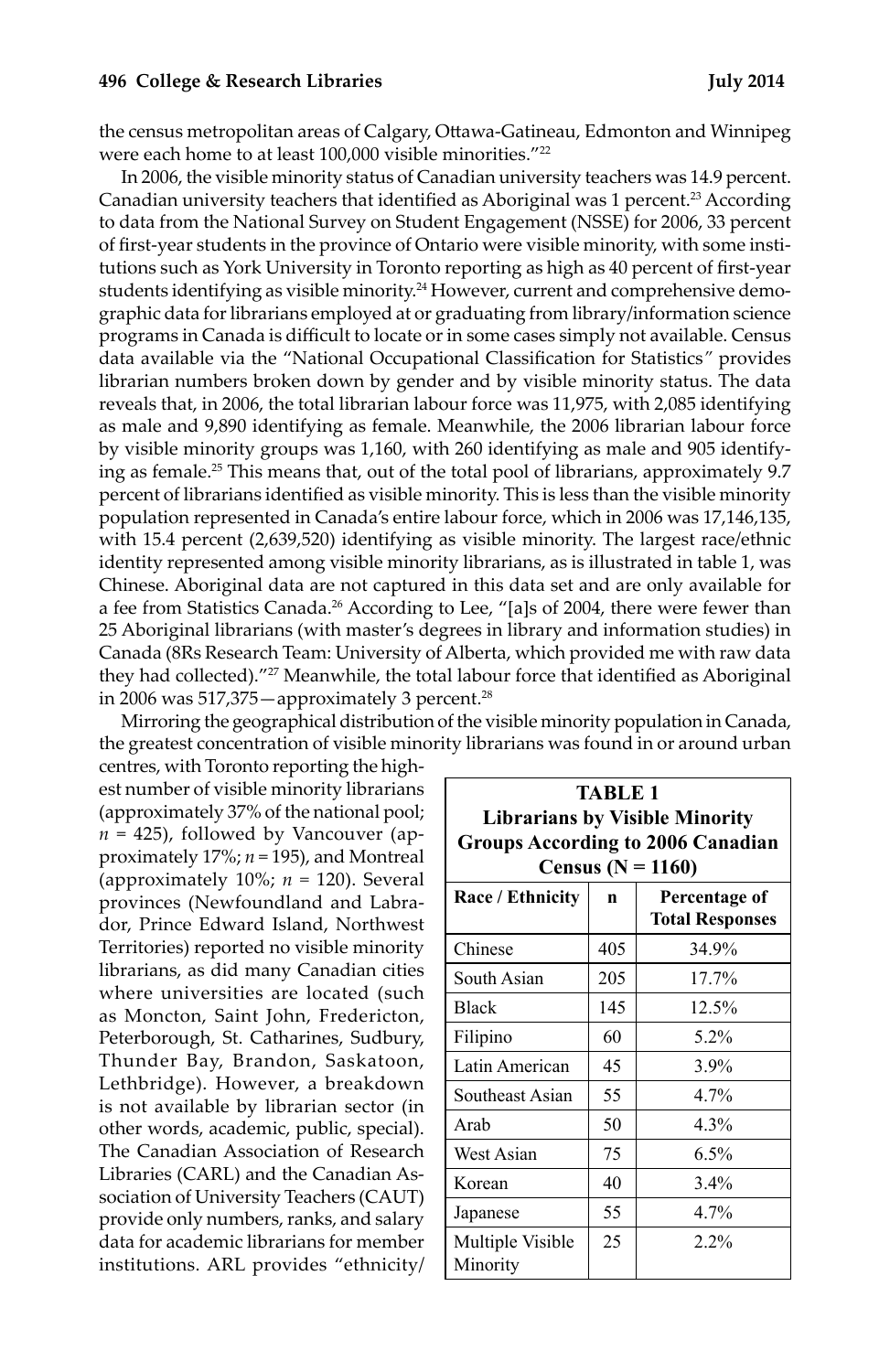race of professional staff" for U.S. ARL university libraries only. Meanwhile, schools of library and/or information science in Canada are not legally allowed to collect or disseminate data relating to students from equity seeking groups.<sup>29</sup>

# **Employment Equity and Canadian Universities**

The Federal Contractors Program was established in 1986 to "further the goal of achieving workplace equity for designated groups experiencing discrimination in the Canadian labour market." These groups are: women; Aboriginal peoples; persons with disabilities; and members of visible minorities. Under the program, universities are required to implement employment equity and are subject to compliance reviews.<sup>30</sup> These compliance reviews, made available by some institutions on their websites, provide data with respect to numbers of employees within the designated groups comparing these numbers against market availability for those groups. It is difficult to determine how well an institution is fulfilling its obligation with respect to professional librarians because they are included under the Occupational Group "Professional," which includes a range of occupations (unlike "Professors," who are clearly identified). Selected universities have made this information available. In 2011, Queen's University reported 0.0 percent of librarians as Aboriginal (as compared to 0.8% of full-time professors) and 4.7 percent librarians as Visible Minorities (as compared to 10.6% of full-time professors).<sup>31</sup> Meanwhile, in 2011, the University of Toronto reported 0.0 percent of librarians as Aboriginal (as compared to 0.4% of faculty) and 12 percent of librarians as Visible Minorities (as compared to 15% of faculty).32 Universities have developed equity plans to assist them in fulfilling their obligations under the Federal Contractors Program to advance equity and diversity at their institutions. These plans will vary by institution but usually include general underlying principles. Employment equity plans that relate to academic staff may be broad-based at the institutional level, such as the University of Lethbridge's *Best Practices for Hiring with a Focus on Diversity & Equity to Support Departments in the Search and Selection of New Faculty and Professional Librarians*, <sup>33</sup> or they may be unit-based, such as *York University Libraries' Affirmative Action Plan*, <sup>34</sup> or a combination, such as at Memorial University.35

Academic staff associations have also played an important role in advancing employment equity at universities. The Canadian Association of University Teachers (CAUT) Policy Statement on Equity issues the following directive to member institutions: "Academic staff associations should take a leadership role in the realization of equity by negotiating equity provisions in agreements and by promoting equity within the association and its governance structure."36 Many of the collective agreements covering academic staff at Canadian universities contain clauses addressing employment equity that are intended to ensure that diversity is reflected in the academic staff at those institutions (one example is Article 24: Employment Equity, *Collective Agreement,*  Queen's University Faculty Association).37

#### **Survey Goals and Methodology**

The first goal of the survey was to ascertain the progress that has been made by Canadian academic librarians with regard to fostering racial and ethnic diversity within their ranks. It set out to explore how knowledgeable they are about employment equity and also their support for racial and ethnic diversity. The survey collected information regarding recruitment and retention practices for academic librarians from equity-seeking groups (as defined by the Federal Contractors Program) at Canadian universities, with a focus on Aboriginal and visible/racial minority librarians. It posed questions relating to equity plans and programs as well as outreach in hiring for academic librarians from underrepresented groups. The second goal of the survey was to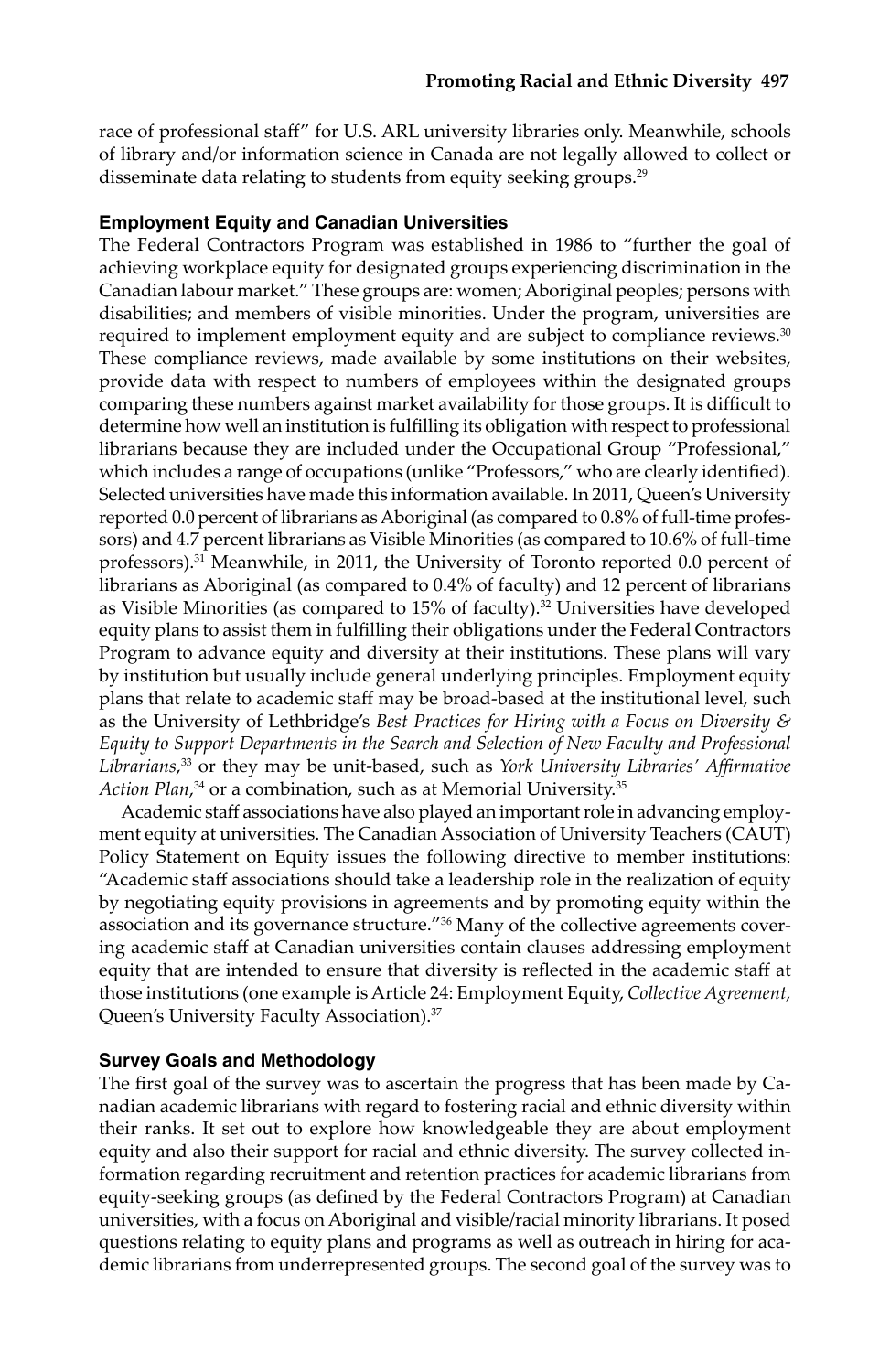explore the needs and experiences of Aboriginal and visible/racial minority academic librarians employed in Canadian academic libraries by examining questions of organizational climate, mentoring, institutional support, advancement opportunities, and the roles of library associations.

A web-based survey was developed using both closed- and open-ended questions. The survey was divided into two parts. The first part was composed of 32 questions and was open to all academic librarians. The second part was composed of 27 questions and was open only to Aboriginal and visible/racial minority librarians (with identical questions for each group). The survey was pretested using a small group ( $n = 3$ ) of academic librarians, including one librarian who identified as visible/racial minority and two who did not. Efforts were made to distribute the survey to every academic librarian employed at a Canadian university. This involved compiling a database of academic librarian e-mail addresses using university and academic library staff directories accessed on individual university websites across Canada. Each librarian was sent an individual survey link by the author via e-mail. The survey was distributed to 1,520 academic librarians on May 30, 2011. A second direct mailing was distributed to 1,489 librarians on June 21, 2011, with a final reminder on June 28, 2011. To capture those librarians who may have been inadvertently missed, a request for assistance with distribution of the survey was made to the following: 62 Canadian academic library directors (June 5, 2011); 47 Canadian faculty associations who are members of the CAUT (June 12, 2011); and the CAUT Librarians' Discussion Electronic Mail List (June 15, 2011). The survey remained open for one month and closed on June 30, 2011. A total of 543 responses was received representing a 36.5 percent response rate. Only 1.1 percent ( $n = 6$ ) of respondents identified as Aboriginal; 11 percent ( $n = 60$ ) of respondents identified as visible/racial minority.

#### **Survey Results and Discussion**

#### *Part 1—General Questions*

A total of 543 librarians responded to the survey. The majority of the respondents (51.9%; n = 282) were from institutions with more than 24,000 full-time students. The second largest group of respondents  $(24.7\%)$ ; n = 134) were from small institutions with less than 12,000 full-time students, and the remaining respondents (23.4%; n = 127) were from mid-size institutions with between 12,000 and 24,000 full-time students. The majority of the respondents  $(57.0\%; n = 308)$  were from institutions located in cities or towns with a population greater than 500,000. The second largest group (24.3%; n = 131), were from institutions located in cities or towns with a population between 150,000 and 500,000, and the remaining respondents (18.7%; n = 101) were located in cities or towns with a population less than 150,000.

The most frequently occurring response on the part of respondents indicated that they had been employed by their institutions for less than 5 years  $(38.6\%; \text{ n} = 208)$ . However, the most frequently occurring response on the part of respondents also indicated more than 20 years of professional experience in total (33.5%; n = 180).

Reflecting the gender distribution within the profession, the majority of the respondents were female (76.9%;  $n = 410$ ). Respondents worked in a number of different areas within their libraries with the majority  $(68.3\%; n = 355)$  reporting responsibility for Reference/Instructional Services followed by Collection Development/Collection Management (43.8%; n = 228).

#### *Employment Equity Plans*

The survey revealed a high level of unfamiliarity with employment equity plans on the part of Canadian academic librarians. When asked whether their library had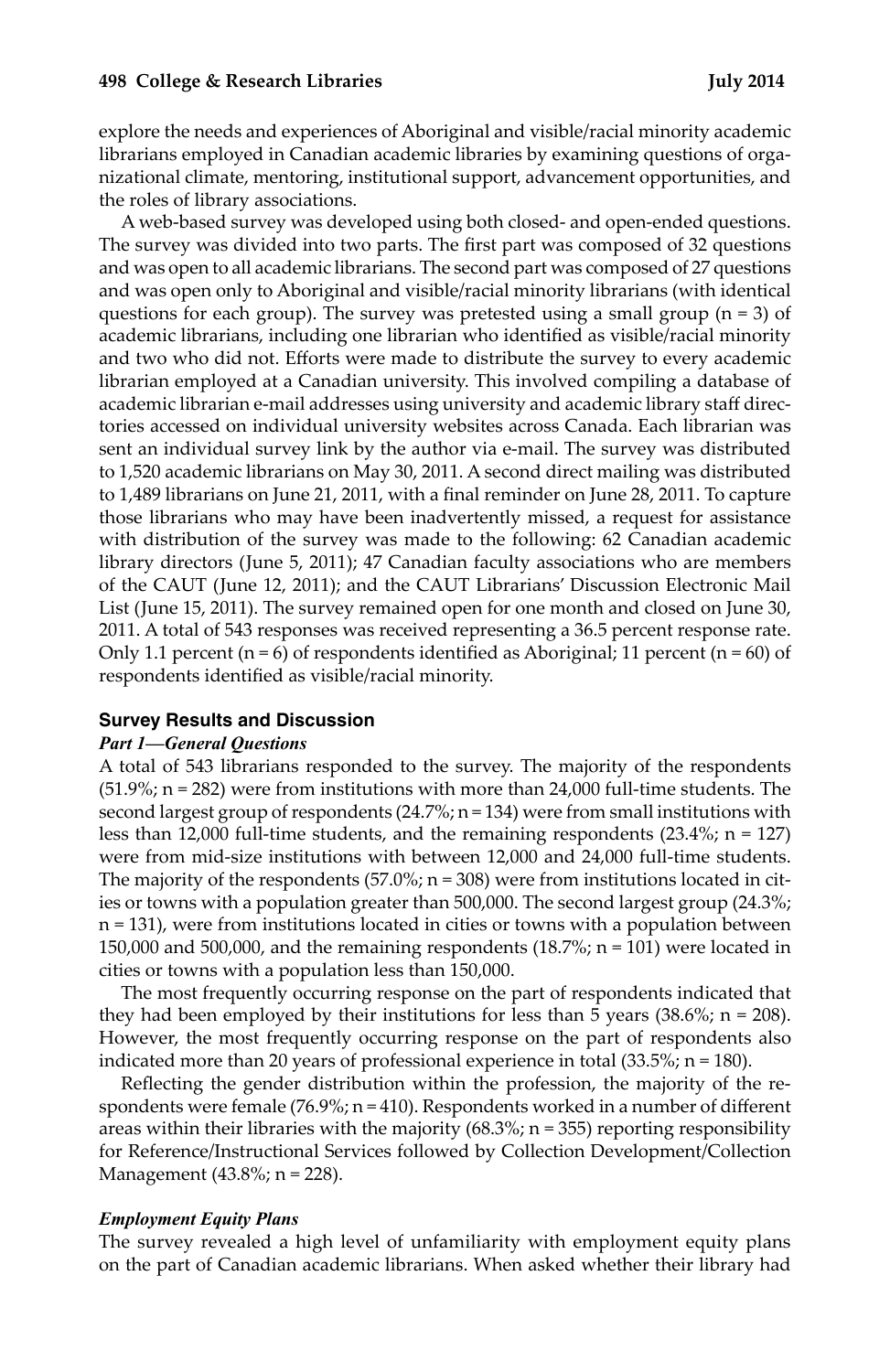"an Employment Equity / Affirmative Action Plan that outlines proactive measures or strategies for recruiting qualified librarians who are women, Aboriginal peoples, persons with disabilities and members of visible minorities," the greatest number of respondents indicated that they did not know  $(44.6\%; n = 227)$ , followed by yes  $(41.1\%;$  $n = 209$ ). Of those who indicated that their institution had such a plan, 84.1 percent (n = 195) indicated that this was part of a broader institutional plan. Only 3.9 percent (n = 9) indicated that this was a separate library plan. Almost 6 in 10 respondents (59.9%;  $n = 139$ ) reported being somewhat familiar with this plan, followed by 22.4 percent  $(n = 52)$  "not at all familiar," and 17.7 percent  $(n = 41)$  "very familiar." Neither size of institution nor years of professional experience made any discernible difference in responses. In most cases (53.7%;  $n = 117$ ), the plan was posted on the library/institutional website, followed by "distributed to all hiring committees" (41.3%; n = 90), and then "distributed to all new hires"  $(25.7\%)$ ; n = 56), followed closely by "don't know where it is made available" (25.2%;  $n = 55$ ). Further supporting the notion that there was general unfamiliarity with employment equity plans on the part of respondents, a number  $(n = 6)$  indicated in the "Other" category that the plan is "included in the job posting," clearly confusing employment equity plans with equity statements that are mandated in job postings at Canadian universities. However, one respondent indicated that their "library did an extensive review as part of the Federal Contractor's program; and Equity practices are continually reviewed in the university and applied to librarians (who are members of a collective bargaining unit as well)." When asked how often the library followed its plan, 47.3 percent ( $n = 106$ ) responded "always," followed by 38.3 percent ( $n = 87$ ) "don't know," and then 10.3 percent ( $n = 23$ ) "sometimes." One respondent indicated that it was followed "only with unionized positions, not for administrative positions," which may be the case at institutions (such as York University) where affirmative action falls under the Collective Agreement for faculty and librarians. Another indicated that the "plan is nominally followed but manipulated by search committees."

 Of the 213 respondents who responded to the question regarding whether any of the following was included in the plan, the most frequently cited was statement of diversity/equity values or goals for the library  $(43.2\%; n = 92)$ , which again suggests that respondents were referring to the equity statement mandated in job postings. This was followed by outline of library programs that promote diversity or ethnic/ cultural sensitivity in the workplace  $(14.2\%; n = 30)$ , and strategies for retention and support of librarians from equity seeking groups after they are hired  $(9.4\%; n = 20)$ . Many respondents indicated that they did not know if any of the previously mentioned was included in the plan.

## *Equity Programs and Training*

When asked if there was "anyone responsible for overseeing programs or training relating to diversity/equity in the library," the most frequently occurring response on the part of respondents was that they did not know (36.3%;  $n = 179$ ), followed by "does not have anyone responsible" (27.8%; n = 137), and then Human Resources/Personnel/ Executive Officer (21.5%;  $n = 106$ ). Very few reported a Diversity/Equity/Affirmative Action Office(r) (8.3%; n = 41) or Diversity/Equity/Affirmative Action Committee (5.5%; n = 27). For those who indicated oversight for diversity at the institutional level, the comments revealed a proactive role on the part of some universities such as "Diversity Ambassadors, trained in workshops with the Diversity & Equity Office," and "equity assessors on hiring and promotion and tenure committees."

The most frequent response on the part of respondents was that their library did not offer any diversity/equity programs or training for librarians  $(44.4\%; n = 210)$ ,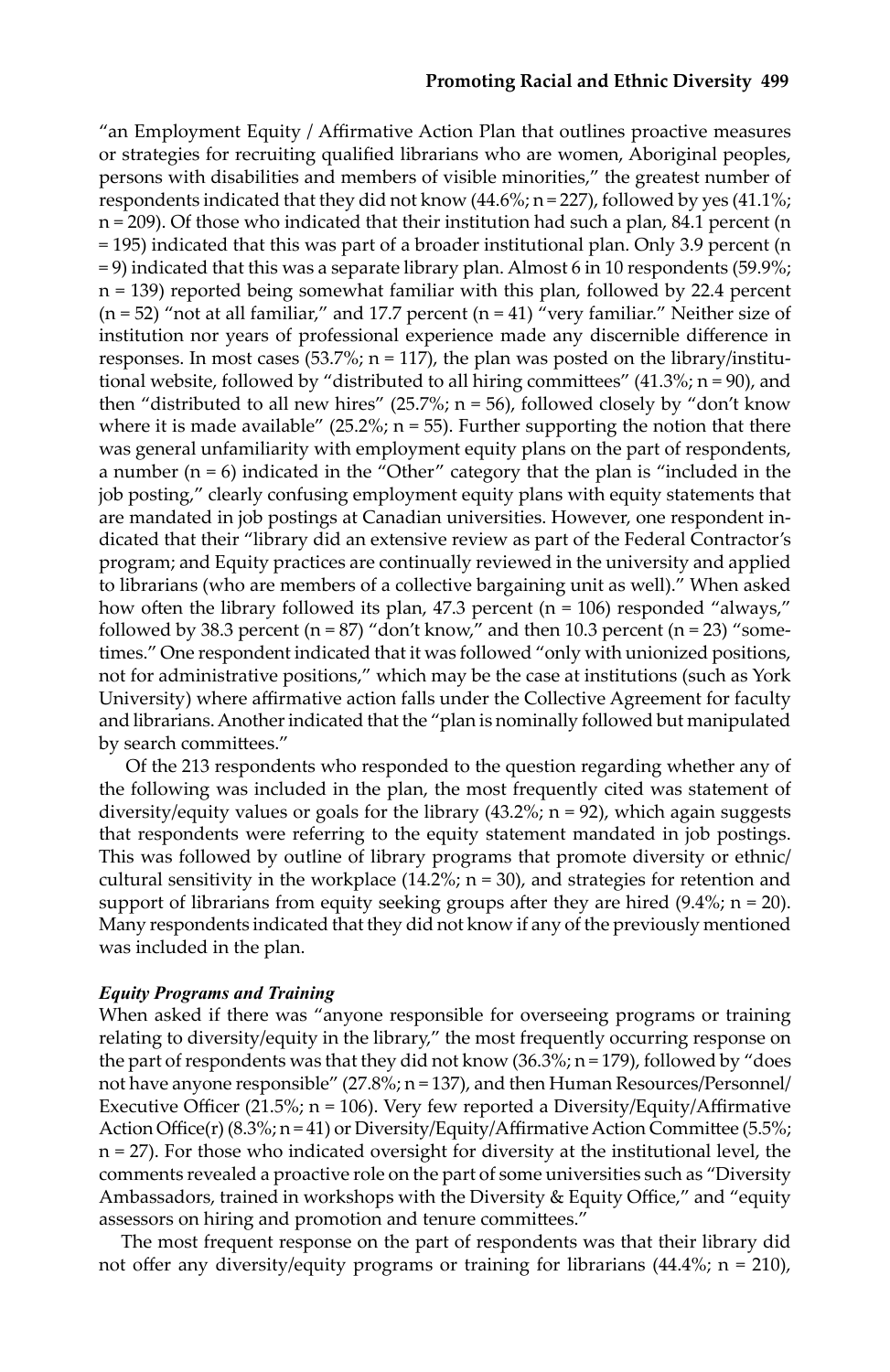#### **500 College & Research Libraries July 2014**

with the next largest number of respondents indicating that they don't know (26.2%;  $n = 124$ ). However, in the "Other" responses category, a number of respondents ( $n =$ 35) indicated that training was provided at the institutional level, usually by Human Resources. The most common type of training provided were Workshops and Presentations, with one respondent reporting a "mandated university workshop." Unique programs reported by respondents included an "Aboriginal Cultural Training program over the course of a year" and a "new diversity caucus" for interested librarians. A total of 9.5 percent of respondents ( $n = 45$ ) indicated that diversity training was provided for hiring committees.

Only 2.6 percent  $(n = 13)$  of respondents indicated that their library had conducted a diversity climate assessment to determine staff attitudes toward diversity. One respondent indicated that his or her institution was intending to participate in the ClimateQUAL: Organizational Climate and Diversity Assessment. To date, three Canadian institutions have enrolled in the survey.<sup>38</sup>

### *Recruitment and Retention of Aboriginal Librarians*

As is illustrated in table 2, 37.5 percent ( $n = 177$ ) of respondents indicated that their institution does not take any steps to reach out and encourage applications from Aboriginal librarians, while  $49.4$  percent ( $n = 233$ ) reported that they did not know. The most common steps taken were "liaises with library schools," followed closely by "advertises on listserv/discussion lists that target these librarians," and "liaises with library associations." A total of 15 respondents indicated in the "Other" category that an institutional equity statement was included in all job postings. Several respondents also indicated that their institution was actively seeking to hire an Aboriginal librarian.

When asked whether their institution had difficulty recruiting Aboriginal librarians, 80.6 percent ( $n = 374$ ) of respondents indicated that they did not know, followed by 15.3 percent ( $n = 71$ ) who said yes. There were 48 comments in the "Other" category. The most frequent comment  $(n = 18)$  was along the following lines: "We have never actively recruited [A]boriginal librarians, so we could not claim to have had difficulty." As is illustrated in table 3, the biggest obstacle faced with respect to the recruitment of Aboriginal librarians identified by those respondents who answered this question was a limited pool of qualified applicants  $(71.3\%; n = 67)$ , followed by applicants choose not

| TABLE 2<br><b>Steps Library Takes to Encourage Applications from Aboriginal Librarians</b><br>$(N = 472)$ |             |                                         |  |  |
|-----------------------------------------------------------------------------------------------------------|-------------|-----------------------------------------|--|--|
| <b>Steps Taken to Encourage Applications</b>                                                              | $\mathbf n$ | Percentage of<br><b>Total Responses</b> |  |  |
| Advertises in publications/on websites that target these librarians                                       | 37          | 7.8%                                    |  |  |
| Advertises on listservs/discussion lists that target these librarians                                     | 30          | $6.4\%$                                 |  |  |
| Provides post-MLS internships/residencies / fellowships                                                   | 12          | 2.5%                                    |  |  |
| Liaises with library associations                                                                         | 35          | 7.4%                                    |  |  |
| Liaises with library schools                                                                              | 39          | 8.3%                                    |  |  |
| Provides financial support including scholarships                                                         | 3           | $0.6\%$                                 |  |  |
| Does not take any steps                                                                                   | 177         | 37.5%                                   |  |  |
| Don't know                                                                                                | 233         | 49.4%                                   |  |  |
| Other                                                                                                     | 32          | 6.8%                                    |  |  |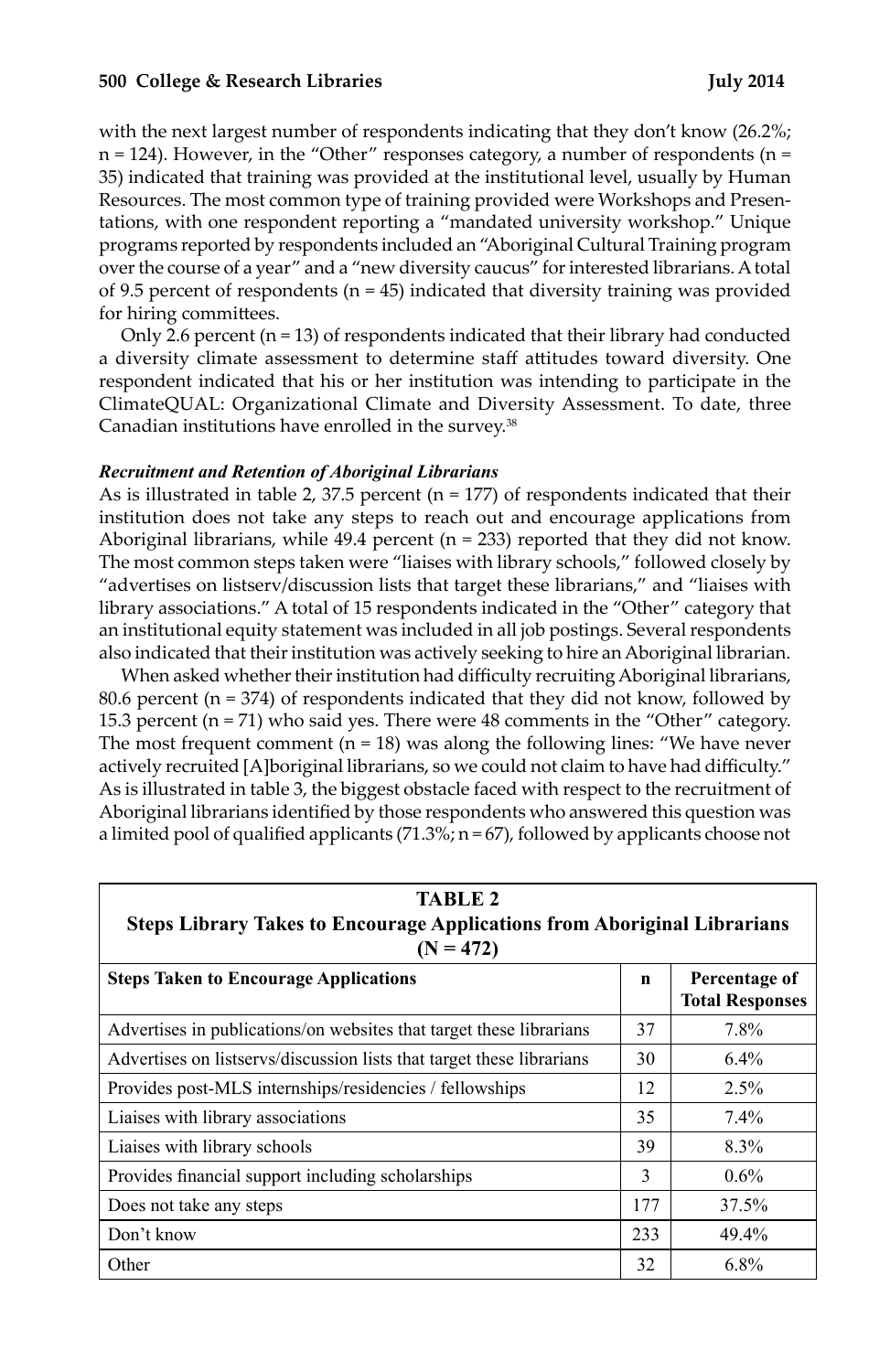| <b>TABLE 3</b><br>Obstacles to the Recruitment of Aboriginal Librarians ( $N = 94$ )                                       |                |                                         |  |  |
|----------------------------------------------------------------------------------------------------------------------------|----------------|-----------------------------------------|--|--|
| <b>Obstacles to Recruitment</b>                                                                                            | n              | Percentage of<br><b>Total Responses</b> |  |  |
| Limited pool of qualified applicants                                                                                       | 67             | 71.3%                                   |  |  |
| Geographical location of institution                                                                                       | 13             | 13.8%                                   |  |  |
| Failure on the part of hiring committees to follow Employment<br>Equity/Affirmative Action Plan                            | 7              | 7.4%                                    |  |  |
| Staff attitudes                                                                                                            | $\overline{4}$ | 4.3%                                    |  |  |
| Hiring freezes                                                                                                             | 20             | 21.3%                                   |  |  |
| Applicants choose not to self-identify/difficult to obtain<br>information from applicants regarding racial/ethnic identity | 38             | 40.4%                                   |  |  |
| Does not take any steps                                                                                                    | 21             | 22.3%                                   |  |  |
| Other                                                                                                                      | 15             | 16.0%                                   |  |  |

to self-identify/difficult to obtain information from applicants regarding racial/ethnic identity (40.4%;  $n = 38$ ). Several respondents ( $n = 4$ ) indicated that bilingual requirements at their institution posed an obstacle to the recruitment of Aboriginal librarians.

Close to half of the respondents felt that their institutions should be doing more to reach out and encourage applications from Aboriginal librarians  $(46.3\%; n = 215)$ , followed by "don't know"  $(33.4\frac{9}{10})$ ; n = 155), and then "no"  $(20.3\frac{9}{10})$ ; n = 94). In the comments section, a number of respondents  $(n = 8)$  indicated that "qualifications and experience should take precedence over race or ethnicity." However, several respondents also provided suggestions as to how to increase the availability of Aboriginal librarians, such as "action needs to take place to encourage people to select librarianship as a career—to grow the Aboriginal librarian pool," and "perhaps the question should be, are library schools recruiting minorities, so that there are qualified minorities available to hire in libraries."

Given the limited number of Aboriginal librarians employed in academic libraries, when asked whether their library had difficulty retaining Aboriginal librarians after they have been hired, the majority of the respondents answered "not applicable" (58.3%; n =280), followed by "don't know" (35.8%; n = 172). Yet when asked whether they considered their library a hospitable and welcoming place for Aboriginal librarians 55.8 percent ( $n = 263$ ) replied yes, followed by 31.8% ( $n = 150$ ) who answered no. The comments under "Other" may provide some clues as to why respondents may have replied yes, with several indicating that their "library is welcoming to all new librarians and other staff regardless." Yet several respondents also indicated that "we have bullying and racial issues in our library" and "it's not necessarily a welcoming place for any new librarians." A common theme that appeared throughout this portion of the survey was that hiring freezes in place at many institutions posed an obstacle to any kind of recruitment, including that of Aboriginal librarians.

# *Recruitment and Retention of Visible Minority Librarians*

As is illustrated in table 4, 44.3 percent ( $n = 202$ ) of respondents indicated that they did not know what steps their library took to reach out and encourage applications from visible minority librarians, followed by 39 percent ( $n = 178$ ) who said that their institution does not take any steps. The most common steps taken were "liaises with library schools," followed closely by "liaises with library associations" and "advertises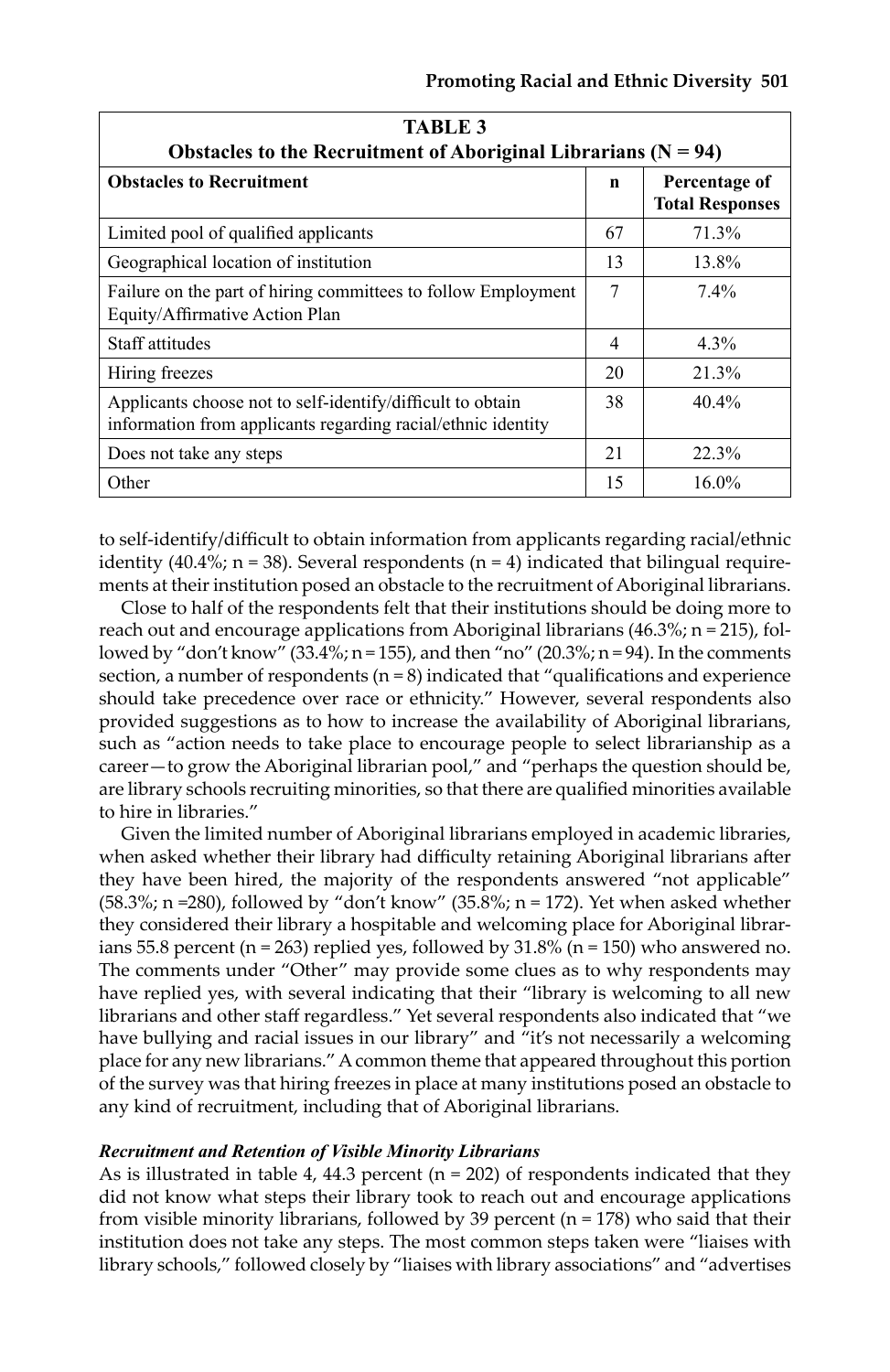| TABLE 4<br><b>Steps Library Takes to Encourage Applications from Visible Minority</b><br>Librarians ( $N = 456$ ) |             |                                         |  |  |
|-------------------------------------------------------------------------------------------------------------------|-------------|-----------------------------------------|--|--|
| <b>Steps Taken to Encourage Applications</b>                                                                      | $\mathbf n$ | Percentage of<br><b>Total Responses</b> |  |  |
| Advertises in publications/on websites that target these<br>librarians                                            | 47          | $10.3\%$                                |  |  |
| Advertises on listservs/discussion lists that target these<br>librarians                                          | 41          | 9%                                      |  |  |
| Provides post-MLS internships/residencies/fellowships                                                             | 14          | $3.1\%$                                 |  |  |
| Liaises with library associations                                                                                 | 52          | $11.4\%$                                |  |  |
| Liaises with library schools                                                                                      | 53          | 11.6%                                   |  |  |
| Provides financial support including scholarships                                                                 | 5           | $1.1\%$                                 |  |  |
| Does not take any steps                                                                                           | 178         | 39%                                     |  |  |
| Don't know                                                                                                        | 202         | 44.3%                                   |  |  |
| Other                                                                                                             | 41          | $9.0\%$                                 |  |  |

in publications/on websites that target these librarians." As with Aboriginal librarians, very few offered post-MLS internships/residencies/fellowships or financial support including scholarships. Again, in the "Other" category, a number of respondents (n = 20) indicated that their institution included an equity statement in the job posting.

Meanwhile, 54.2 percent of respondents (n = 246) indicated that they did not know whether their institution had difficulty recruiting visible minority librarians, followed by 35.7 percent ( $n = 162$ ) who said no, and 10.1 percent ( $n = 46$ ) who said yes. There were some positive responses in the "Other" category, with one respondent reporting "almost 1/3 of our librarians are visible minorities" and another indicating that "roughly 25% of librarians so happen to be visible minorities." These responses were not typical, with many comments indicating that "there is no effort to recruit visible minority librarians" or that there has been "very little hiring." One respondent indicated that "many are from non-Canadian places and too often don't have proper accreditation for working in Canada." One of the issues raised in *Creating a Representative Library Workforce in Saskatchewan* is the issue of foreign credentials and the "need to encourage new immigrants to join the library workforce, including identifying assessment processes for/recognition of foreign library credentials."39 As in illustrated in table 5, of the 65 respondents who answered the question regarding the biggest obstacles their library faces with respect to the recruitment of visible minority librarians, 50.8 percent (n = 33) indicated that this was due to a limited pool of qualified applicants.

While  $43.5$  percent ( $n = 199$ ) of respondents felt that their institution should be doing more to reach out and encourage applications from visible minority librarians, 28.7 percent (n = 131) did not, and 27.8 percent (n = 127) replied they didn't know. A range of perspectives were reflected in the comments from "librarian workforce does not yet reflect our community makeup" to "our library seeks to hire the best qualified candidates, regardless of non–merit-based characteristics." With respect to retention, 39.3 percent  $(n = 181)$  responded that they did not have difficulty retaining visible minority librarians, while 35.2 percent ( $n = 162$ ) responded that they did not know, followed by "not applicable" (21.7%;  $n = 100$ ), and then yes (3.7%;  $n = 17$ ). Of the relatively small number of respondents who answered this question, the geographical location of the institution was the primary reason why the library had difficulty retaining visible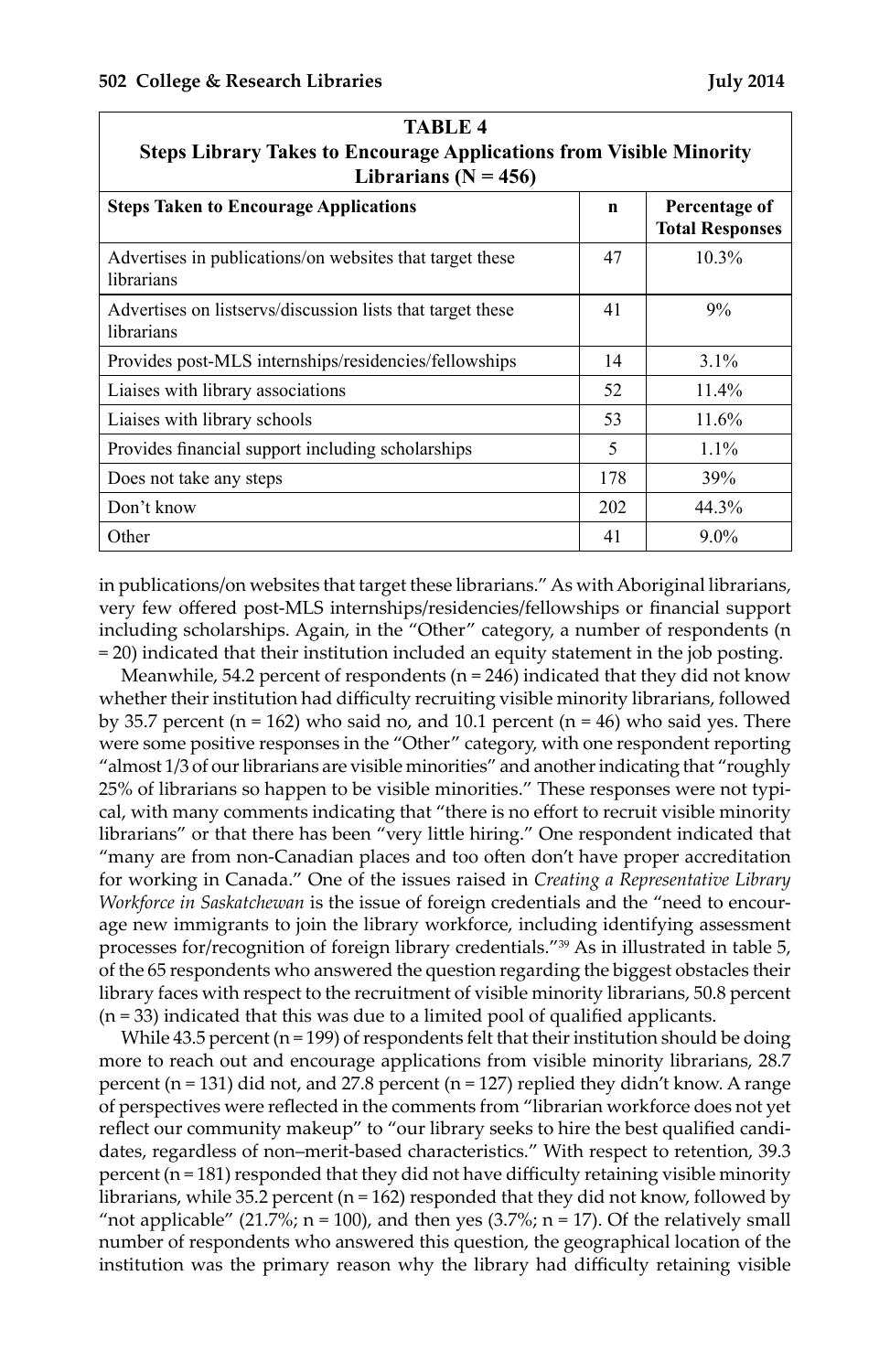| <b>TABLE 5</b>                                                                                                             |     |                                         |  |  |
|----------------------------------------------------------------------------------------------------------------------------|-----|-----------------------------------------|--|--|
| Obstacles to the Recruitment of Visible Minority Librarians ( $N = 65$ )                                                   |     |                                         |  |  |
| <b>Obstacles to Recruitment</b>                                                                                            | n   | Percentage of<br><b>Total Responses</b> |  |  |
| Limited pool of qualified applicants                                                                                       | 33  | 50.8%                                   |  |  |
| Geographical location of institution                                                                                       | 25  | 38.5%                                   |  |  |
| Failure on the part of hiring committees to follow<br>Employment Equity/Affirmative Action Plan                            | 11  | $16.9\%$                                |  |  |
| Staff attitudes                                                                                                            | 12  | 18.5%                                   |  |  |
| Hiring freezes                                                                                                             | 16  | 24.6%                                   |  |  |
| Applicants choose not to self-identify/difficult to obtain<br>information from applicants regarding racial/ethnic identity | 22. | 33.8%                                   |  |  |
| Don't know                                                                                                                 | 12  | 18.5%                                   |  |  |
| Other                                                                                                                      | 10  | 15.4%                                   |  |  |

minority librarians (63.2%;  $n = 12$ ), followed by "limited number of visible minority librarians on staff" (53.6%;  $n = 10$ ), "climate is not hospitable or welcoming" (47.4%;  $n = 9$ , and "limited number of visible minority staff at the institution" (52.6%;  $n = 8$ ).

In response to the final question in this section of the survey, most respondents indicated that their library was a hospitable and welcoming place for visible minority librarians (69.5%; n = 315), followed by don't know (21.4%; n = 97), not applicable (4.6%; n = 21), and no (4.4%; n =20). Again, there were a range of comments under "Other" ranging from "I hope so, but I don't really know" to "not necessarily a welcoming place for any new librarians." A notable response was "to some extent but there are no resources put in place for a visible minority person who is also a new immigrant to Canada. Two separate categories, in my view." This issue is addressed by Kumaran, who discusses the unique challenges faced by first-generation visible minorities who face greater challenges than second- and third-generation visible minorities. One major challenge that first-generation visible minorities face is the "cultural differences between themselves and their new host country."40 As mentioned earlier, this group accounts for 75 percent of the immigrants arriving in Canada.

There were a large number of responses to the final open-ended question: "Is there anything you would like to share with respect to the recruitment and/or retention of Aboriginal or visible minority librarians at your institution or in general?" Several respondents indicated that there were no issues of racism at their institution—"there is a very nice atmosphere of inclusiveness for everyone here" and "it just occurred to me that we probably do have members of visible minorities in our complement of librarians. I have never even thought of them as different [from] anyone else—they are just my colleagues." However, as pointed out by Edith Maureen Fisher, "[a] wareness of prejudice is not simply influenced by having a positive racial attitude. Lack of awareness of prejudice may contribute to denial that race has any impact and thereby impede racial understanding and communication, foster environments where individuals and their institutions are prone to act in negative discriminatory ways, and contribute to maintaining racism by being unable to acknowledge its existence."41 As will be revealed later, visible/racial minority librarian respondents reported experiencing racism and a lack of support for diversity. The comments of a select few respondents revealed hostility to what was perceived as preferential treatment for librarians from equity-seeking groups (non-Caucasian) and a bias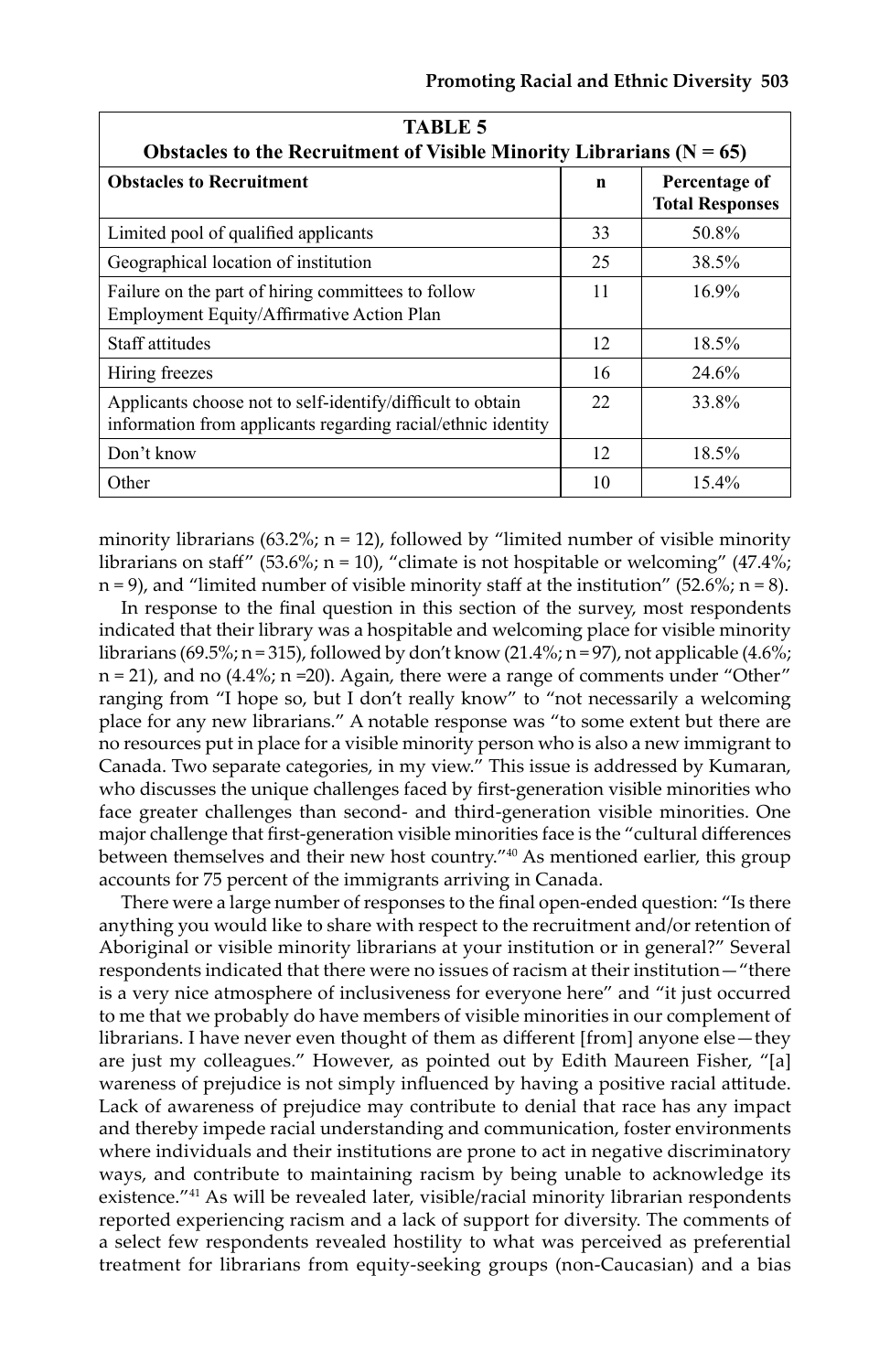against white male librarians. A barrier in the faculty hiring process and one of the obstacles encountered by faculty members from underrepresented racial and ethnic groups identified by the American Federation of Teachers is a "persistent opposition to affirmative action efforts" because of a "lingering perception that affirmative action somehow confers an unfair advantage to candidates from underrepresented groups."42 Of the 116 comments in the open-ended section, 18 respondents indicated that there was no effort made to recruit Aboriginal and visible/racial minority librarians at their institutions and that it was not a priority, while 16 respondents stressed that no preferential treatment should be given to these groups and that the most qualified applicant should be hired. The next greatest number of responses (n = 5) related to the inhospitable climate for librarians identifying as visible minority followed by limited pool of qualified applicants  $(n = 4)$ . Some of the issues raised in earlier responses were addressed again, such as "many Aboriginal people don't have the option/opportunity to go into undergraduate studies, let alone graduate studies" and "provincial education does not provide Aboriginal students with the education needed to succeed at university." With respect to the situation of new immigrants, "an Aboriginal or visible minority librarian may survive if s/he is part of the greater or common Canadian culture," wrote one respondent. "However, the needs of a visible minority librarian who is also an immigrant are different. S/he will require more time to integrate. More mentoring and coaching are required to become part of the library community." Regarding the lack of visible minority librarians in leadership positions, another respondent wrote, "[t]hey are rarely recruited and rarely promoted. In one of the most ethnically and racially diverse cities in Canada, there are no African-Canadian librarians, and virtually no visible minorities in senior management positions, a situation which I personally find shocking." Finally, there is the issue of perceived racism and bias. "I've been at this institution for over ten years, and I really get the sense that librarian hiring committees keep hiring themselves over and over again (read: white, middle class women). It's frustrating, most especially because we really need to reflect in our own professional ranks the student population(s) we serve. I don't think this is going to change for a long time, at least not until newer librarians who are more sensitive to equity issues move into senior management positions." An Aboriginal librarian notes that the recruitment and/or retention of Aboriginal or visible minority librarians "is not discussed much, not a priority, less visible in library planning than in campus policy and planning" and that the "diversity of student and faculty population is greater than that of the library." One visible minority librarian posed the following question: "As a visible minority, I feel more welcome on campus to see many students of colour. Can I assume that students of colour would feel more welcome in the library if they were to see greater race diversity in the staff?"

# *Part 2 (i)—Aboriginal Librarians*

There were only 6 Aboriginal respondents. Given the small number of respondents, no background information will be provided that may identify the respondents. Given the small number of respondents, it is also difficult to draw conclusions.

# *Hiring and Self-identification*

The majority of respondents ( $n = 4$ ) indicated that they were not made aware of an Employment Equity/Affirmative Action policy when they applied for [their] position.43 The 2 respondents who were made aware were sent information about the policy/a self-identification form after submitting their application. Both self-identified as Aboriginal.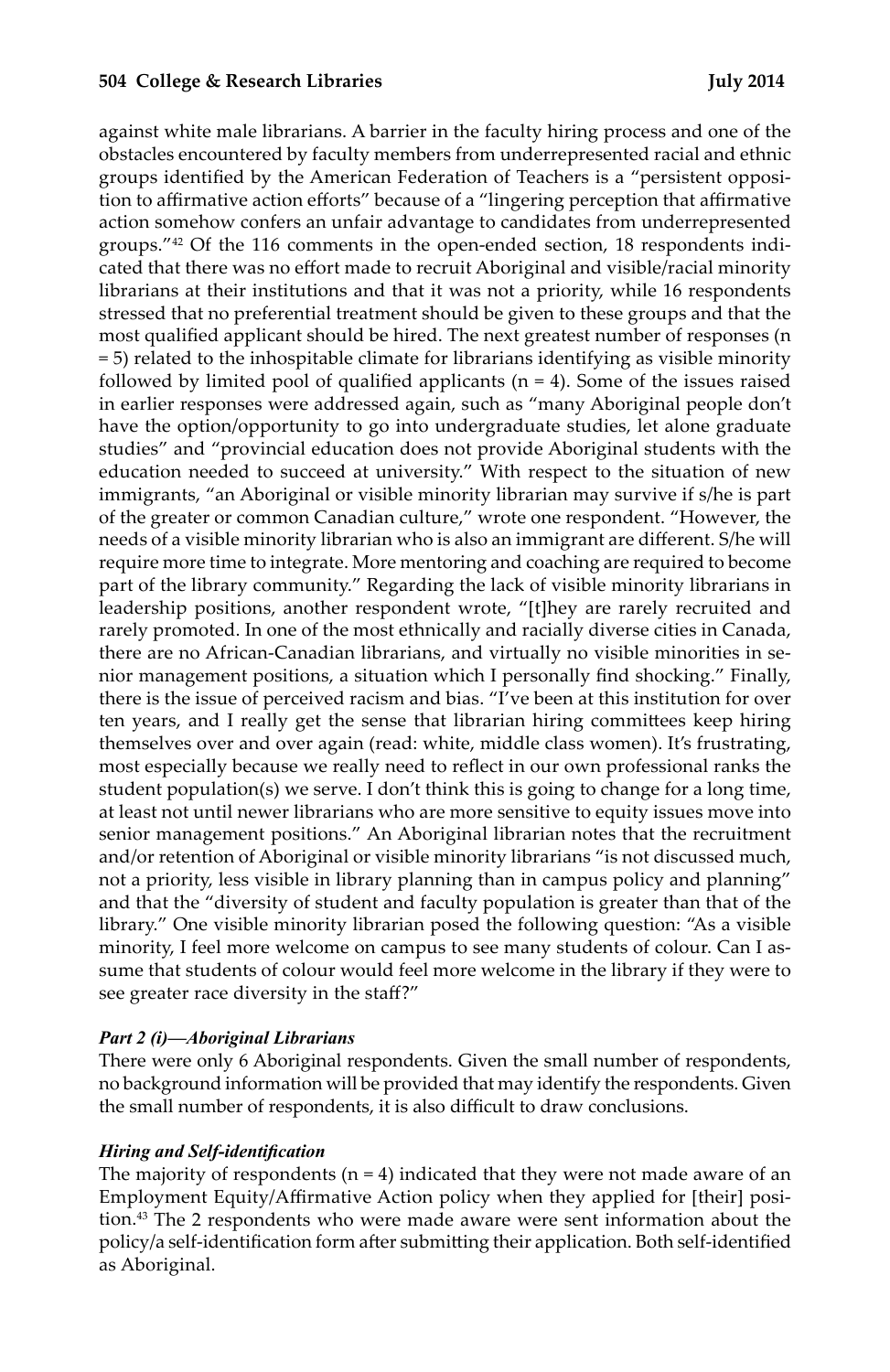# *Institutional Support*

When asked whether they had participated in any equity-related programs at their institutions, 3 had participated in equity-related presentations, 2 were members of an equity-related caucus, 2 were members of an equity-related listserv, one had participated in an equity-related workshop, one was the recipient of equity-related financial support including scholarships, and one had participated in informal equity-related gatherings. No respondents indicated that they had participated in equity-related leadership training, and no respondents indicated that they were recipients of a post-MLS equity-related residency/internship/fellowship.

When asked if there are there any equity-related programs they would like to see offered by their library/institution, one respondent indicated yes, "some based on positive development as well as or instead of compliance or hiring; ones that look at diversity as a strength instead of a service gap or problem group needing accommodation. For example, see faculty who are not native English speakers as multilingual faculty, acknowledging their additional skills instead of seeing them as having less skills in English."

### *Mentoring*

Only 2 respondents indicated that they had been mentored, and, in both cases, this was an informal mentoring relationship. Under "Other," one respondent indicated that most mentoring had taken place outside his/her institution. One respondent indicated that he/she was able to choose his/her own mentor; the other did not. In both cases, the mentor was a senior colleague of the same gender but not Aboriginal. With respect to ranking the mentoring experience, one respondent found it very helpful with respect to career counselling/information/advice and emotional support, while the other respondent found it somewhat helpful in both areas.

#### *Disadvantaged*

When asked if being an Aboriginal librarian was a disadvantage, one respondent reported being somewhat disadvantaged with respect to each of the following: salary, ability to participate fully in departmental meetings, and ability to participate fully in library meetings. No respondents reported being disadvantaged with respect to hiring, impact on tenure and promotion, evaluation for awarding of internal research grants, evaluation for awarding of merit awards, assignment of workload, evaluation of research/ scholarship, consideration for an administrative role or advancement, consideration for library committees or working groups, or professional development opportunities.

# *Climate*

As is illustrated in tables 6 and 7, respondents ranked departmental climate slightly lower than that of climate in the library outside the department in several areas.

A total of three respondents answered the question regarding what steps their library can take to improve the climate with respect to diversity. Two respondents indicated that the library should provide staff diversity training and development; two indicated that management/administration should provide leadership with respect to diversity issues; two respondents indicated that the library should hire more diverse staff; and one respondent indicated that the library should provide social/cultural programs to increase awareness of diversity.

#### *Library Associations*

A total of 4 respondents belonged to a national, provincial, or special library association. No one indicated that they were not welcomed, not treated with respect or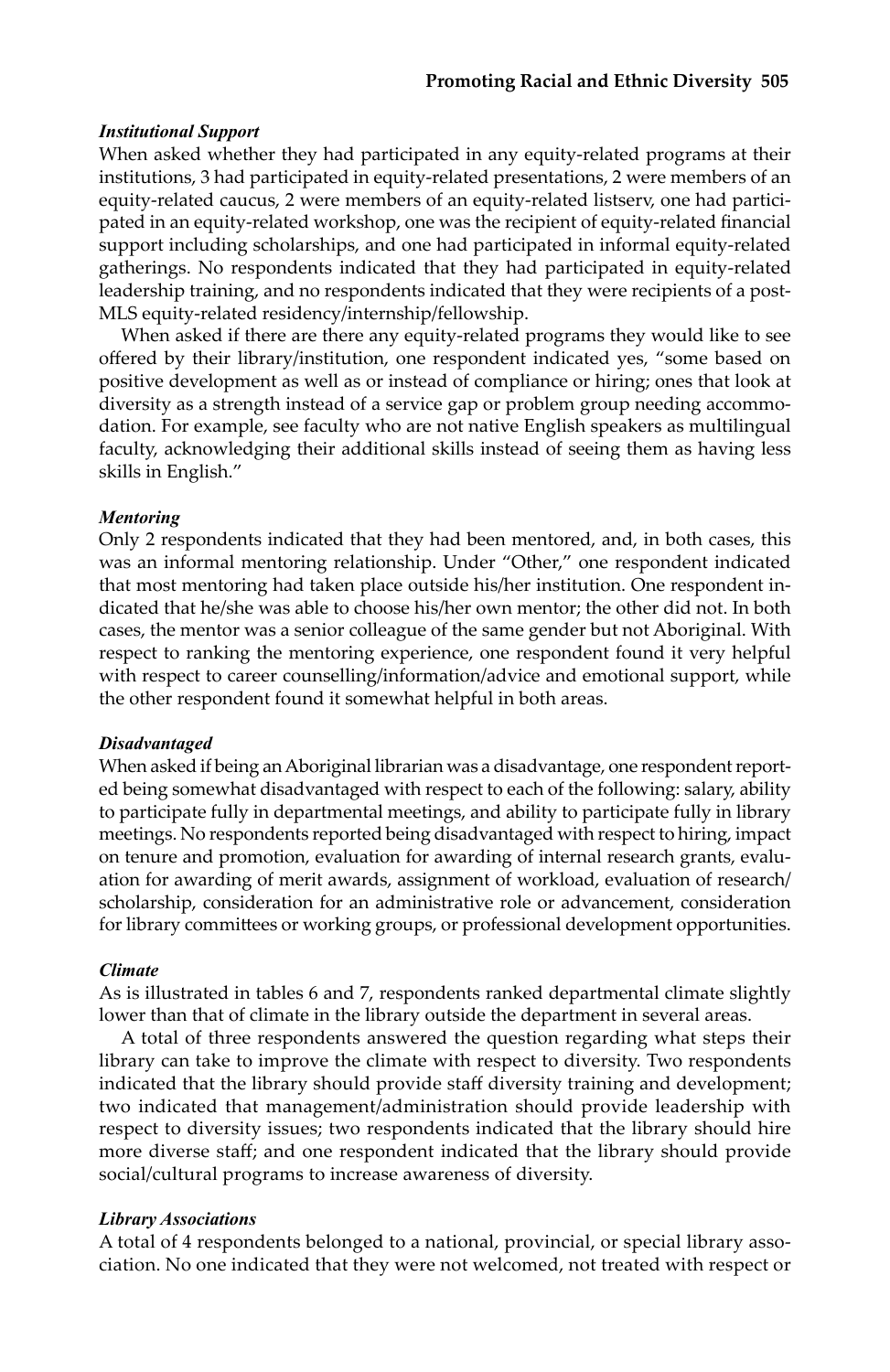| <b>TABLE 6</b>                                                                                     |                                          |              |                |             |
|----------------------------------------------------------------------------------------------------|------------------------------------------|--------------|----------------|-------------|
| Perceptions of Departmental Climate by Aboriginal Respondents ( $N = 6$ )                          |                                          |              |                |             |
| <b>Perceptions of Departmental</b>                                                                 | <b>Percentage of Total Responses (n)</b> |              |                |             |
| <b>Climate</b>                                                                                     | <b>Yes</b>                               | Somewhat     | N <sub>0</sub> | N/A         |
| I am treated with respect and accepted<br>as an equal member by colleagues in<br>my department     | $83.3\%$ (5)                             | $16.7\%$ (1) | $0.0\%$ (0)    | $0.0\%$ (0) |
| My knowledge and work contributions<br>are valued by colleagues in my<br>department                | $66.7\%$ (4)                             | $33.3\%$ (2) | $0.0\%$ (0)    | $0.0\%$ (0) |
| Colleagues in my department welcome<br>difference and value diversity                              | $66.7\%$ (4)                             | $33.3\%$ (2) | $0.0\%$ (0)    | $0.0\%$ (0) |
| I feel free to speak my mind and<br>express my views openly amongst<br>colleagues in my department | $66.7\%$ (4)                             | $16.7\%$ (1) | $16.7\%$ (1)   | $0.0\%$ (0) |

accepted as an equal member, or that their knowledge and professional contributions were not valued. In the "Other" responses category, one respondent indicated being "not treated any different" and that "being Aboriginal has nothing to do with being welcomed, respected, valued." No respondents indicated that they had participated in any programs for Aboriginal librarians sponsored by a library association or another organization. When asked how library associations can support Aboriginal librarians, one respondent indicated that they should sponsor equity-related conferences/workshops, and one indicated that they should provide leadership with respect to equity issues. In the "Other" responses, one respondent suggested "get them involved and promote getting an MLIS" and another suggested "hire them for association work."

| TABLE 7<br>Perceptions of Climate in the Library outside Department by Aboriginal<br>Respondents ( $N = 6$ )       |              |              |                                          |             |
|--------------------------------------------------------------------------------------------------------------------|--------------|--------------|------------------------------------------|-------------|
| <b>Perceptions of Climate outside</b>                                                                              |              |              | <b>Percentage of Total Responses (n)</b> |             |
| Department                                                                                                         | Yes          | Somewhat     | N <sub>0</sub>                           | N/A         |
| I am treated with respect and accepted<br>as an equal member by colleagues in the<br>library outside my department | $83.3\%$ (5) | $16.7\%$ (1) | $0.0\%$ (0)                              | $0.0\%$ (0) |
| My knowledge and work contributions are.<br>valued by colleagues in the library outside<br>my department           | $83.3\%$ (5) | $16.7\%$ (1) | $0.0\%$ (0)                              | $0.0\%$ (0) |
| Colleagues in the library outside my<br>department welcome difference and value<br>diversity                       | $83.3\%$ (5) | $16.7\%$ (1) | $0.0\%$ (0)                              | $0.0\%$ (0) |
| I feel free to speak my mind and express<br>my views openly in the library outside my<br>department                | $83.3\%$ (5) | $0.0\%$ (0)  | $16.7\%$ (1)                             | $0.0\%$ (0) |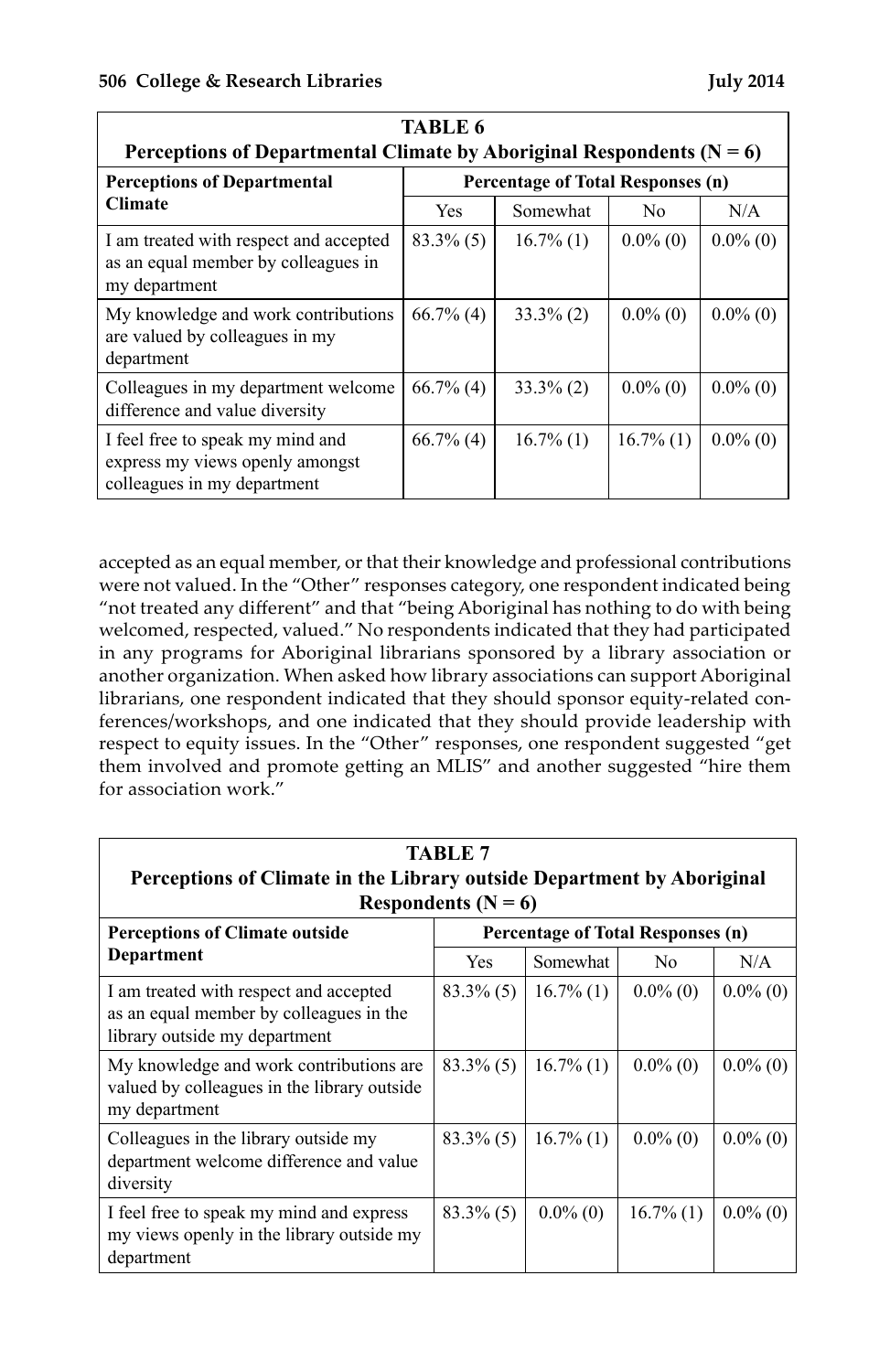*Part 2 (ii)—Visible Minority Librarians* As is illustrated in table 8, 60 respondents identified as visible minority. Race/ethnic identity is grouped according to Statistics Canada classifications.<sup>44</sup> The highest number of respondents identified as Chinese, reflecting the 2006 Canadian Census.

The majority of respondents (73.3%; n = 44) indicated that they came from a large institution (more than 24,000 full-time students); 20 percent of respondents ( $n = 12$ ) came from mediumsized institutions (between 12,000 and 24,000 students); and the remaining 6.7 percent ( $n = 4$ ) came from small institutions (less than 12,000 full-time students). Reflecting the distribution of the visible minority population in the Census, 76.7 percent  $(n = 46)$  indicated that their institution was located in a city with a population greater than 500,000, and 16.7 percent ( $n = 10$ ) indicated that their institution was located in a city or town with a popula-

| TABLE 8<br><b>Race/Ethnic Identity of Visible Minority</b><br>Respondents ( $N = 60$ ) |                |         |  |  |  |
|----------------------------------------------------------------------------------------|----------------|---------|--|--|--|
| <b>Race/Ethnic Identity</b><br>Percentage<br>n<br>of Total<br><b>Responses</b>         |                |         |  |  |  |
| Chinese                                                                                | 21             | 40.4%   |  |  |  |
| South Asian                                                                            | 5              | 9.6%    |  |  |  |
| <b>Black</b>                                                                           | 5              | 9.6%    |  |  |  |
| Filipino                                                                               | $\mathfrak{D}$ | 3.8%    |  |  |  |
| Latin American                                                                         | 3              | 5.8%    |  |  |  |
| Southeast Asian                                                                        | 0              | $0.0\%$ |  |  |  |
| Arah                                                                                   | 1              | 1.9%    |  |  |  |
| West Asian                                                                             | 1              | 1.9%    |  |  |  |
| Korean                                                                                 | 4              | 7.7%    |  |  |  |
| Japanese                                                                               | 1              | 1.9%    |  |  |  |
| Multiple Visible Minority                                                              | 9              | 17.3%   |  |  |  |
| Other                                                                                  | 6              | 10.0%   |  |  |  |
| <b>Skipped Question</b>                                                                | $\overline{2}$ | 3.3%    |  |  |  |

tion between 150,000 and 500,000. The remaining 6.7 percent (n = 4) were employed by institutions located in a city or town with a population of less than 150,000. More than 8 in 10 (81.7%;  $n = 49$ ) respondents were female. The majority (77.2%;  $n = 44$ ) worked in Reference/Instructional Services, with the second largest group (47.4%; n = 27) working in Collection Development/Collection Management. Only 10.5 percent ( $n = 6$ ) indicated that they worked in Administration, compared to 20.9 percent  $(n = 78)$  of respondents who did not identify as Aboriginal or visible minority—although this latter group reported more years of service to their institution and more years of professional experience. The findings mirror the 8Rs Report, which found that "with respect to career advancement there appears to be a lack of promotion opportunities for minority librarians in Canada."<sup>45</sup>

 The largest group of respondents had been employed at their institution for less than 5 years (45%;  $n = 27$ ), followed by 25 percent ( $n = 15$ ) reporting between 6–10 years of experience. With respect to years of professional experience, the largest group reported between 6–10 years of experience (28.3%;  $n = 17$ ) followed by less than 5 years of experience  $(26.7\%; n = 16)$ . The findings suggest an upward trend in hiring of visible minority librarians over the last ten years.

# *Hiring and Self-identification*

Over a third  $(36.8\%; n = 21)$  of respondents indicated that they were made aware of an Employment Equity/Affirmative Action policy when they applied for their position. Nearly as many  $(35.1\%; n = 20)$  were not made aware of it, and 22.8 percent  $(n = 13)$ did not remember. Of the 21 respondents who said they were made aware of such a policy, 12 respondents indicated that they were sent information about the policy/a self-identification form after submitting their application; 6 respondents indicated that they had noticed it in the job posting; 5 respondents indicated that they were told about the policy/invited to self-identify during the interview process by the hir-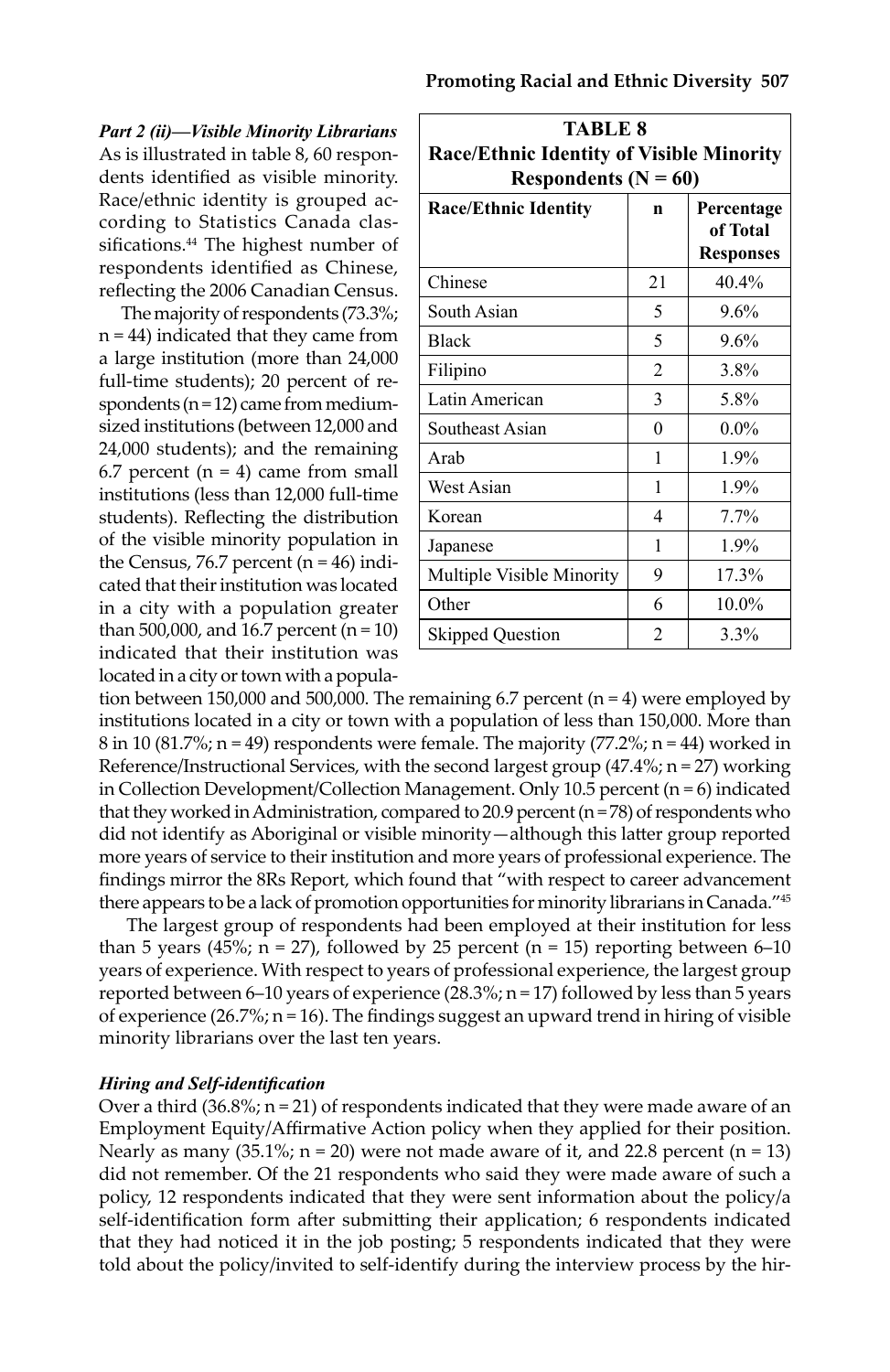# **508 College & Research Libraries July 2014**

ing committee; and 2 did not remember. A total of 14 respondents indicated that they had self-identified as visible minority; 6 did not. Of those who did not self-identify, 6 respondents indicated that it was because they wanted to be hired on their own merit; 2 indicated that they did not think it was important; and one indicated that they did not believe that it would make a difference. Under "Other," one respondent indicated that it was obvious; one indicated that there was no need to do so; and one indicated that "If I had to do it again, I would have self-identified." Yet one librarian wrote in the final comments section: "Self-identifying as a visible minority when I applied for my position haunts me to this day. I feel that others regard my getting the position based on affirmative action. I feel the pressure to prove myself every day. I feel that my white counterparts do not have the same kind of pressure."

# *Institutional Support*

As is illustrated in table 9, when asked whether they had participated in any equity-related programs at their institutions, the two most frequently attended programs were equityrelated workshops ( $n = 17$ ) and equity-related presentations ( $n = 17$ ). No respondents indicated that they were recipients of a post-MLS equity-related residency/internship/ fellowship. When asked if there was anything they would like to share regarding these programs, one respondent suggested that "there should be a workplace policy aside from repeated programs, especially from the top administration to create an environment that supports non-bias equity treatment for both white and non-white librarians," and another requested "please increase the awareness of diversity and come up with programs to support visible minority librarians who face discriminatory situations."

**TABLE 9**

| Participation in Library/Institution Equity-Related Programs by Visible              |               |                |              |  |
|--------------------------------------------------------------------------------------|---------------|----------------|--------------|--|
| Minority Respondents ( $N = 57$ )                                                    |               |                |              |  |
| <b>Participation in Equity Related Programs</b><br>Percentage of Total Responses (n) |               |                |              |  |
|                                                                                      | <b>Yes</b>    | N <sub>0</sub> | N/A          |  |
| Equity-related workshops                                                             | 29.8% (17)    | $66.7\%$ (38)  | $3.5\%$ (2)  |  |
| Equity-related presentations                                                         | $32.1\%$ (17) | $64.2\%$ (34)  | $3.8\%$ (2)  |  |
| Equity-related leadership training                                                   | $4.3\%$ (2)   | $85.1\%$ (40)  | $10.6\%$ (5) |  |
| Recipient of equity-related financial support<br>including scholarships              | $2.2\%$ (1)   | $87.0\%$ (40)  | $10.9\%$ (5) |  |
| Recipient of post-MLS equity-related residency/<br>internship/fellowship             | $0.0\%$ (0)   | $89.1\%$ (41)  | $10.9\%$ (5) |  |
| Member of an equity-related caucus                                                   | $22.9\%$ (11) | $68.8\%$ (33)  | $8.3\%$ (4)  |  |
| Member of an equity-related listserv/discussion<br>list                              | $12.8\%$ (6)  | 76.6% (36)     | $10.6\%$ (5) |  |
| Informal equity-related gatherings                                                   | $21.3\%$ (10) | $72.3\%$ (34)  | $6.4\%$ (3)  |  |
| Other                                                                                | $5.26\%$ (3)  | $0.0\%$ (0)    | $0.0\%$ (0)  |  |

When asked if there were there any equity-related programs they would like to see offered by their library/institution, respondents replied as follows:

- "Workshops, presentations to be repeated now and then, and also equity policy for non-bias treatment of all staff."
- "Not familiar enough with them to say, but certainly something that increases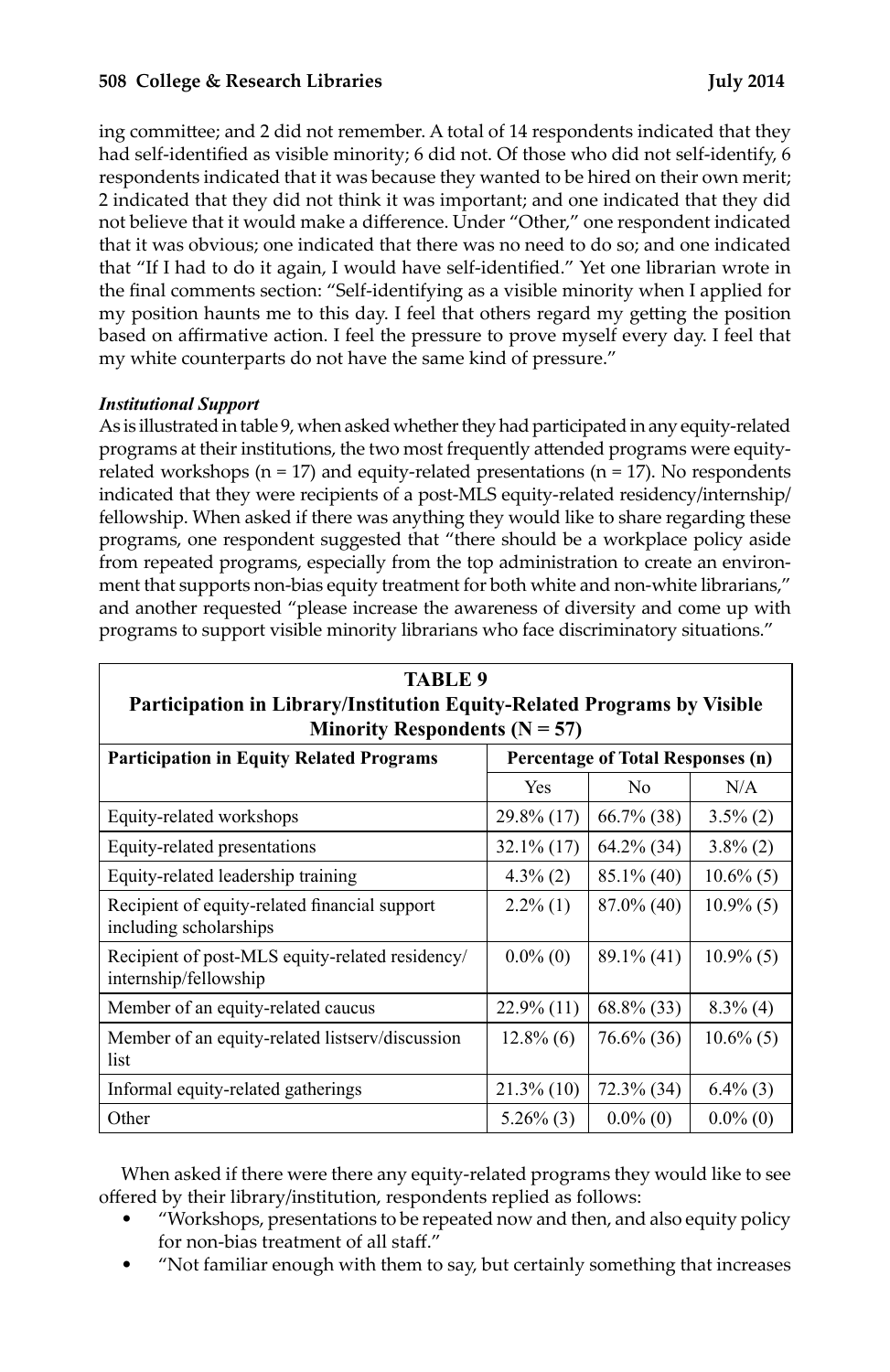colleagues' awareness of ethnic minorities and relevant issues… and increases their sensitivity."

- "Diversity and sensitivity training as part of an overall, stated, institutional human resources strategy—including focus on aboriginal issues and sexual diversity."
- "The university actively recruits minority and international students. I would like the library to be as involved with these students as are other areas of the university such as the International Students Office, the Student Career Office and the Writing Centre."
- "Basic awareness raising programs might be useful."
- "I would be interested in learning more about the minorities' experience in leadership positions."
- "All of the above; especially the equity-related workshops for ALL library staff."
- "An orientation where both majority and minority cultures play games and get to know the differences in each other."
- "Awareness of diversity issues."

# *Mentoring*

Nearly one-third  $(32.1\%; n = 18)$  of respondents indicated that they had been mentored, and 14 of those respondents indicated that this was an informal mentoring relationship. More than half ( $n = 10$ ) were able to choose their own mentor. In most cases ( $n = 15$ ), the mentor was a senior colleague and of the same gender (n = 11). Only 4 responded that the mentor was a visible minority (the same number who reported that the mentor was a Department Head/Administrator). When asked to rank their mentoring experience, 9 respondents found it very helpful with respect to career counselling, 7 found it somewhat helpful, and 3 found it not helpful. With respect to emotional support, 6 respondents found it very helpful, 4 respondents found it somewhat helpful, 4 respondents found it not helpful, and 5 indicated "not applicable." When asked if there was anything they would like to share regarding their mentoring experience, one respondent commented as follows:

"I realised that in this particular job I needed a mentor who was not only a go-to person for library information but one who was a coach—who would be accessible and one [who] would not wait for me to make the first move since I was often not aware of what I needed to know. I needed someone who could help me integrate culturally and one who was nurturing and empowering."

Damasco and Hodges report that "[i]nformal mentoring was cited by the highest number of respondents (56.7%) as an effective form of professional development. Only 30 percent rated formal mentoring as effective, and a nearly equivalent number of respondents (28.3%) rated it as an ineffective form of development. One explanation for the difference between perceptions of informal and formal mentoring could be the very nature of the relationship between the mentee and mentor. Informal mentoring situations may arise when two individuals find they have a positive working relationship that is built upon mutual interests or compatible personality types. Formal mentoring situations may backfire if a mentor and mentee are involuntarily paired and fail to develop a good working relationship."46

# *Disadvantaged*

As is illustrated in table 10, when asked whether they had been disadvantaged as a visible minority librarian, the majority responded that they had not, yet a significant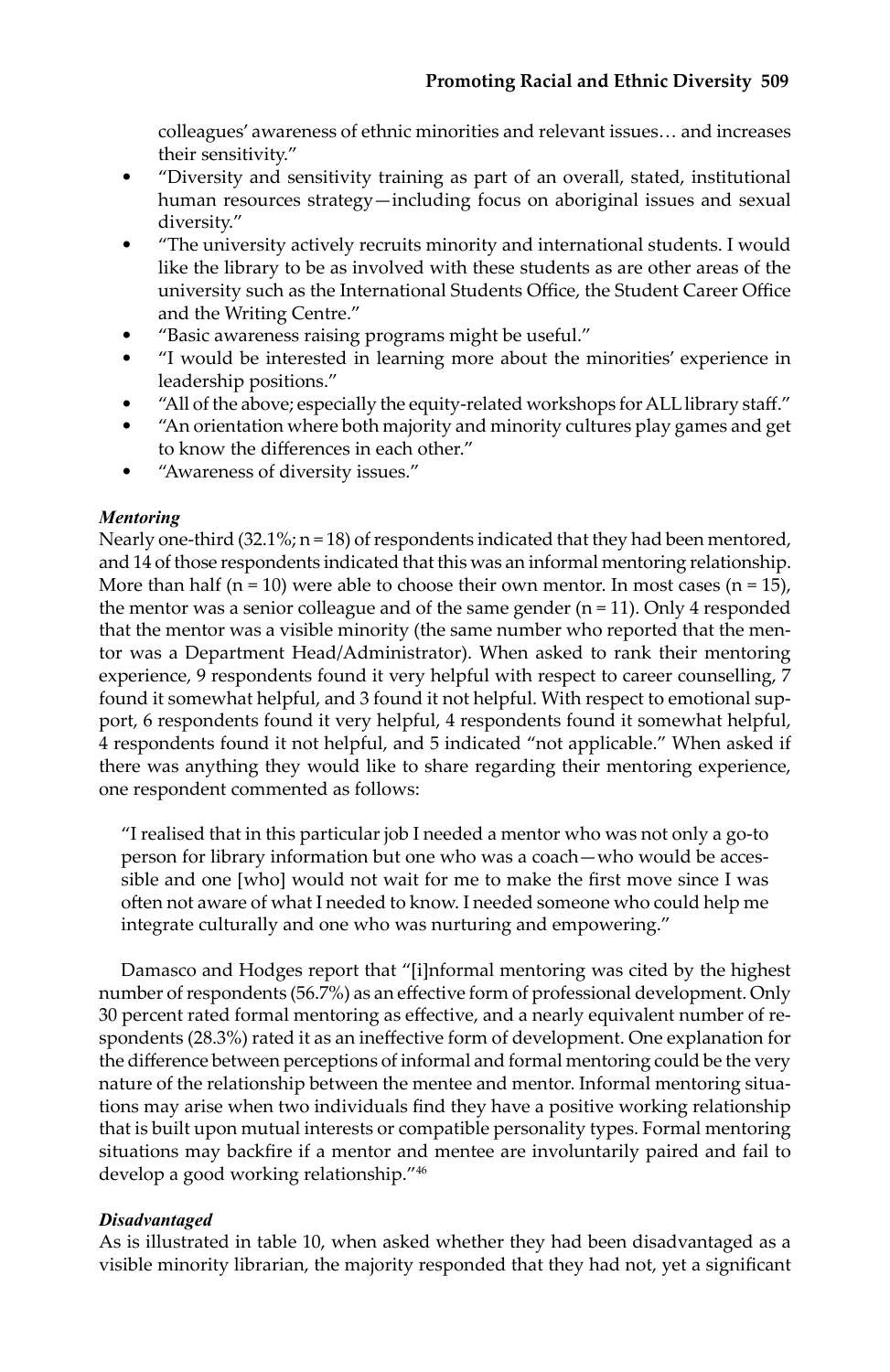| TABLE 10                                                       |                                   |             |                |               |  |
|----------------------------------------------------------------|-----------------------------------|-------------|----------------|---------------|--|
| Areas Disadvantaged as a Visible Minority Librarian $(N = 57)$ |                                   |             |                |               |  |
| <b>Areas Disadvantaged</b>                                     | Percentage of Total Responses (n) |             |                |               |  |
|                                                                | Yes                               | Somewhat    | N <sub>0</sub> | N/A           |  |
| Hiring                                                         | $9.3\%$ (5)                       | $9.3\%$ (5) | $81.5\%$ (44)  | $0.0\%$ (0)   |  |
| Salary                                                         | $5.5\%$ (3)                       | $7.3\%$ (4) | $87.3\%$ (48)  | $0.0\%$ (0)   |  |
| Impact on tenure and promotion                                 | $8.9\%$ (5)                       | $3.6\%$ (2) | 73.2% (41)     | $14.3\%$ (8)  |  |
| Evaluation for awarding of internal<br>research grants         | $5.4\%$ (3)                       | $5.4\%$ (3) | $62.5\%$ (35)  | $26.8\%$ (15) |  |
| Evaluation for awarding of merit<br>awards                     | $7.1\%$ (4)                       | $5.4\%$ (3) | $73.2\%$ (41)  | $14.3\%$ (8)  |  |
| Assignment of workload                                         | $5.5\%$ (3)                       | $9.1\%$ (5) | $81.8\%$ (45)  | $3.6\%$ (2)   |  |
| Evaluation of research/scholarship                             | $7.3\%$ (4)                       | $3.6\% (2)$ | 70.9% (39)     | $18.2\%$ (10) |  |
| Consideration for an administrative<br>role or advancement     | $11.1\%$ (6)                      | $7.4\%$ (4) | $64.8\%$ (35)  | $16.7\%$ (9)  |  |
| Consideration for library<br>committees/working groups         | $13.0\%$ (7)                      | $5.6\%$ (3) | 75.9% (41)     | $5.6\%$ (3)   |  |
| Ability to participate fully at<br>departmental meetings       | $5.6\%$ (3)                       | $5.5\%$ (3) | $83.6\%$ (46)  | $5.5\%$ (3)   |  |
| Ability to participate fully at library<br>meetings            | $8.9\%$ (5)                       | $5.4\%$ (3) | 83.9% (47)     | $1.8\%$ (1)   |  |
| Professional development<br>opportunities                      | $3.8\%$ (2)                       | $7.5\%$ (4) | 86.8% (46)     | $1.9\%$ (1)   |  |

number indicated that they had been disadvantaged or somewhat disadvantaged. The two areas where respondents had felt most disadvantaged were consideration for an administrative role or advancement and consideration for library committees/working groups. A total of 10 respondents out of 57 indicated that they were disadvantaged or somewhat disadvantaged in these areas combined, representing a response rate of approximately 18 percent.

# *Climate*

As is illustrated in table 11, with respect to departmental climate, there were areas that were ranked low. Out of 57 respondents, a significant number indicated that their colleagues did not or only somewhat welcomed difference and valued diversity (42.8%; n = 24) and that they did not feel free to speak their mind and express their views openly  $(38.6\%; n = 22)$ . Meanwhile, a lesser but still significant number indicated that they were not or only somewhat treated with respect and accepted as an equal member  $(23.3\%; n = 13)$  and did not feel or only somewhat felt that their knowledge and work contributions were valued by colleagues  $(16.1\%; n = 9)$ .

As is illustrated in table 12, with respect to climate outside their department, responses were less positive. Nearly half  $(47.2\%; n = 25)$  of respondents reported that their colleagues only somewhat or did not welcome difference and value diversity, followed by 39.6 percent ( $n = 21$ ) of respondents who only somewhat or did not feel free to speak their mind and express their views openly. Furthermore, 31.8 percent (n = 16) of respondents somewhat or did not feel treated with respect and accepted as an equal member, and somewhat or did not feel that their contributions were valued.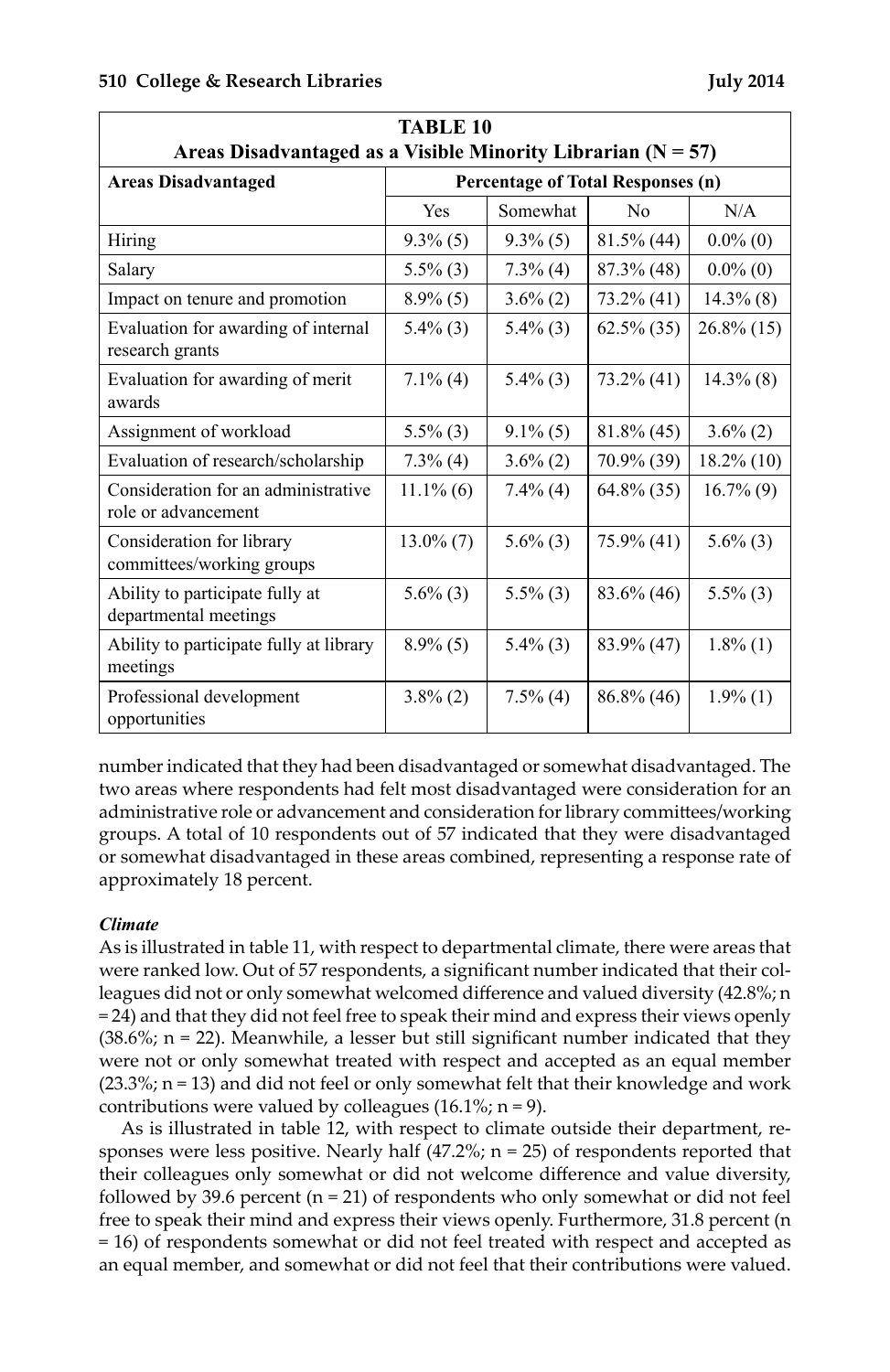| TABLE 11<br><b>Perceptions of Departmental Climate by Visible Minority Respondents</b><br>$(N = 57)$ |               |                                   |                |             |
|------------------------------------------------------------------------------------------------------|---------------|-----------------------------------|----------------|-------------|
| <b>Perceptions of Departmental</b>                                                                   |               | Percentage of Total Responses (n) |                |             |
| <b>Climate</b>                                                                                       | <b>Yes</b>    | Somewhat                          | N <sub>0</sub> | N/A         |
| I am treated with respect and<br>accepted as an equal member by<br>colleagues in my department       | $76.8\%$ (43) | $17.9\%$ (10)                     | $5.4\%$ (3)    | $0.0\%$ (0) |
| My knowledge and work<br>contributions are valued by<br>colleagues in my department                  | 83.9% (47)    | $10.7\%$ (6)                      | $5.4\%$ (3)    | $0.0\%$ (0) |
| Colleagues in my department<br>welcome difference and value<br>diversity                             | 57.1% (32)    | $32.1\%$ (18)                     | $10.7\%$ (6)   | $0.0\%$ (0) |
| I feel free to speak my mind and<br>express my views openly amongst<br>colleagues in my department   | $61.4\%$ (35) | $24.6\%$ (14)                     | $14.0\%$ (8)   | $0.0\%$ (0) |

The findings mirror those of Domasco and Hodges with respect to organizational climate and culture, where 31.7 percent of respondents felt that they "could not freely voice their opinions at their library."<sup>47</sup>

| TABLE <sub>12</sub><br>Perceptions of Climate in the Library outside Department by Visible                         |               |                                          |             |             |
|--------------------------------------------------------------------------------------------------------------------|---------------|------------------------------------------|-------------|-------------|
| Minority Respondents ( $N = 54$ )                                                                                  |               |                                          |             |             |
| <b>Perceptions of Climate outside</b>                                                                              |               | <b>Percentage of Total Responses (n)</b> |             |             |
| Department                                                                                                         | <b>Yes</b>    | Somewhat                                 | No.         | N/A         |
| I am treated with respect and accepted<br>as an equal member by colleagues in<br>the library outside my department | $67.3\%$ (35) | $28.8\%$ (15)                            | $1.9\%$ (1) | $0.0\%$ (0) |
| My knowledge and work contributions<br>are valued by colleagues in the library<br>outside my department            | $67.9\%$ (36) | $26.4\%$ (14)                            | $3.8\%$ (2) | $1.9\%$ (1) |
| Colleagues in the library outside my<br>department welcome difference and<br>value diversity                       | $49.1\%$ (26) | $41.5\%$ (22)                            | $5.7\%$ (3) | $3.8\%$ (2) |
| I feel free to speak my mind and<br>express my views openly in the library<br>outside my department                | 58.5% (31)    | $30.2\%$ (16)                            | $9.4\%$ (5) | $1.9\%$ (1) |

When asked whether there was anything they would like to share regarding their experience as a visible minority librarian in their department and/or library, the following responses offer some insights:

• "Think the Main Library of the University needs to allow and encourage participatory management and governance, so that minority heads of departments can contribute to governing decisions affecting their department."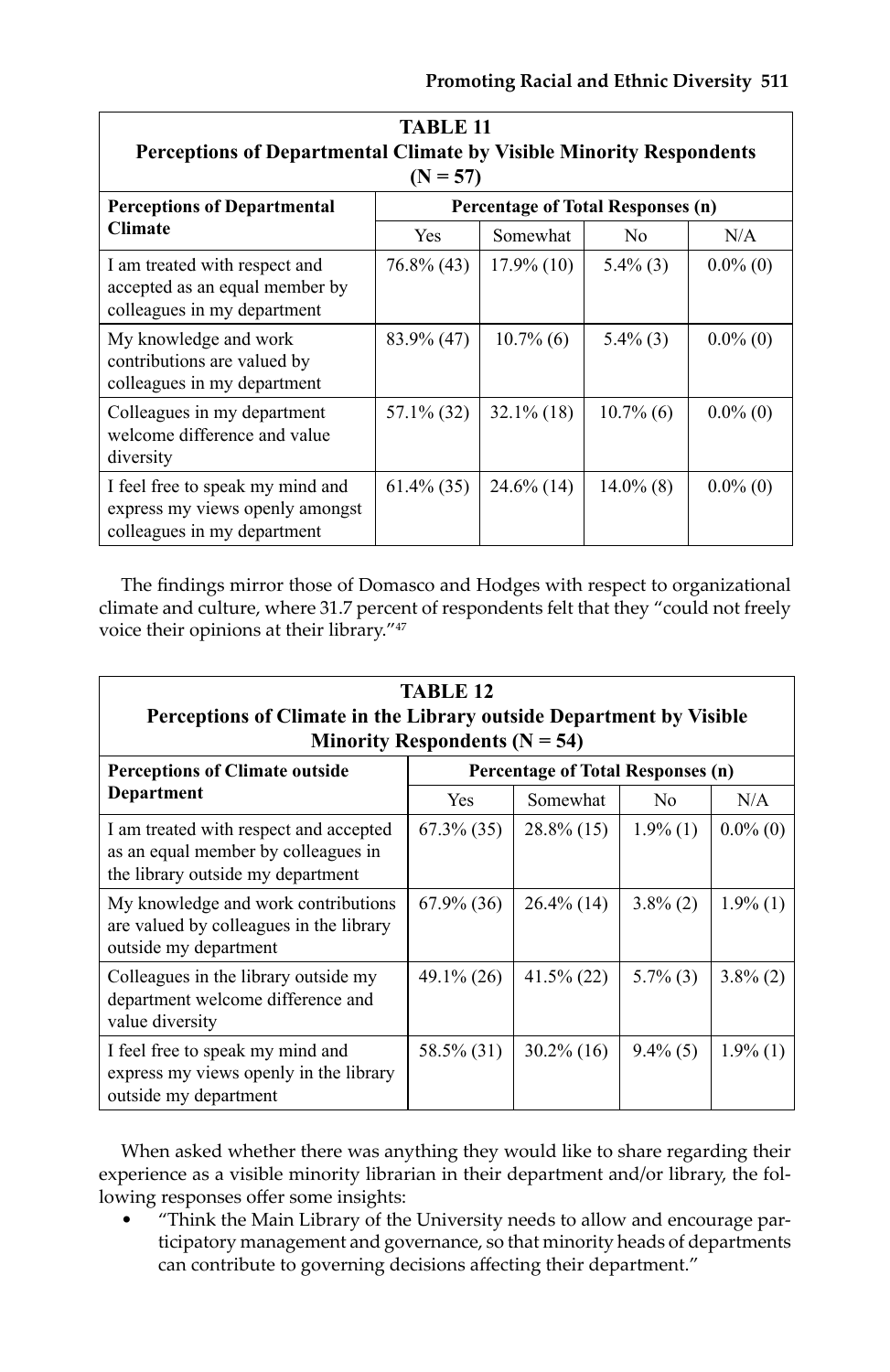#### **512 College & Research Libraries July 2014**

- "There is no colleague sensitivity to any differences I may have in communications, experience or working style, due to my ethnic minority… Neither my library nor my institution have the ratio of employees of ethnic minorities that anywhere equals/reflects the diverse multicultural composition of our institution, province or country."
- "I am still very much a minority; and there are NO aboriginal librarians in my larger institution."
- "It is lonely! For the first time in my entire life I have felt that I belong to a minority and yet I am in a kind and safe environment and my colleagues would be hurt and perplexed if I were to tell them this."
- "My experience has been generally positive. It is perhaps easy when you are the only minority—visible or otherwise, to want to read things into what is said and done around you. I have learnt that as a proud black woman, I do not need to read people's actions as I am very capable of picking out any behaviour that would suggest anything negative. Perhaps because of this, I have been able to have good working relationships in all my years here."
- "When it comes to elections for librarians on committees, if I put my name forward I always have to wonder if the other [visible minority] librarian is putting their name forward. If we both put our names forward chances are that neither of us will get elected. I have been a librarian at my institution for more than 5 years and other library staff members still confuse me with the other [visible minority] librarian. I've been on a search committee of 5 people (the only visible minority) and the Chair never recognized me outside of this context (e.g. on the bus). It gets pretty lonely being an invisible visible minority!"
- "I find the Christmas customs uncomfortable."
- "I have been in my job for less than a year. I feel welcome, but cannot really speak to what others think or feel about my presence or my contributions. I enjoy my work and feel that I have been fully encouraged to do whatever I see fit in my position."
- "Face racially inappropriate comments."

One theme that emerges in the comments is that of loneliness and isolation. Karen Downing indicates that "the sense of isolation and loneliness that can arise from repeatedly being the only person of color in the room can be stressful" and that "being the only one" can bring a "distinct set of hurdles and isolating feelings to some work experiences."48 The Damasco and Hodges study revealed that 40 percent of respondents "indicated feelings of isolation," and one third felt "excluded from informal networks at their libraries."49 One respondent indicated that the climate had improved "only very recently, when my library hired another person who is an ethnic minority."

Regarding what steps their library can take to improve the climate with respect to diversity, 73.3 percent ( $n = 33$ ) indicated that the library should provide staff diversity training and development;  $64.4$  percent ( $n = 29$ ) indicated that the library should provide social/cultural programs to increase awareness of diversity; 60 percent  $(n = 27)$ indicated that management/administration should provide leadership with respect to diversity issues; 60 percent ( $n = 27$ ) of respondents indicated that the library should conduct a diversity climate assessment; and 55.6 percent  $(n = 25)$  indicated that the library should hire more diverse staff.

In response to the open-ended question as to how their library could better support them as a visible minority librarian, the most frequently cited response was "mentorship" and "mentoring programs"  $(n=4)$ . A number of respondents indicated that they were already supported. One wrote: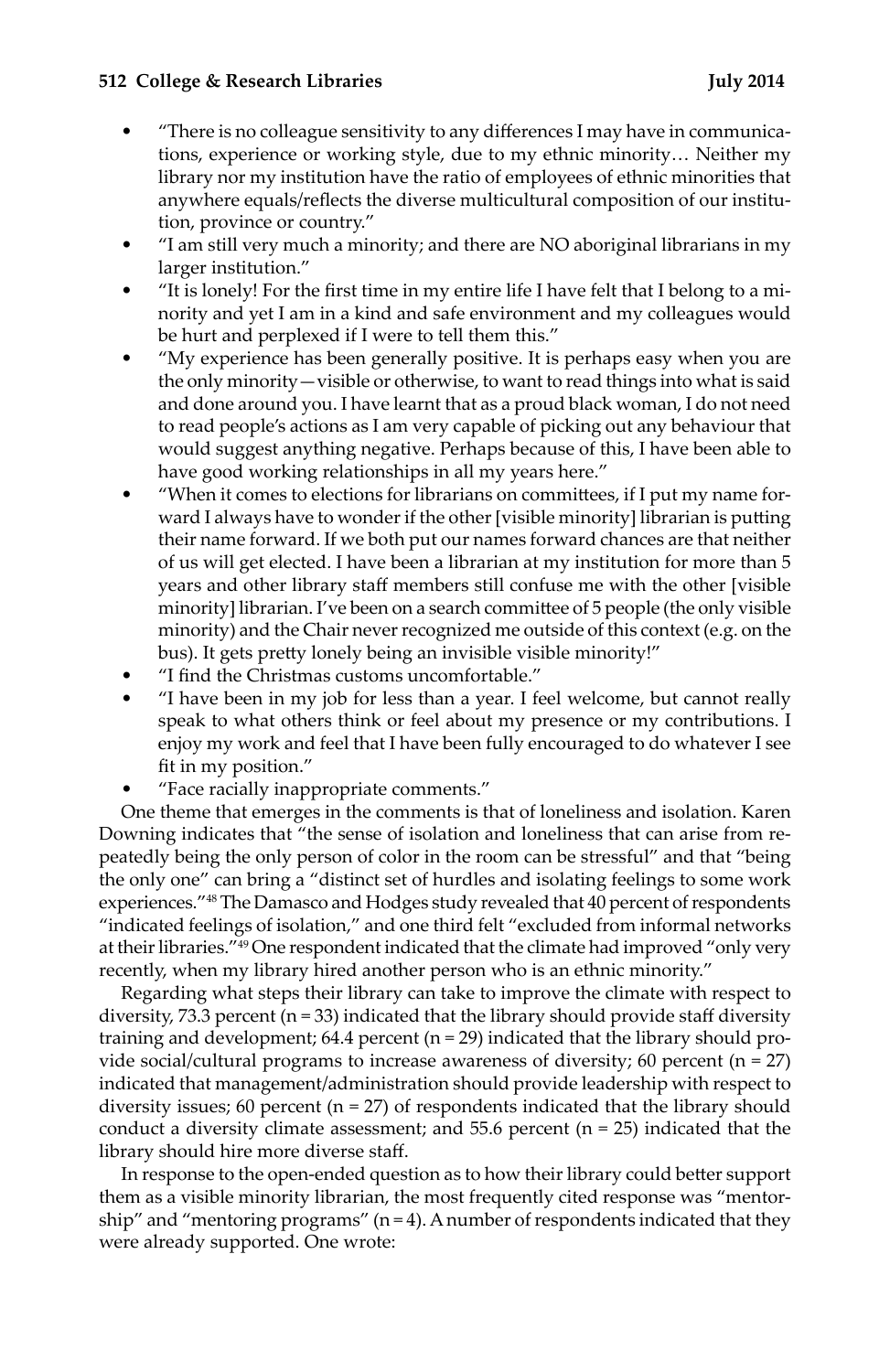"I am now in the dusk of my career and this library has supported me throughout my career. I hope and trust that any other visible minorities hired after my departure will be able to look back when they get to the dusk of their careers feeling as good about the place as I do."

Yet the following comments were also received, providing insight into how academic libraries and academic librarian colleagues can better support visible/racial minority librarians:

- "By encouraging participatory governance, and putting in cultural awareness events and programs now and then."
- "At this point, I'm not sure that they can... but acknowledging me as an ethnic minority would be a start. Learning to communicate and work with me more sensitively would be another ...my colleagues are very Eurocentric and expect that everyone has the same biases and perspectives in this regard. Sensitivity needs to be exercised.... When I was first hired, it took most of my colleagues several years before they bothered to learn how to pronounce my last name correctly ... This was extremely insulting, but they didn't think it was of any importance...."
- "Allow for overseas trips to 'homelands' which take unusual lengths of time, and other kinds of allowances for such cultural challenges."
- "By giving public recognition."
- "Acknowledge that my experience as a visible minority librarian might be different [from] the 'normal' one. Make others aware of the diversity plan and actually follow through on the plan!"
- "I don't think formal workshops/training would be appreciated by most staff members. But having more acknowledgement that the library staff is diverse and celebrating and acknowledging that diversity might work. Right now, it feels like people just pretend on the surface that everyone is the same and treated the same way. And it doesn't really play out that way."
- "Strong management decision to hire more visible minority."

# *Library Associations*

There is a fairly high rate of participation of visible minority librarians in library associations in Canada. Nearly half (46.8%; n = 22) report current membership in a national library association; 56.8 percent ( $n = 25$ ), in a provincial library association; and 46.2 percent (n = 18), in a special library association. When asked about their experience when participating in selected library association activities (conferences/workshops, committees/working groups, caucus/special interest group, listserv/discussion list), no respondents indicated that they were not welcomed or that their knowledge and professional contributions were not valued. However, in all activities, feeling welcomed ranked higher than being treated with respect and accepted as an equal member, and knowledge and professional contributions valued.

When asked whether there was anything they would like to share regarding their experience as a visible minority librarian participating in library association activities in Canada, the following responses were received:

- "Would be nice to see more diversity."
- "I have presented papers at my provincial association and also attended national conferences and my experiences have all been positive."
- "We need to do more to support visible minority librarians like they do in the US."
- "Visible minority presence is strong compared to associations in the USA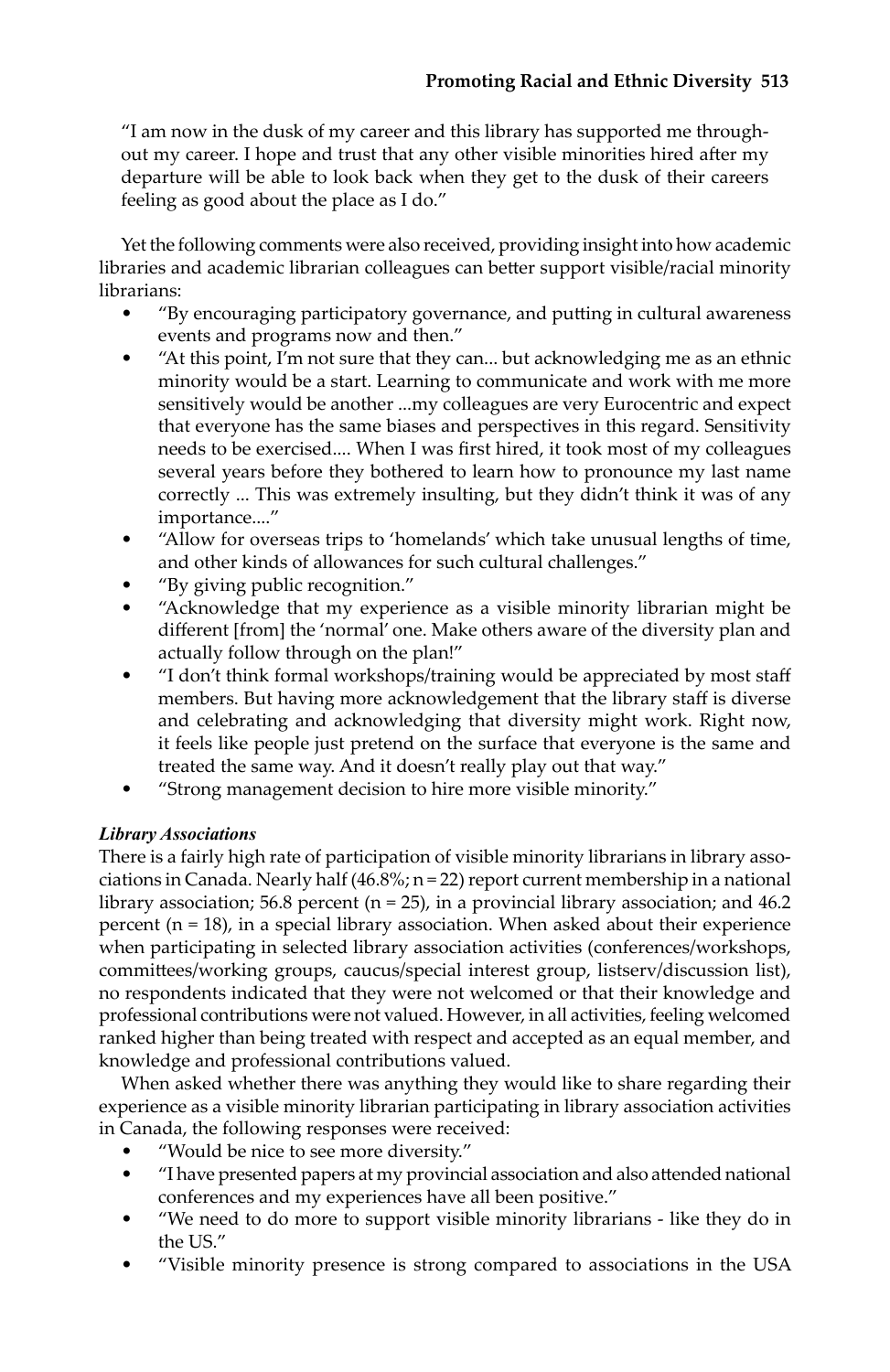(national level) but there is room for improvement in leadership capacities in these organizations."

- "Attending library association conferences in Canada, the invisibility of my experience is accentuated. There are not many visible minority librarians in Canada. Library conferences are the best place to observe this."
- "We don't have a minority library association such as the ones in US. For my research, I could not find the statistics on the number of minority librarians working in Canada—not even a ball park figure."

The areas where respondents felt that library associations in Canada could support visible minority librarians are illustrated in table 13 below.

| <b>TABLE 13</b><br>Areas where Library Associations in Canada Can Support Visible Minority<br>Librarians by Visible Minority Respondents ( $N = 48$ ) |    |                                         |  |  |
|-------------------------------------------------------------------------------------------------------------------------------------------------------|----|-----------------------------------------|--|--|
| <b>Library Association Support</b>                                                                                                                    | n  | Percentage of<br><b>Total Responses</b> |  |  |
| Sponsor equity-related conferences                                                                                                                    | 23 | 47.9%                                   |  |  |
| Sponsor equity-related workshops                                                                                                                      | 33 | 68.8%                                   |  |  |
| Create equity-related committees/working groups                                                                                                       |    | 56.3%                                   |  |  |
| Create equity-related caucuses                                                                                                                        | 22 | 45.8%                                   |  |  |
| Create equity-related listservs/discussion lists                                                                                                      | 20 | 41.7%                                   |  |  |
| Create/provide opportunities for equity-related networking                                                                                            | 27 | 56.3%                                   |  |  |
| Create/provide opportunities for equity-related mentoring                                                                                             | 29 | 60.4%                                   |  |  |
| Provide leadership with respect to equity issues<br>35<br>72.9%                                                                                       |    |                                         |  |  |

In the "Other" response category, mentoring was again raised by 2 respondents. "Create library associations for diverse groups where we can mentor each other and invite others to come and mentor us," suggested one. Yet another wrote: "I'm not sure—as racism is deeply ingrained and is not something that can readily be eliminated by merely giving workshops, etc."

# **Survey Summary and Limitations**

The study revealed a general unfamiliarity with equity plans and programs on the part of Canadian academic librarians. Barriers to the recruitment of Aboriginal and visible/ racial minority librarians include a lack of proactive hiring efforts and a shortage of qualified candidates, particularly as relates to Aboriginal librarians. Visible/racial minority librarians perceived the climate for diversity within their academic libraries as less positive than librarians who did not identify as visible/racial minority. A significant number of visible/racial minority librarians felt that their colleagues did not welcome difference or value diversity, that they did not feel free to speak their minds openly, and that they experienced feelings of isolation and loneliness. The study also revealed a lack of leadership with respect to racial and ethnic diversity both within academic libraries and the profession at large in Canada. The findings point to an absence of public discourse relating to racial and ethnic diversity in librarianship in Canadian academic libraries, LIS programs, and library associations. There is a need for more research into the issues that have been identified as well as proactive steps to address them. More specific recommendations are outlined below.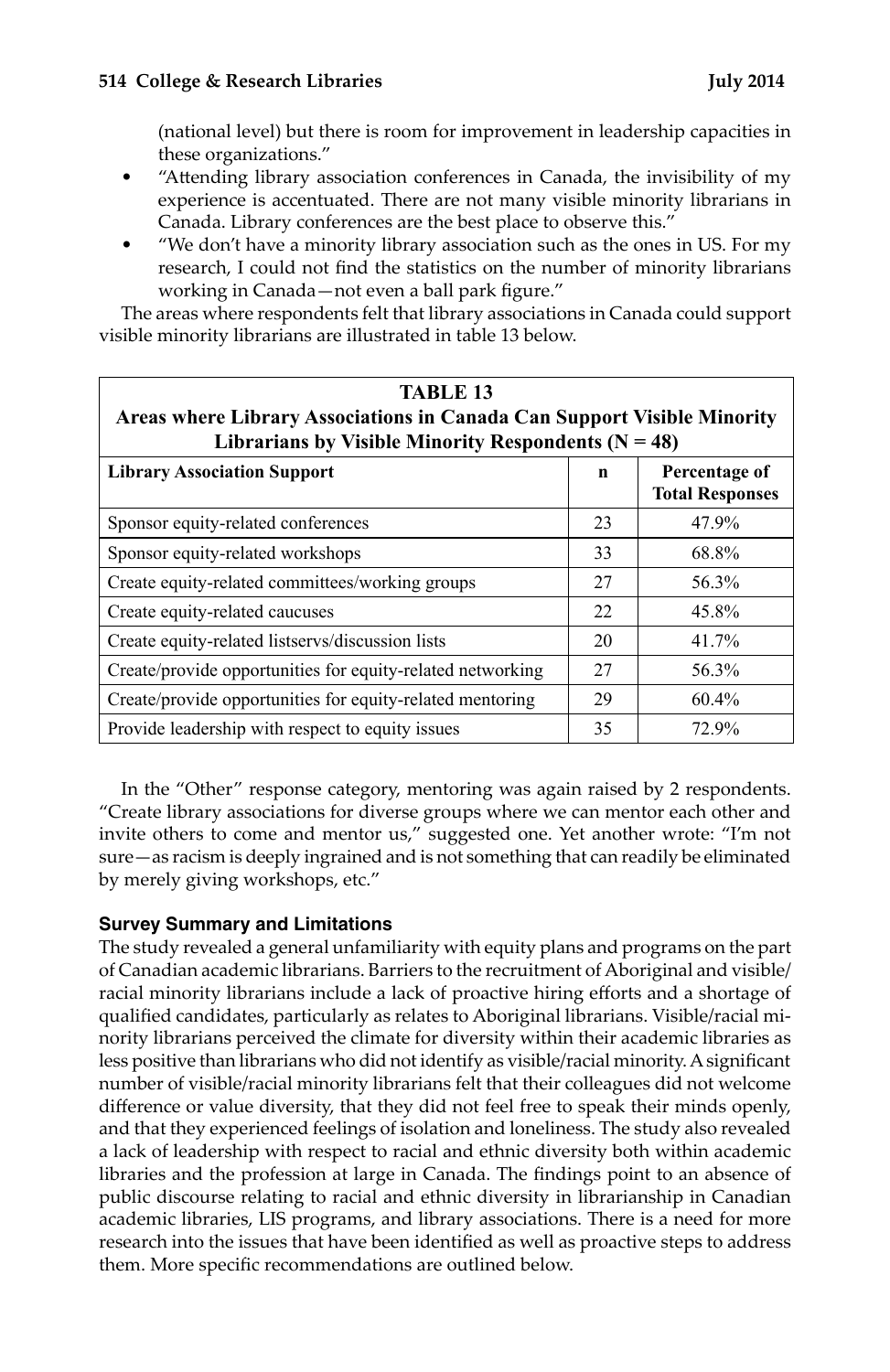It should be noted that the disparity in sample size in the first part of the survey makes it difficult to draw conclusions on the basis of any differences between responses from those who did not identify as either Aboriginal or visible/racial minority and those who identified as Aboriginal or visible minority. For the second part of the survey, it is acknowledged that without further study it is difficult to determine whether the findings can be directly attributed to Aboriginal or visible/racial minority status. With respect to climate and institutional support, librarians who did not identify as visible/ racial minority may perceive that their own working conditions are similar to those librarians who identified as visible/racial minority. Therefore, it must be recognized that the study is exploratory in nature and that further research is necessary. The need for further research should not, however, prevent the findings from being used to develop, inform, and strengthen diversity initiatives and programs at the institutional and library association level in Canada.

#### **Recommendations and Avenues for Further Research** *Data Gathering*

 To fully understand the extent of the underrepresentation of Aboriginal and visible/ racial minorities among academic librarians and in LIS education in Canada, the study points to a clear need for current and comprehensive data. Data must also be made available at the institutional level so that academic libraries can measure their progress. In *Achieving Racial and Ethnic Diversity among Academic and Research Librarians: The Recruitment, Retention, and Advancement of Librarians of Color*, the "[c]reation, gathering, and maintenance of reliable and accurate demographic data for the professional overall and for academic librarians in particular" has been identified by ACRL as a strategic goal for increased racial and ethnic representation in librarianship.<sup>50</sup>

# *Institutional Leadership and Support*

There must be leadership as well as commitment to increasing racial and ethnic diversity among academic librarians in Canada at the institutional level. The *Diversity Standards: Cultural Competency for Academic Libraries (2012)* "provide a framework to support libraries in engaging the complexities of providing services to diverse populations, and recruiting and maintaining a diverse library workforce." The Standards can also "serve as a starting point from which libraries can develop local approaches and goals in the context of their organizations' mission and situation."51 Areas in need of attention at the institutional level identified in this study and discussed more fully below include education and training for professional staff; acknowledging the perceptions of racism and isolation experienced by racial and ethnic minority librarians; providing opportunities for administrative advancement; developing mentoring programs; and creating employment opportunities for Aboriginal and visible/racial minority students in academic libraries.

Better training and education with respect to employment equity plans and requirements under the Federal Contractors Program is necessary. Requirement 2 of the Federal Contractors Program stipulates clear expectations on the part of the Employer to all staff regarding communication around employment equity goals, measures, and progress.<sup>52</sup> While communication may be taking place, it appears to be inadequate and not been understood by professional staff. Also, according to the 8Rs Report, "[t] he limited sector variation in visible minority and aboriginal representation does not correspond with whether or not institutions have a hiring policy designed to recruit professionals from diverse ethnic and racial backgrounds… For example, compared to the total institutional sample where only 28% have such a policy, 77% of CARL [Canadian Association of Research Libraries] libraries report having a diversity policy, but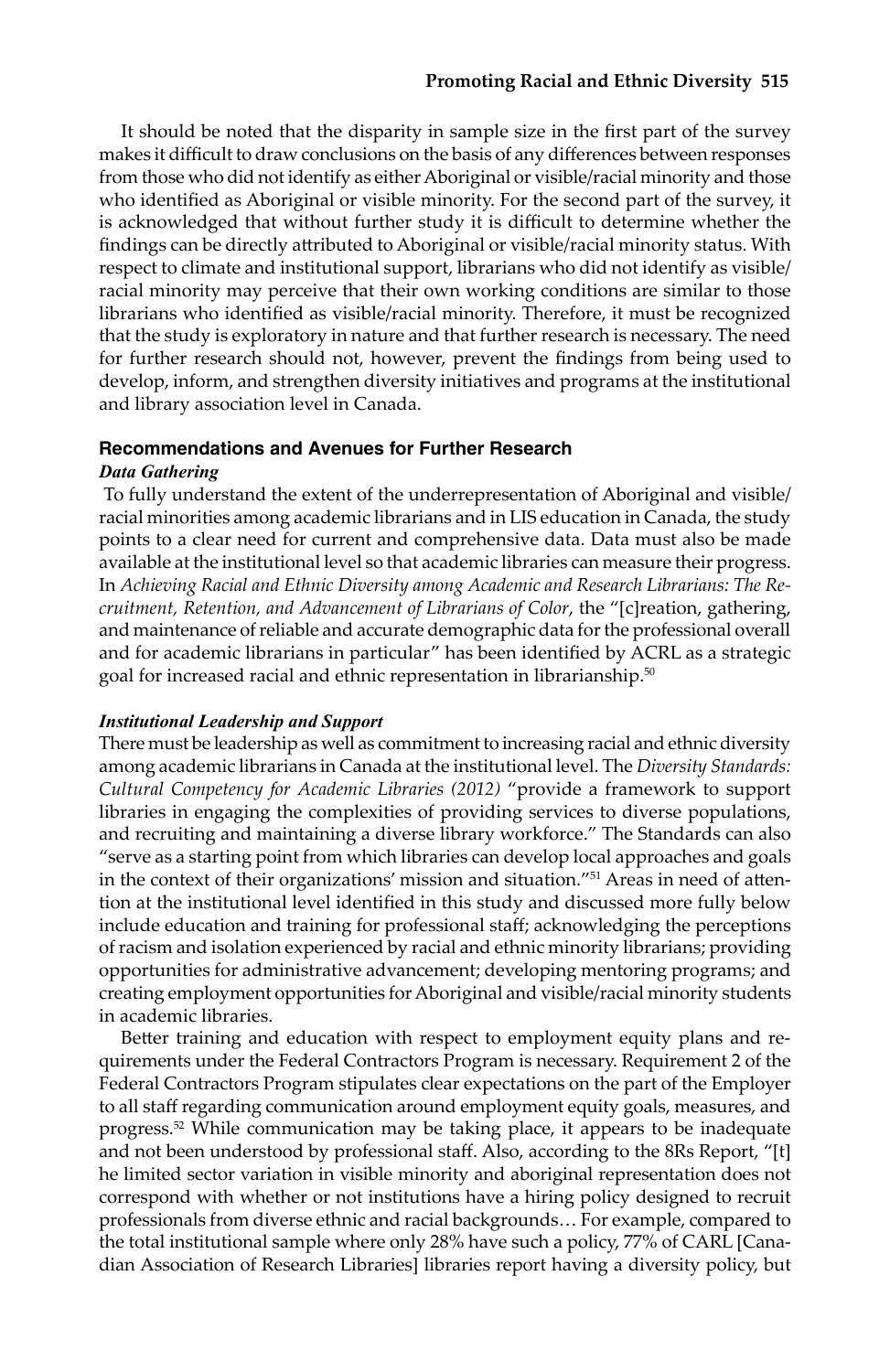their visible minority representation does not significantly depart from other sectors. These results suggest not only that libraries without diversity policies should consider implementing such a policy, but that those with a policy should look closely at how it is being implemented."53 The development and sharing of best practices with respect to the recruitment and retention of librarians from underrepresented groups would assist those libraries with less experience or limited success in this area. There are academic libraries, such as York University Libraries, which have had success in recruiting racial and ethnic minority librarians through the education and training of hiring committees and the development of a library Affirmative Action Plan.<sup>54</sup> While hiring committees should ideally be diverse, this may be unrealistic at institutions where there are few librarians from underrepresented groups. Institutions need not, and should not, however, wait for institutional plans and collective bargaining protocols that require them to act.

There must be an acknowledgement that Aboriginal and visible/racial minority librarians perceive that racism exists and that more efforts need to be made to make these librarians feel valued for their differences and to ensure that they feel fully involved in their libraries. Diversity awareness training in the form of workshops should be provided and efforts made to create a welcoming environment for Aboriginal and visible/racial minority librarian colleagues. The isolation and loneliness experienced by racial and ethnic minority librarian colleagues must also be recognized.

The issue of underrepresentation of racial and ethnic minority librarians in administrative positions revealed in the study should be more closely examined and addressed. There are a number of leadership programs in the United States for racial and ethnic minority librarians that accept applications from qualified Canadians: ALA's Spectrum Initiative, the Minnesota Institute for Early Career Librarians of Color, and ARL's Leadership and Career Development Program. Financial assistance should be provided to encourage Canadian librarians to participate. As stated by Ashley E. Bonnette, a "truly diverse workforce is not fully present until it is represented equally throughout all levels of the organization, not only at entry- and mid-level positions, but throughout administrative ranks as well."55 The creation of a leadership program in Canada should also be explored.

The development of effective mentoring programs for racial and ethnic minority librarians should also be pursued. As Linda Musser writes, "[a] common misconception about mentoring, however, is that people expect relationships simply to happen. There is a tendency for mentors to pair with someone similar to themselves. For a minority employee there may be no natural match; therefore the creation of a mentoring relationship may need some assistance on the part of the organization." Mentoring will help to address the feelings of isolation and loneliness on the part of racial and ethnic minority librarians and help them "understand the unwritten rules of the workplace and the cultural or organizational norms."56

Some of the factors identified in studies that influence an individual's decision to enter the LIS field include "the intellectual and service-oriented characteristics of librarianship, role models (e.g. librarians and teachers), previous library work experience, and availability of financial aid."57 Meanwhile, previous library work experience ranked as the most influential factor in the decision to pursue LIS studies.<sup>58</sup> While the employment equity programs at Canadian universities do not extend to casual/parttime staff, academic libraries should make efforts to hire racial and ethnic minority students for positions in the library.

#### *Library and Information Science Programs Recruitment*

While there may be challenges to increasing diversity in LIS programs, there are currently no formal initiatives in Canada to recruit Aboriginal and visible/racial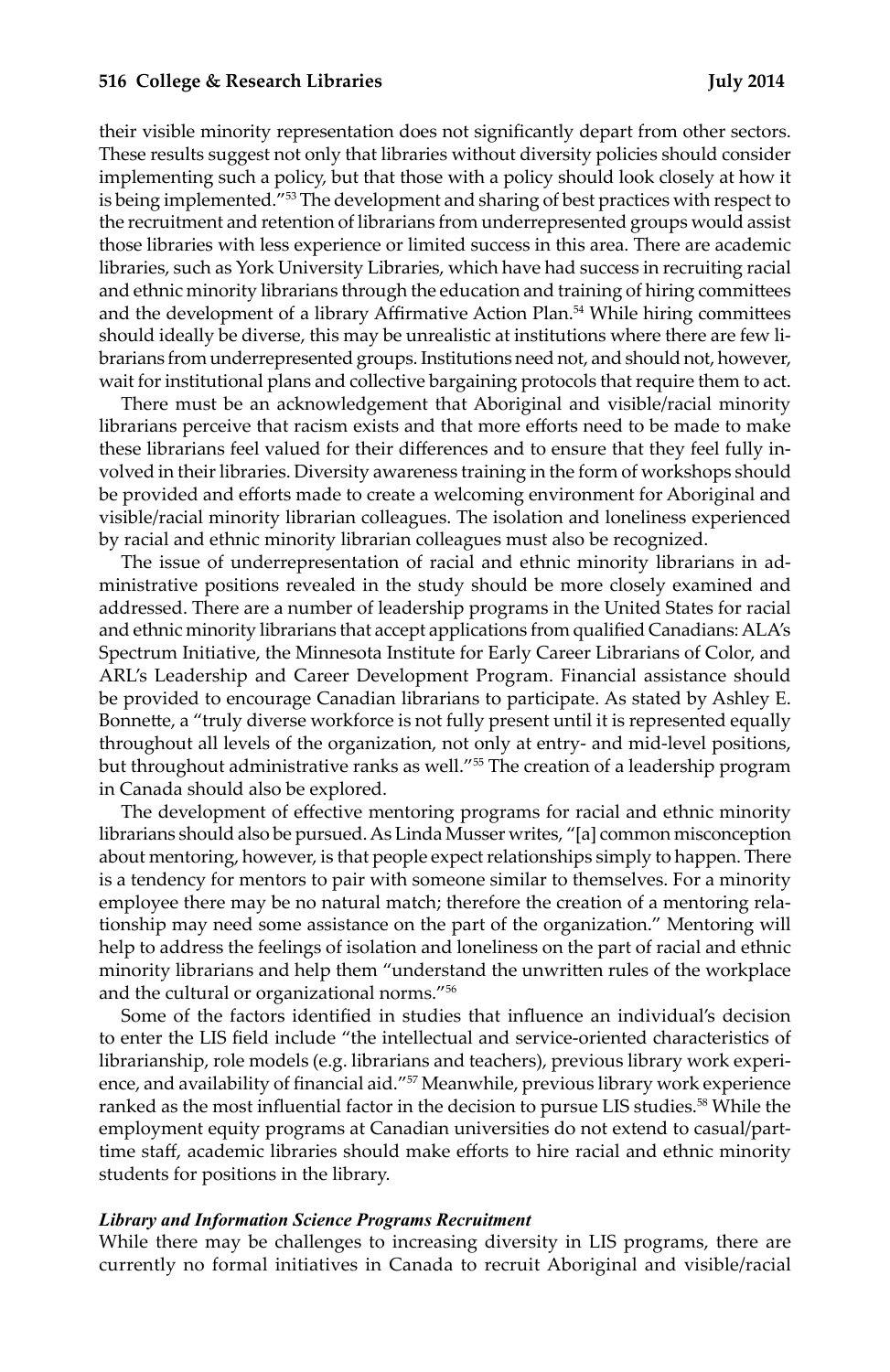minority librarians into LIS programs. The creation of scholarships and fellowships would facilitate growing the pool, which was identified in the study as an obstacle to recruitment of Aboriginal and visible/racial minority librarians in Canadian academic libraries. Kim and Sin identify the following top five recruitment strategies for increasing diversity in LIS: "(1) assistantship/scholarship/financial aid, (2) ethnic diversity in faculty, (3) role models from ethnic groups, (4) presence of faculty/staff of color in the recruitment process, and (5) opportunities to work in the LIS-related fields."59 Ontario and the four western provinces (British Columbia, Alberta, Manitoba, Saskatchewan) have the highest aboriginal populations.<sup>60</sup> According to *Creating a Representative Library Workforce in Saskatchewan*, "38% of libraries located in Saskatchewan and Manitoba experience problems recruiting" and that "[s]ince there are no library science programs in either province, libraries are often faced with the task of attracting librarians out of province." It suggests that "[a] successful diversity strategy would find candidates in underutilized segments of Saskatchewan's existing population" by creating a bursary "to encourage Aboriginal people and members of other diversity groups to pursue library-related education."61 There is a pressing need for LIS programs to be proactive in addressing the challenges of recruiting Aboriginal librarians through the development of online education. Increased diversity in LIS faculty must also be pursued. As Lisa K. Hussey points out, "[a]cross LIS programs there is little agreement regarding methods to encourage ethnic minorities into librarianship. The focus is primarily on students with little attention paid to the diversity of faculty and staff within LIS programs."<sup>62</sup>

# *Library Association Leadership and Support*

Library associations in Canada must demonstrate greater leadership with respect to diversity, including the development of standards and programs. Racial and ethnic minority caucuses modeled on those in the United States would provide leadership and advocacy from within communities of racial and ethnic minority librarians in Canada and provide mentoring and networking opportunities. The recent creation of the Visible Minority Librarians of Canada Network (ViMLoC) has been an important step in this direction.<sup>63</sup> As pointed out by Tami Echavarria and Andrew B. Wertheimer, "[e] thnic associations provide a sense of community and networking for their members" and can be "a voice of unity for its constituents."<sup>64</sup>

# **Conclusion**

As is pointed out by Kim and Sin, "[t]he benefits of ethnic diversity in the LIS field are multifold: it benefits library users, library organizations, and LIS programs." Furthermore, "[d]iversity in higher education can foster intellectual development, reduce students' level of racial prejudice, and facilitate students' explorations of diverse perspectives."65 Addressing the underrepresentation of Aboriginal and visible/racial minority librarians among academic librarians in Canada is a shared commitment and responsibility. In the words of Downing, Alire and Cawthorne, "the profession has a responsibility to [ensure] that the next generation of library leaders more closely reflects the populations their library institutions serve."66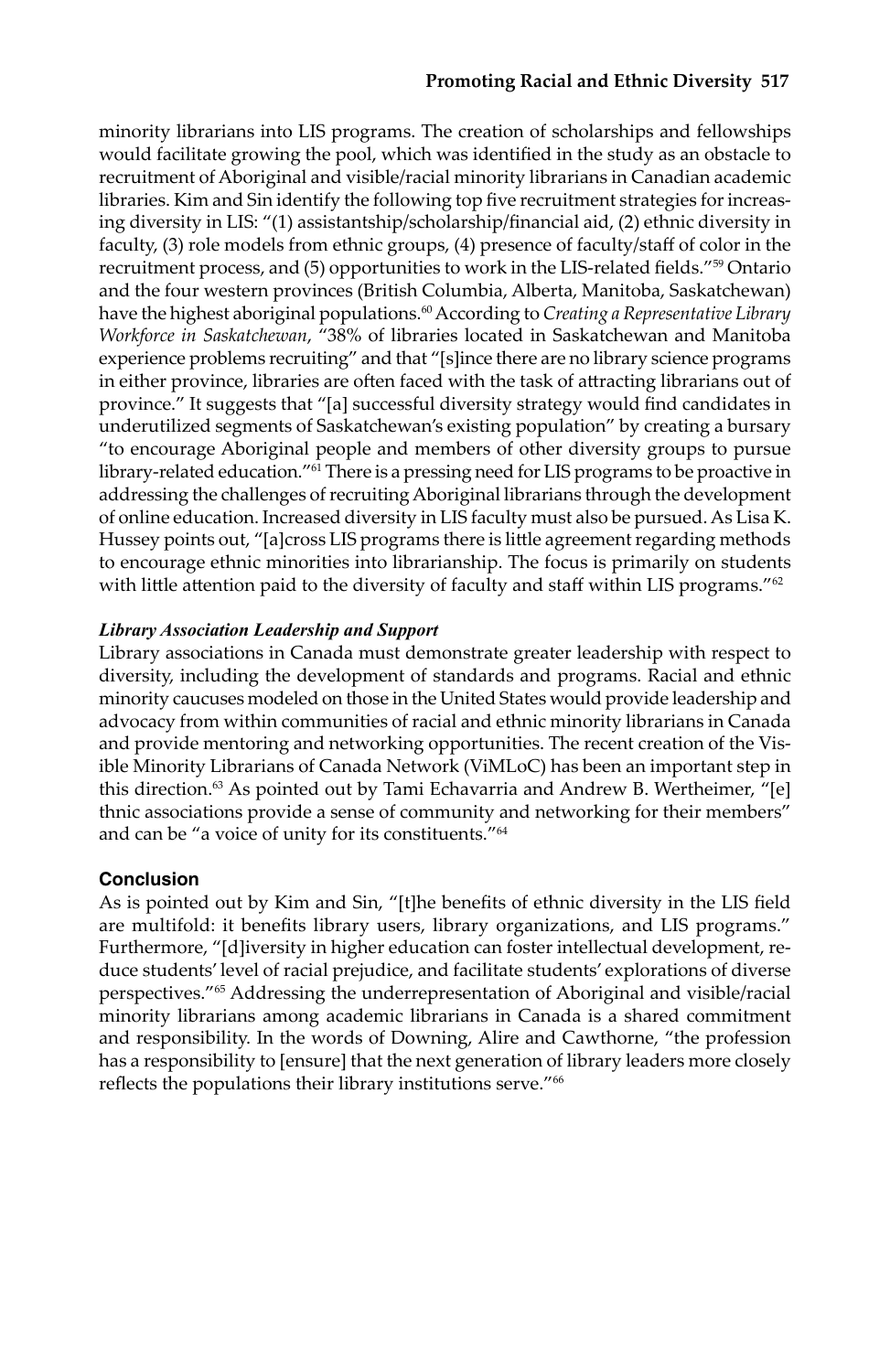| CANADIAN ACADEMIC LIBRARIANS DIVERSITY SURVEY |  |
|-----------------------------------------------|--|

#### CANADIAN ACADEMIC LIBRARIANS DIVERSITY SURVEY

You are being invited to participate in a survey relating to diversity and academic librarians in Canada. The purpose of this survey is to gather information regarding recruitment and retention practices for academic librarians from equity seeking groups in Canada. It is also seeking to better understand the needs and experiences of Aboriginal and visible minority librarians employed in Canadian academic libraries. The findings will contribute to original research in this area and will provide a foundation for further research. The results may also be used to develop, inform, and strengthen diversity initiatives and programs at the institutional and library association level in Canada.

The survey is divided into two parts. The first part is open to all academic librarians in Canada and takes approximately 10–15 minutes to complete. The second part is open to Aboriginal and visible minority academic librarians in Canada and takes approximately 15–20 minutes to complete. The survey will remain open until June 30, 2011.

Note: According to Section 3 of the Employment Equity Act, 1995, "'Aboriginal peoples' means persons who are Indians, Inuit or Métis" and "'members of visible minorities' means people, other than Aboriginal peoples, who are non-Caucasian in race or non-white in colour." (http://laws-lois.justice.gc.ca/eng/acts/E-5.401/page-1.html)

| What is the size of the institution where you are employed?                   |
|-------------------------------------------------------------------------------|
| Small (less than 12,000 full-time students)                                   |
| Medium (between 12,000 and 24,000 full-time students)                         |
| Large (more than 24,000 full-time students)                                   |
|                                                                               |
| What is the population of the city or town where your institution is located? |
| Small (less than 150,000)                                                     |
| Medium (between 150,000 and 500,000)                                          |
| Large (greater than 500,000)                                                  |
|                                                                               |
|                                                                               |
| How many years have you been employed by your present institution?            |
| $0-5$ years                                                                   |
| $6-10$ years                                                                  |
| $11-15$ years                                                                 |
| $15-20$ years                                                                 |
| $20 + years$                                                                  |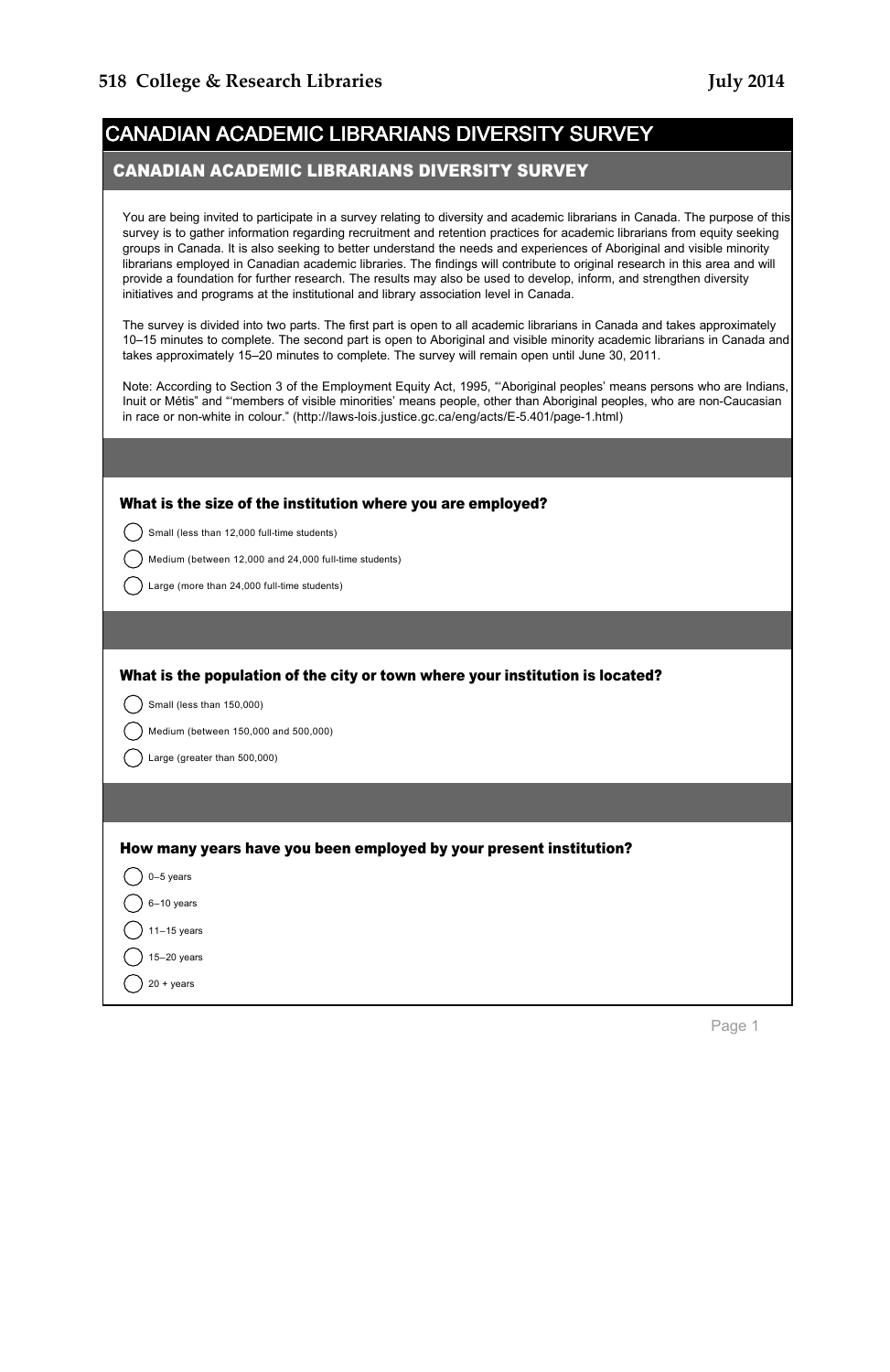| CANADIAN ACADEMIC LIBRARIANS DIVERSITY SURVEY                             |  |
|---------------------------------------------------------------------------|--|
|                                                                           |  |
| How many years of professional librarian experience do you have in total? |  |
| $0-5$ years                                                               |  |
| $6-10$ years                                                              |  |
| $11 - 15$ years                                                           |  |
| $16-20$ years                                                             |  |
| $20 + \text{years}$                                                       |  |
|                                                                           |  |
| What rank do you currently hold?                                          |  |
| Assistant Librarian                                                       |  |
| Associate Librarian                                                       |  |
| Librarian / Senior Librarian                                              |  |
| Librarian 1 / I                                                           |  |
| Librarian 2 / II                                                          |  |
| Librarian 3 / III                                                         |  |
| Librarian 4 / IV                                                          |  |
| Librarian 5 / V                                                           |  |
| Contractually Limited Librarian                                           |  |
| Sessional Librarian                                                       |  |
| Other (please specify)                                                    |  |
|                                                                           |  |
|                                                                           |  |
|                                                                           |  |
| What is your gender?                                                      |  |
| Female                                                                    |  |
| Male                                                                      |  |
| Other (please specify)                                                    |  |
|                                                                           |  |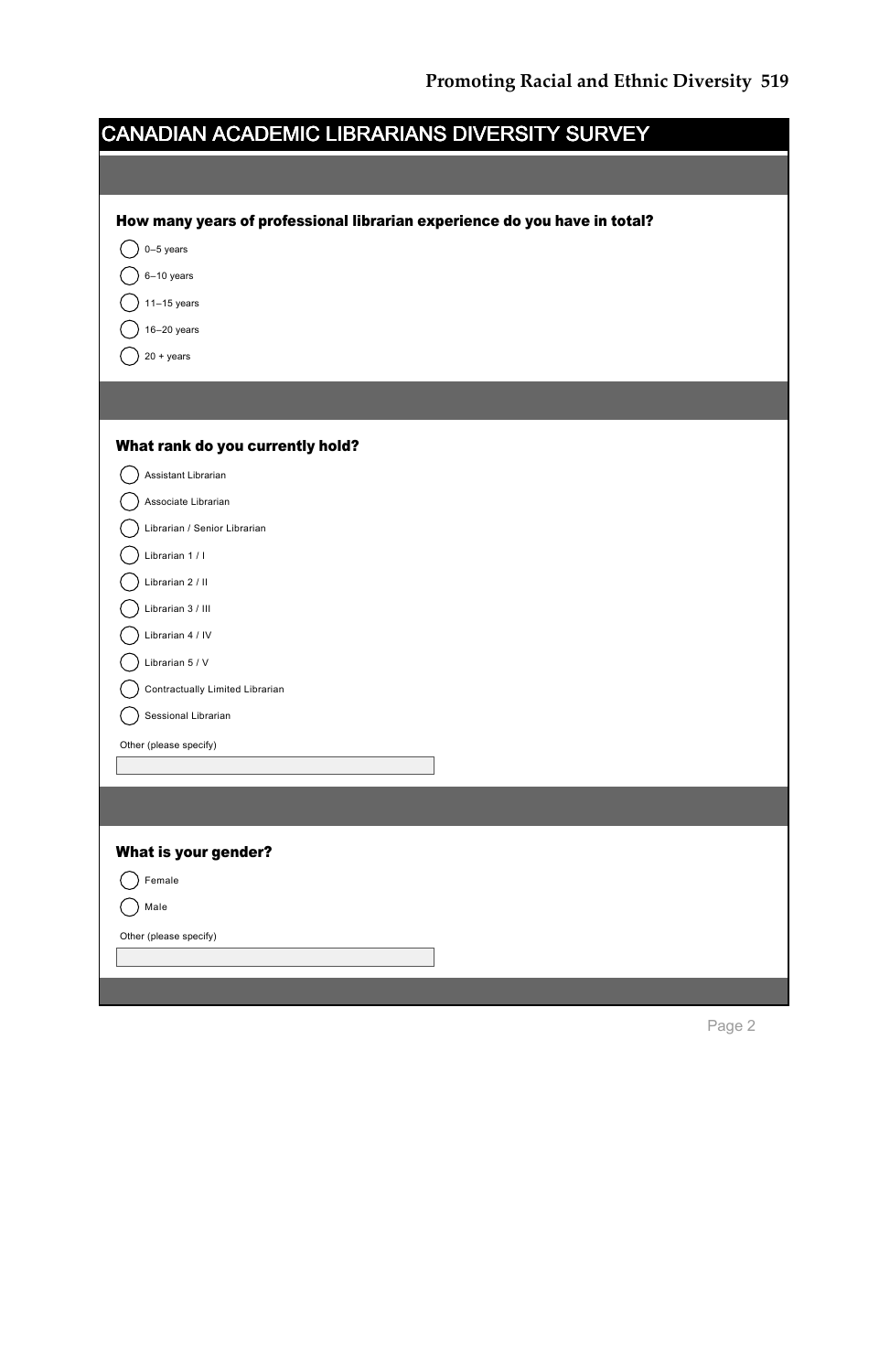| <b>CANADIAN ACADEMIC LIBRARIANS DIVERSITY SURVEY</b>                                                                                                                                                                                                                                                                                                                     |
|--------------------------------------------------------------------------------------------------------------------------------------------------------------------------------------------------------------------------------------------------------------------------------------------------------------------------------------------------------------------------|
| What area of the library best describes where you work? Please check all that are<br>applicable.                                                                                                                                                                                                                                                                         |
| Acquisitions                                                                                                                                                                                                                                                                                                                                                             |
| Administration                                                                                                                                                                                                                                                                                                                                                           |
| Archives                                                                                                                                                                                                                                                                                                                                                                 |
| Bibliographic Services / Cataloguing / Metadata                                                                                                                                                                                                                                                                                                                          |
| Collection Development / Collection Management                                                                                                                                                                                                                                                                                                                           |
| Data / GIS                                                                                                                                                                                                                                                                                                                                                               |
| <b>Digital Initiatives</b>                                                                                                                                                                                                                                                                                                                                               |
| <b>Electronic Resources</b>                                                                                                                                                                                                                                                                                                                                              |
| IT / Systems / Web Development                                                                                                                                                                                                                                                                                                                                           |
| Rare Books / Special Collections                                                                                                                                                                                                                                                                                                                                         |
| Reference / Instructional Services                                                                                                                                                                                                                                                                                                                                       |
| Specialized Unit (i.e., Maps, Media)                                                                                                                                                                                                                                                                                                                                     |
| Other (please specify)                                                                                                                                                                                                                                                                                                                                                   |
|                                                                                                                                                                                                                                                                                                                                                                          |
|                                                                                                                                                                                                                                                                                                                                                                          |
| The Federal Contractors Program was established in 1986 to further the goal of achieving workplace equity for designated<br>groups experiencing discrimination in the Canadian labour market. These groups are: women; Aboriginal peoples;<br>persons with disabilities; and members of visible minorities. (http://www.hrsdc.gc.ca/eng/labour/equality/fcp/index.shtml) |
| Under the Federal Contractors Program organizations are required to establish an employment equity program that<br>includes the creation of an employment equity plan that is intended to guide these organizations toward meeting<br>employment equity goals.                                                                                                           |
| Does your library have an Employment Equity / Affirmative Action Plan that outlines<br>proactive measures or strategies for recruiting qualified librarians who are women,<br>Aboriginal peoples, persons with disabilities, and members of visible minorities?                                                                                                          |
| Yes                                                                                                                                                                                                                                                                                                                                                                      |
| No                                                                                                                                                                                                                                                                                                                                                                       |
| Don't know                                                                                                                                                                                                                                                                                                                                                               |
| Other (please specify)                                                                                                                                                                                                                                                                                                                                                   |
|                                                                                                                                                                                                                                                                                                                                                                          |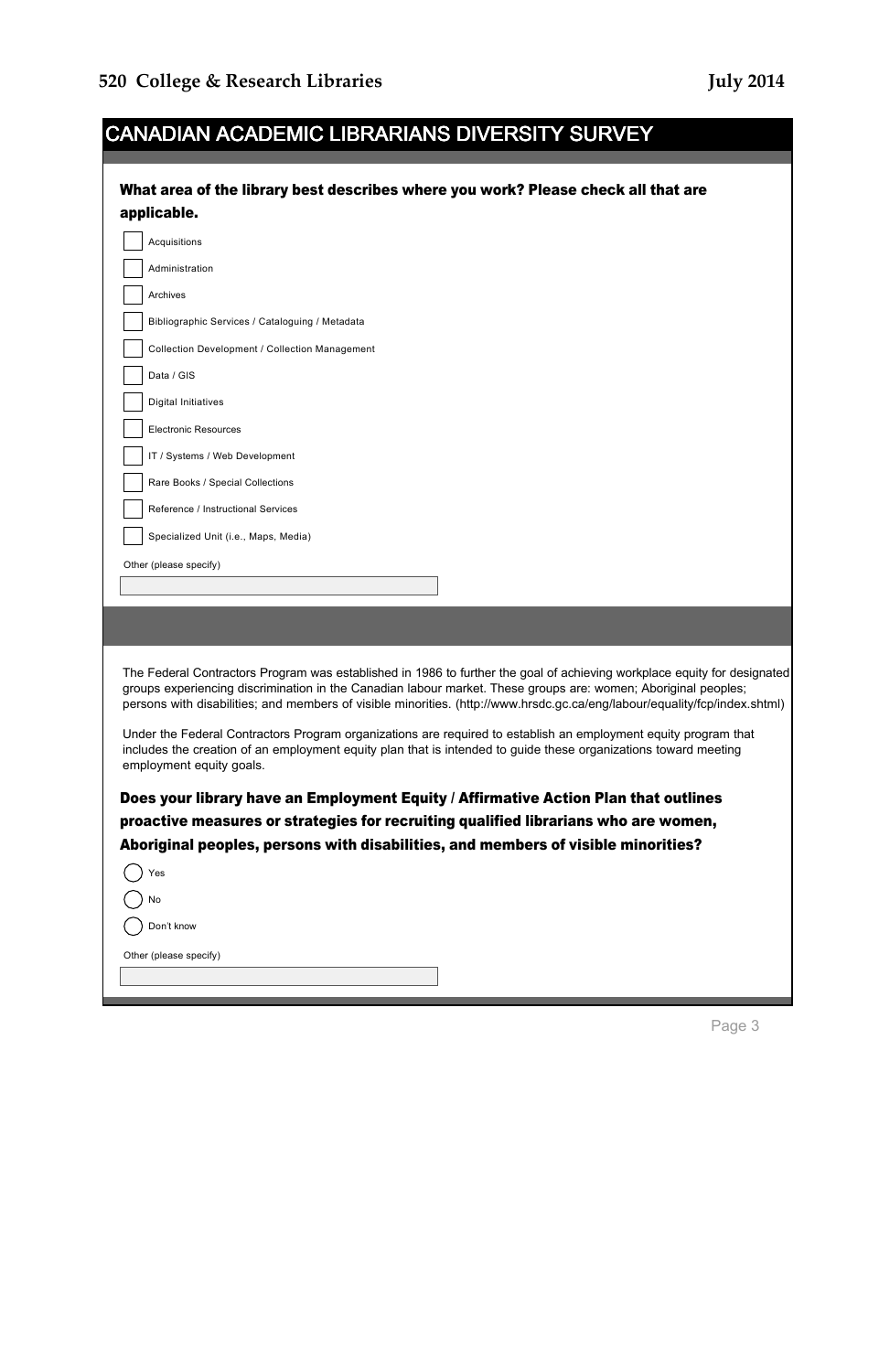| CANADIAN ACADEMIC LIBRARIANS DIVERSITY SURVEY                            |                                                                                              |
|--------------------------------------------------------------------------|----------------------------------------------------------------------------------------------|
|                                                                          |                                                                                              |
| Is this a separate library plan or part of a broader institutional plan? |                                                                                              |
| Separate library plan                                                    |                                                                                              |
| Part of a broader institutional plan                                     |                                                                                              |
| Don't know                                                               |                                                                                              |
| Other (please specify)                                                   |                                                                                              |
|                                                                          |                                                                                              |
|                                                                          |                                                                                              |
| How familiar are you with this plan?                                     |                                                                                              |
| Very                                                                     |                                                                                              |
| Somewhat                                                                 |                                                                                              |
| Not at all                                                               |                                                                                              |
| Other (please specify)                                                   |                                                                                              |
|                                                                          |                                                                                              |
|                                                                          |                                                                                              |
|                                                                          |                                                                                              |
|                                                                          | How / where is this plan made available to librarians? Please check all that are applicable. |
| Posted on the library / institution website                              |                                                                                              |
| Posted on library staff website                                          |                                                                                              |
| Included in library staff handbook                                       |                                                                                              |
| Distributed to all new hires                                             |                                                                                              |
| Distributed to all hiring committees                                     |                                                                                              |
| Don't know                                                               |                                                                                              |
| Other (please specify)                                                   |                                                                                              |
|                                                                          |                                                                                              |
|                                                                          |                                                                                              |
|                                                                          |                                                                                              |
|                                                                          |                                                                                              |
|                                                                          |                                                                                              |
|                                                                          |                                                                                              |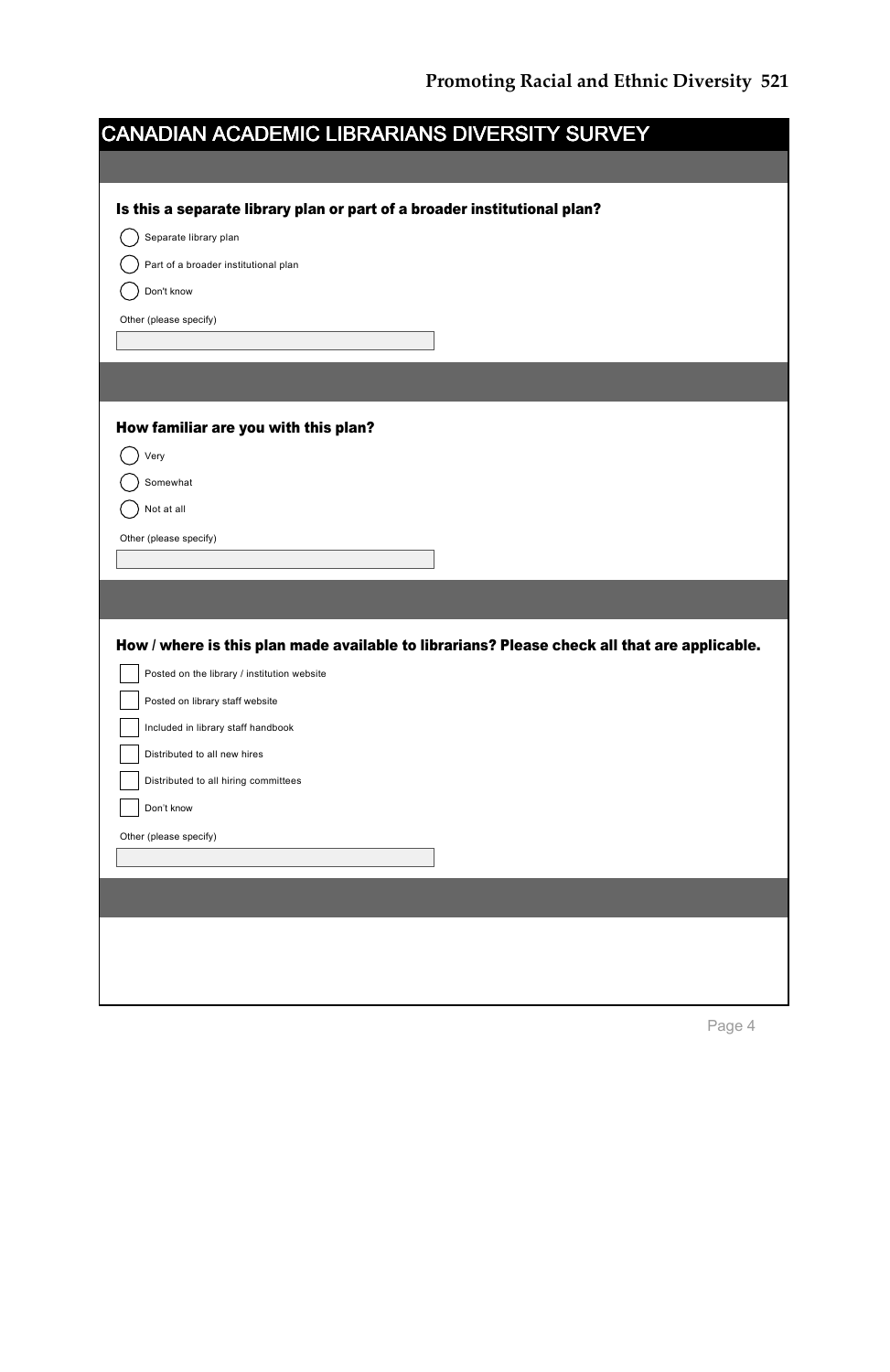$\bigcap$  Always  $\bigcirc$  Most of the time  $\bigcirc$  Sometimes  $\bigcap$  Never  $\bigcirc$  Don't know Other (please specify)

| <b>CANADIAN ACADEMIC LIBRARIANS DIVERSITY SURVEY</b> |  |
|------------------------------------------------------|--|
| How often does your library follow this plan?        |  |
| Always                                               |  |
| Most of the time                                     |  |
| Sometimes                                            |  |
| Never                                                |  |
|                                                      |  |

# Are any of the following included in your library's plan or in a separate library document?

|                                                                                                               | Yes | No | Don't know | Not applicable |
|---------------------------------------------------------------------------------------------------------------|-----|----|------------|----------------|
| Statement of diversity /<br>equity values or goals for<br>the library                                         |     |    |            |                |
| Outline of library programs<br>that promote diversity or<br>ethnic / cultural sensitivity<br>in the workplace |     |    |            |                |
| Strategies for retention and<br>support of librarians from<br>equity-seeking groups after<br>they are hired   |     |    |            |                |
| Other (please specify)                                                                                        |     |    |            |                |
|                                                                                                               |     |    |            |                |
|                                                                                                               |     |    |            |                |
|                                                                                                               |     |    |            |                |
|                                                                                                               |     |    |            |                |
|                                                                                                               |     |    |            |                |
|                                                                                                               |     |    |            |                |
|                                                                                                               |     |    |            |                |
|                                                                                                               |     |    |            |                |
|                                                                                                               |     |    |            |                |
|                                                                                                               |     |    |            |                |
|                                                                                                               |     |    |            |                |
|                                                                                                               |     |    |            |                |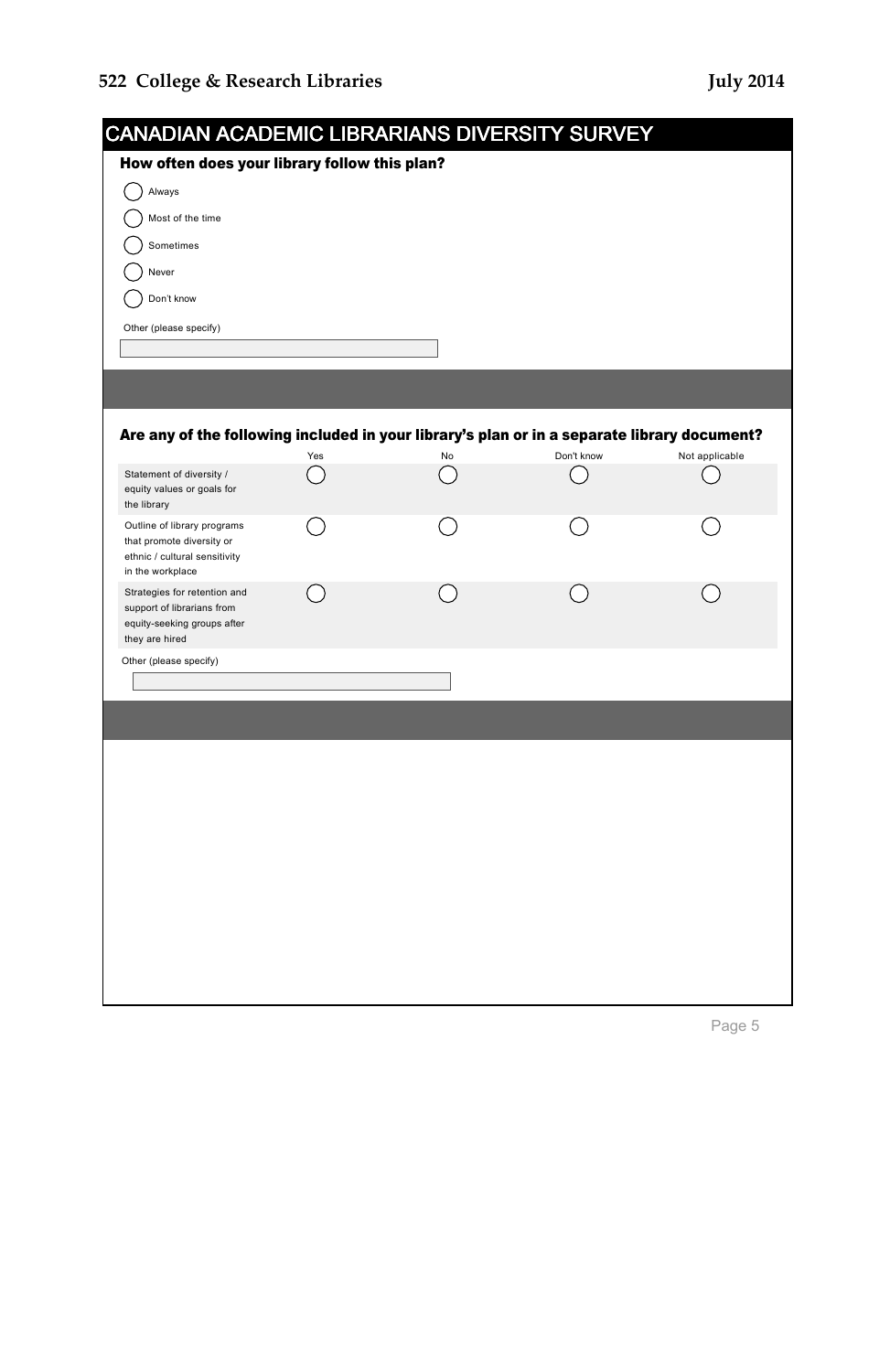| <b>CANADIAN ACADEMIC LIBRARIANS DIVERSITY SURVEY</b>                                       |
|--------------------------------------------------------------------------------------------|
| Is there anyone responsible for overseeing programs or training relating to diversity /    |
| equity in the library? Please check all that are applicable.                               |
| Diversity / Equity / Affirmative Action Office(r)                                          |
| Diversity / Equity / Affirmative Action Committee                                          |
| Human Resources / Personnel / Executive Officer                                            |
| Library Staff Development Officer / Committee                                              |
| Senior Library Administrator                                                               |
| Librarian Designate                                                                        |
| Does not have anyone responsible                                                           |
| Don't know                                                                                 |
| Other (please specify)                                                                     |
|                                                                                            |
|                                                                                            |
|                                                                                            |
|                                                                                            |
|                                                                                            |
| Does your library offer any diversity / equity programs or training for librarians? Please |
| check all that are applicable.                                                             |
| Presentations                                                                              |
| Workshops                                                                                  |
| Courses                                                                                    |
| Videos                                                                                     |
| Training for hiring committees                                                             |
| Does not offer any programs / training                                                     |
| Don't know                                                                                 |
| Other (please specify)                                                                     |
|                                                                                            |
|                                                                                            |
|                                                                                            |
|                                                                                            |
|                                                                                            |
|                                                                                            |
|                                                                                            |
|                                                                                            |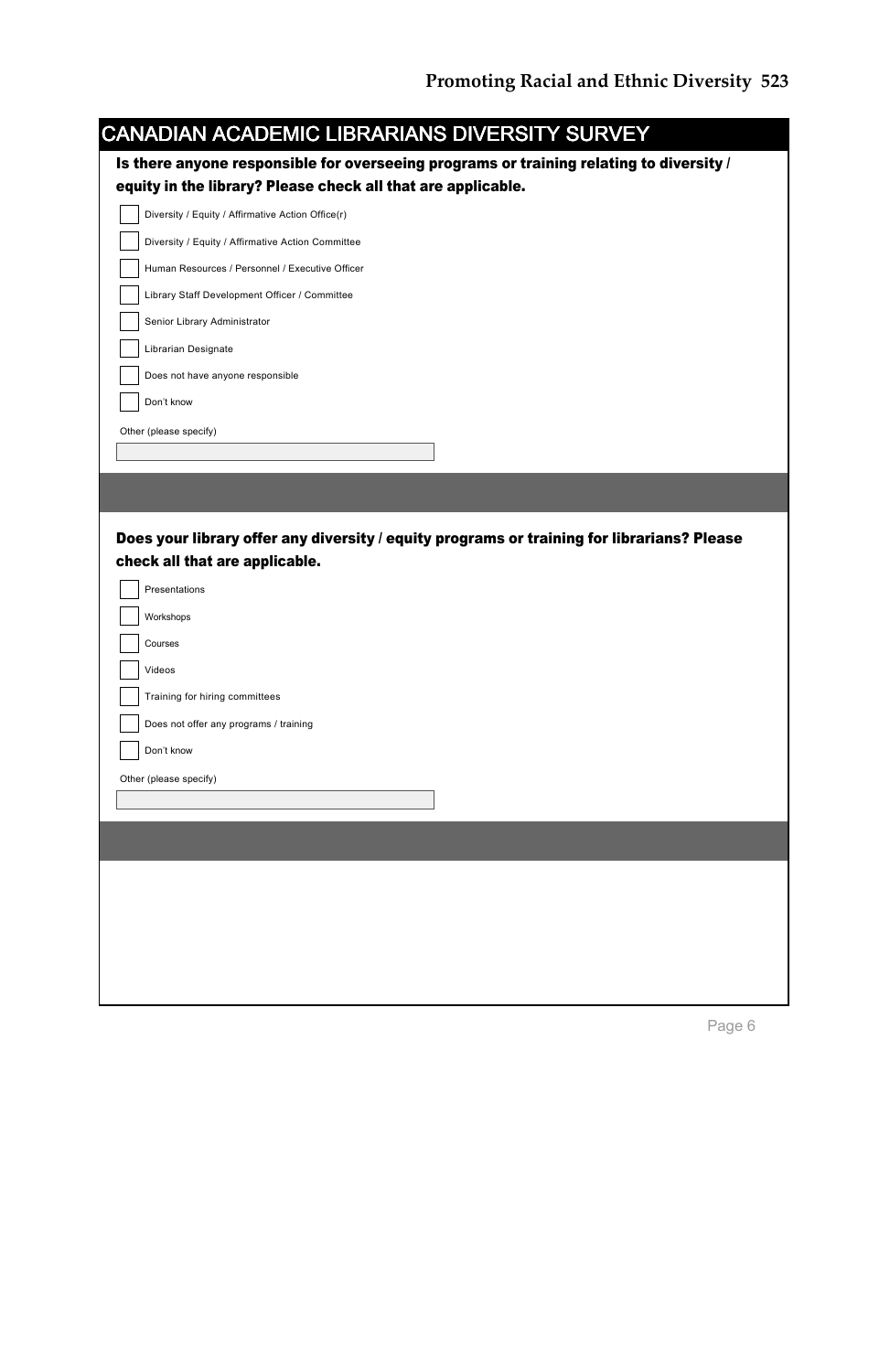| <b>CANADIAN ACADEMIC LIBRARIANS DIVERSITY SURVEY</b>                              |
|-----------------------------------------------------------------------------------|
| Has your library ever conducted a diversity climate assessment to determine staff |
| attitudes toward diversity?                                                       |
| Yes                                                                               |
| No                                                                                |
| Don't know                                                                        |
| Other (please specify)                                                            |
|                                                                                   |
|                                                                                   |
| What steps does your library take to reach out and encourage applications from    |
| ABORIGINAL librarians? Please check all that are applicable.                      |
| Advertises in publications / on websites that target these librarians             |
| Advertises on listservs / discussion lists that target these librarians           |
| Provides post-MLS internships / residencies / fellowships                         |
| Liaises with library associations                                                 |
| Liaises with library schools                                                      |
| Provides financial support including scholarships                                 |
| Does not take any steps                                                           |
| Don't know                                                                        |
| Other (please specify)                                                            |
|                                                                                   |
|                                                                                   |
| Does your library have difficulty recruiting ABORIGINAL librarians?               |
| Yes                                                                               |
| No                                                                                |
| Don't know                                                                        |
| Other (please specify)                                                            |
|                                                                                   |
|                                                                                   |
|                                                                                   |
|                                                                                   |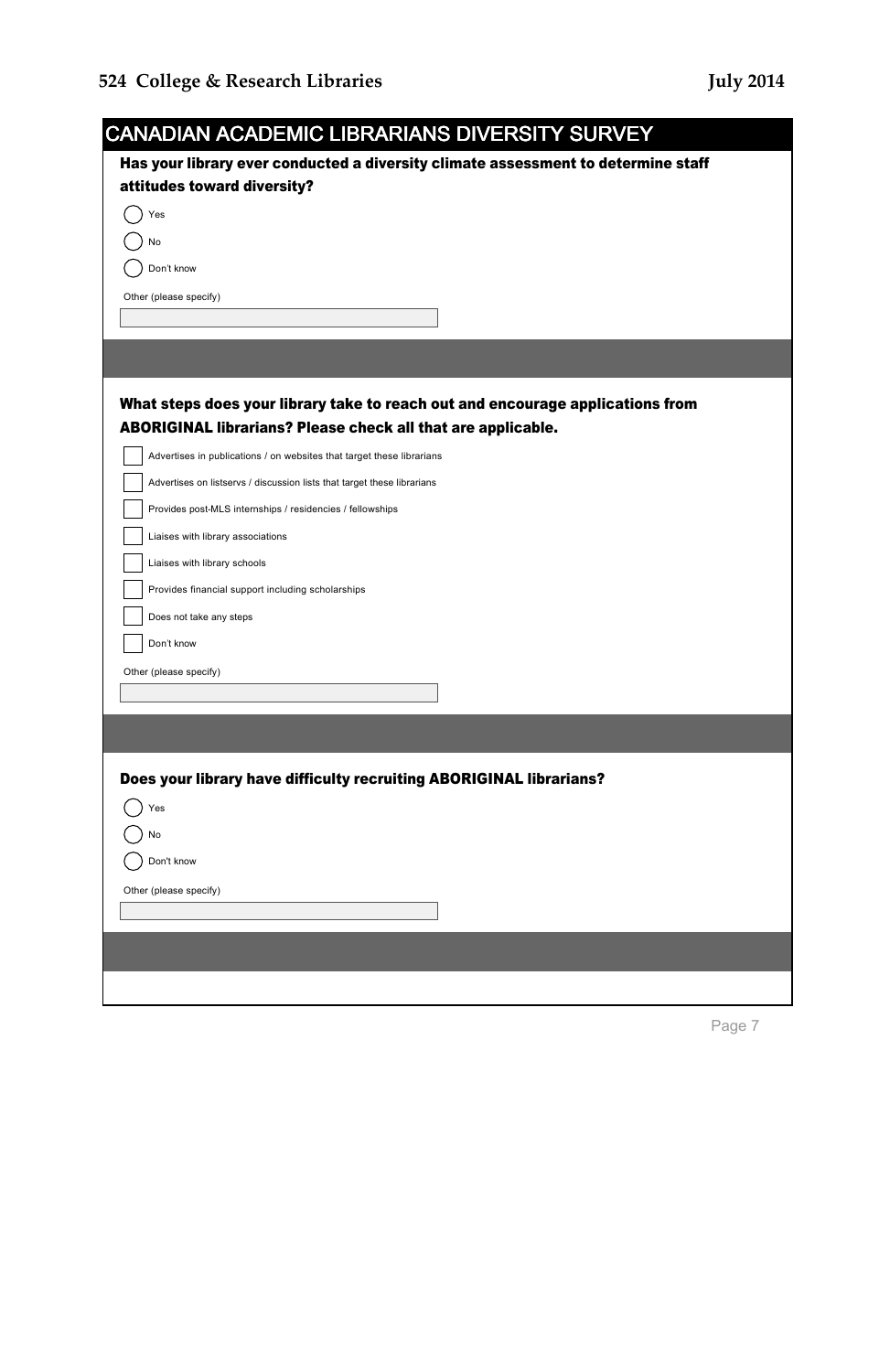| CANADIAN ACADEMIC LIBRARIANS DIVERSITY SURVEY                                                                               |
|-----------------------------------------------------------------------------------------------------------------------------|
| What do you think are the biggest obstacles your library faces with respect to the                                          |
| recruitment of ABORIGINAL librarians? Please check all that are applicable.                                                 |
| Limited pool of qualified applicants                                                                                        |
| Geographical location of institution                                                                                        |
| Failure on the part of hiring committees to follow Employment Equity / Affirmative Action Plan                              |
| Staff attitudes                                                                                                             |
| Hiring freezes                                                                                                              |
| Applicants choose not to self-identify / difficult to obtain information from applicants regarding racial / ethnic identity |
| Don't know                                                                                                                  |
| Other (please specify)                                                                                                      |
|                                                                                                                             |
|                                                                                                                             |
|                                                                                                                             |
|                                                                                                                             |
| Do you feel that your library should be doing more to reach out and encourage                                               |
| applications from ABORIGINAL librarians?                                                                                    |
| Yes                                                                                                                         |
| No                                                                                                                          |
| Don't know                                                                                                                  |
| Other (please specify)                                                                                                      |
|                                                                                                                             |
|                                                                                                                             |
|                                                                                                                             |
|                                                                                                                             |
| Does your library experience difficulty retaining ABORIGINAL librarians after they have<br>been hired?                      |
| Yes                                                                                                                         |
| No                                                                                                                          |
| Don't know                                                                                                                  |
| Not applicable                                                                                                              |
| Other (please specify)                                                                                                      |
|                                                                                                                             |
|                                                                                                                             |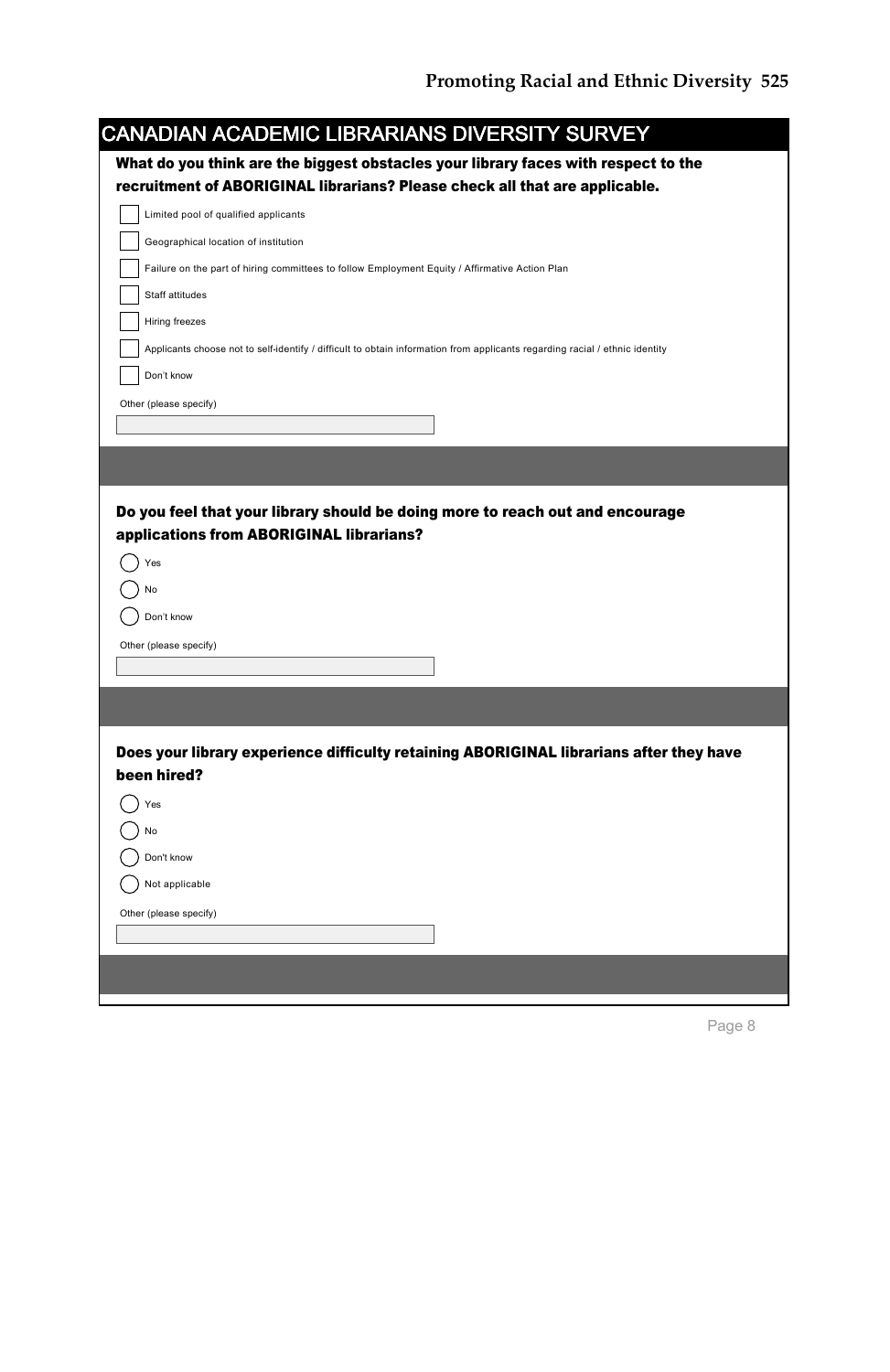| CANADIAN ACADEMIC LIBRARIANS DIVERSITY SURVEY                                       |
|-------------------------------------------------------------------------------------|
| Why does your library experience difficulty retaining ABORIGINAL librarians? Please |
| check all that are applicable.                                                      |
| Geographical location of institution                                                |
| Limited number of Aboriginal librarians on staff                                    |
| Limited number of Aboriginal librarians at the institution                          |
| Climate is not hospitable or welcoming                                              |
| Salary                                                                              |
| Workload                                                                            |
| Limited professional development opportunities                                      |
| Limited opportunities to advance                                                    |
| Don't know                                                                          |
| Other (please specify)                                                              |
|                                                                                     |
|                                                                                     |
|                                                                                     |
| Do you consider your library to be a hospitable and welcoming place for ABORIGINAL  |
| librarians?                                                                         |
| Yes                                                                                 |
| No                                                                                  |
| Don't know                                                                          |
| Not applicable                                                                      |
| Other (please specify)                                                              |
|                                                                                     |
|                                                                                     |
|                                                                                     |
|                                                                                     |
|                                                                                     |
|                                                                                     |
|                                                                                     |
|                                                                                     |
|                                                                                     |
|                                                                                     |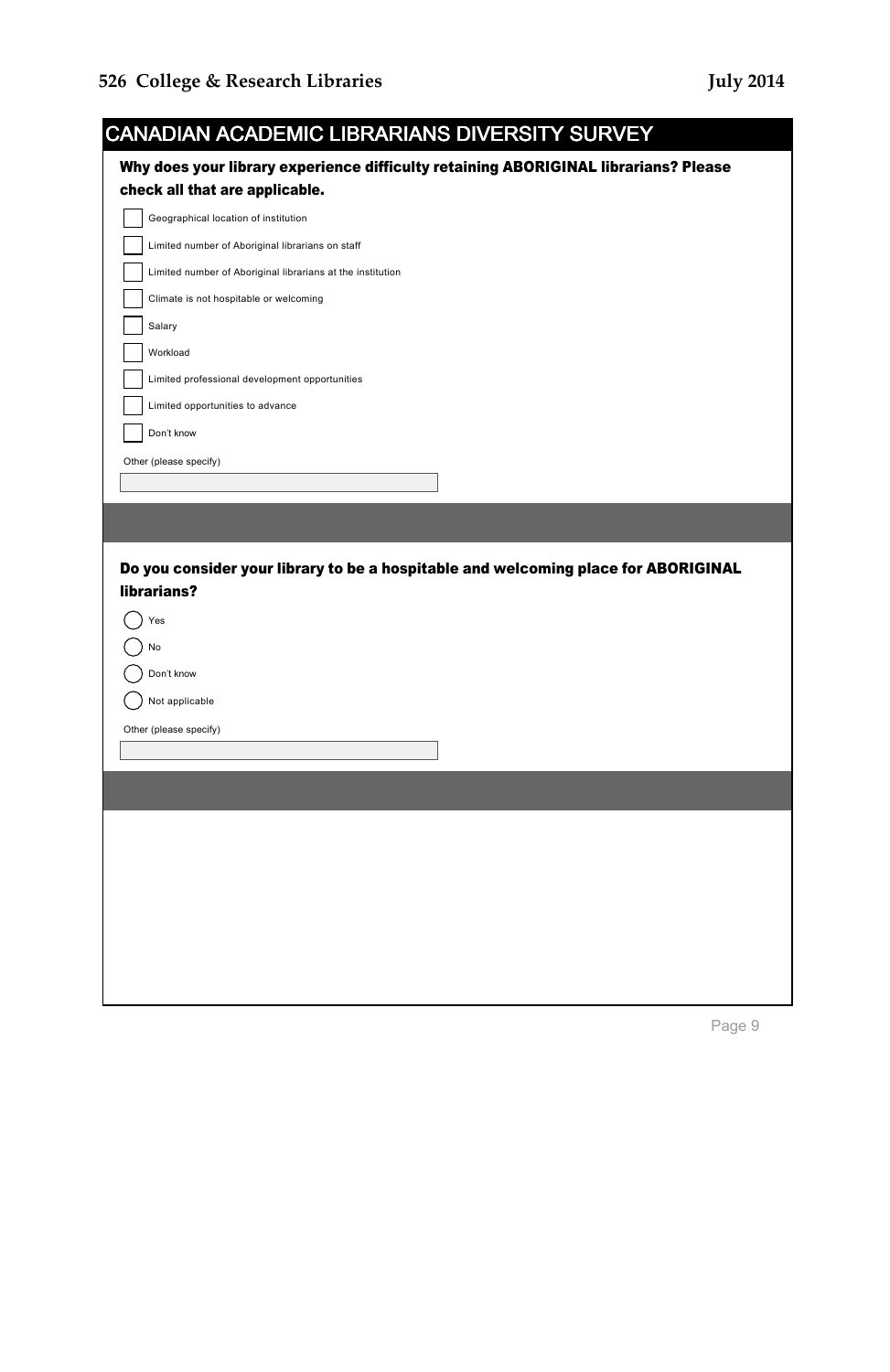| CANADIAN ACADEMIC LIBRARIANS DIVERSITY SURVEY<br>What steps does your library take to reach out and encourage applications from VISIBLE<br>MINORITY librarians? Please check all that are applicable.<br>Advertises in publications / on websites that target these librarians<br>Advertises on listservs / discussion lists that target these librarians |  |
|-----------------------------------------------------------------------------------------------------------------------------------------------------------------------------------------------------------------------------------------------------------------------------------------------------------------------------------------------------------|--|
|                                                                                                                                                                                                                                                                                                                                                           |  |
|                                                                                                                                                                                                                                                                                                                                                           |  |
|                                                                                                                                                                                                                                                                                                                                                           |  |
|                                                                                                                                                                                                                                                                                                                                                           |  |
|                                                                                                                                                                                                                                                                                                                                                           |  |
| Provides post-MLS internships / residencies / fellowships                                                                                                                                                                                                                                                                                                 |  |
| Liaises with library associations                                                                                                                                                                                                                                                                                                                         |  |
| Liaises with library schools                                                                                                                                                                                                                                                                                                                              |  |
| Provides financial support including scholarships                                                                                                                                                                                                                                                                                                         |  |
| Does not take any steps                                                                                                                                                                                                                                                                                                                                   |  |
| Don't know                                                                                                                                                                                                                                                                                                                                                |  |
| Other (please specify)                                                                                                                                                                                                                                                                                                                                    |  |
|                                                                                                                                                                                                                                                                                                                                                           |  |
|                                                                                                                                                                                                                                                                                                                                                           |  |
|                                                                                                                                                                                                                                                                                                                                                           |  |
| No                                                                                                                                                                                                                                                                                                                                                        |  |
| Don't know                                                                                                                                                                                                                                                                                                                                                |  |
| Other (please specify)                                                                                                                                                                                                                                                                                                                                    |  |
|                                                                                                                                                                                                                                                                                                                                                           |  |
|                                                                                                                                                                                                                                                                                                                                                           |  |
|                                                                                                                                                                                                                                                                                                                                                           |  |
|                                                                                                                                                                                                                                                                                                                                                           |  |
|                                                                                                                                                                                                                                                                                                                                                           |  |
|                                                                                                                                                                                                                                                                                                                                                           |  |
|                                                                                                                                                                                                                                                                                                                                                           |  |
|                                                                                                                                                                                                                                                                                                                                                           |  |
|                                                                                                                                                                                                                                                                                                                                                           |  |
|                                                                                                                                                                                                                                                                                                                                                           |  |
|                                                                                                                                                                                                                                                                                                                                                           |  |
|                                                                                                                                                                                                                                                                                                                                                           |  |
|                                                                                                                                                                                                                                                                                                                                                           |  |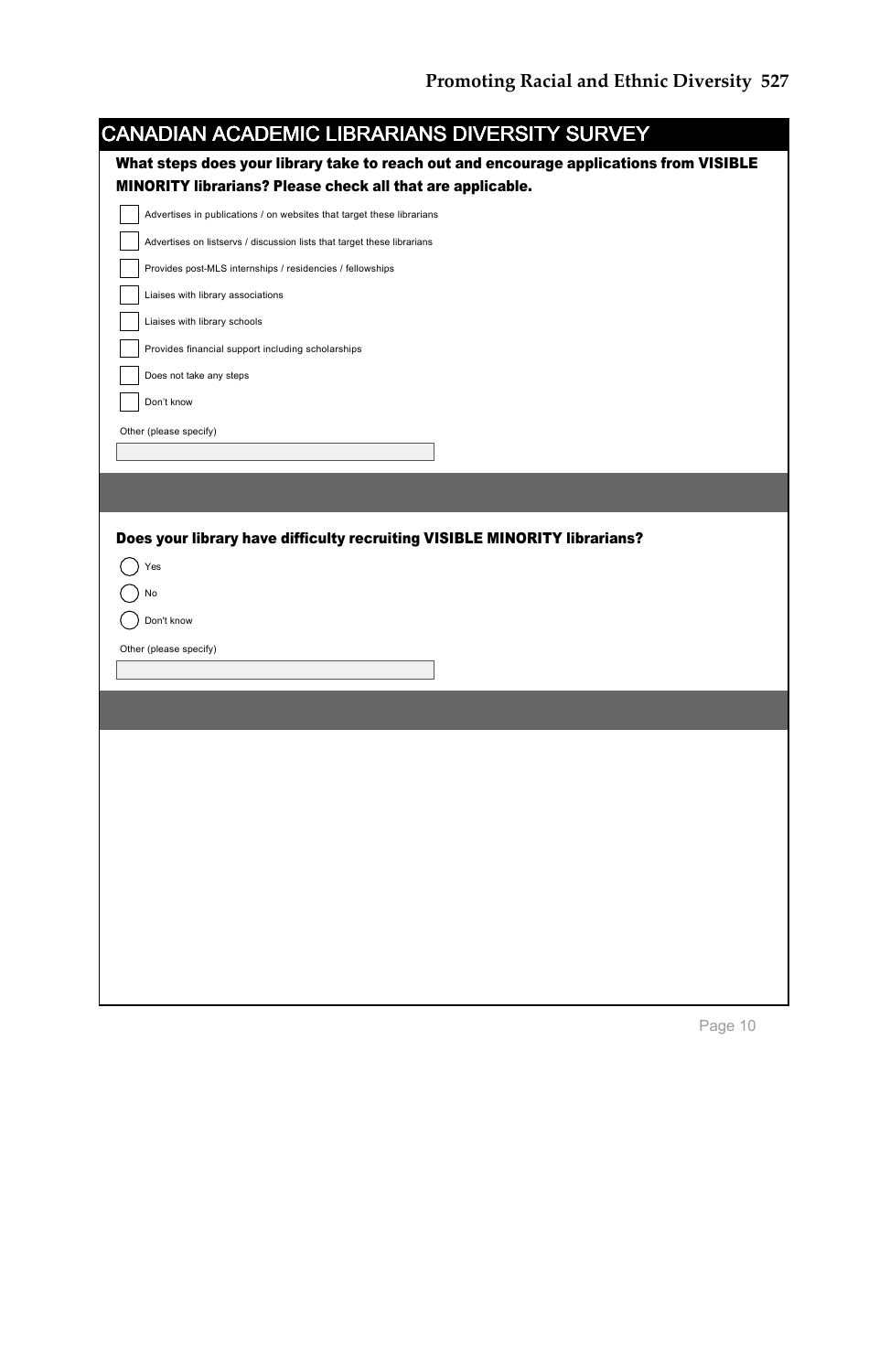| <b>CANADIAN ACADEMIC LIBRARIANS DIVERSITY SURVEY</b>                                                                        |
|-----------------------------------------------------------------------------------------------------------------------------|
| What do you think are the biggest obstacles your library faces with respect to the                                          |
| recruitment of VISIBLE MINORITY librarians? Please check all that are applicable.                                           |
| Limited pool of qualified applicants                                                                                        |
| Geographical location of institution                                                                                        |
| Failure on the part of hiring committees to follow Employment Equity / Affirmative Action Plan                              |
| Staff attitudes                                                                                                             |
| Hiring freezes                                                                                                              |
| Applicants choose not to self-identify / difficult to obtain information from applicants regarding racial / ethnic identity |
| Don't know                                                                                                                  |
| Other (please specify)                                                                                                      |
|                                                                                                                             |
|                                                                                                                             |
|                                                                                                                             |
| Do you feel that your library should be doing more to reach out and encourage                                               |
| applications from VISIBLE MINORITY librarians?                                                                              |
|                                                                                                                             |
| Yes                                                                                                                         |
| No                                                                                                                          |
| Don't know                                                                                                                  |
| Other (please specify)                                                                                                      |
|                                                                                                                             |
|                                                                                                                             |
|                                                                                                                             |
| Does your library experience difficulty retaining VISIBLE MINORITY librarians after they                                    |
| have been hired?                                                                                                            |
| Yes                                                                                                                         |
| No                                                                                                                          |
| Don't know                                                                                                                  |
| Not applicable                                                                                                              |
| Other (please specify)                                                                                                      |
|                                                                                                                             |
|                                                                                                                             |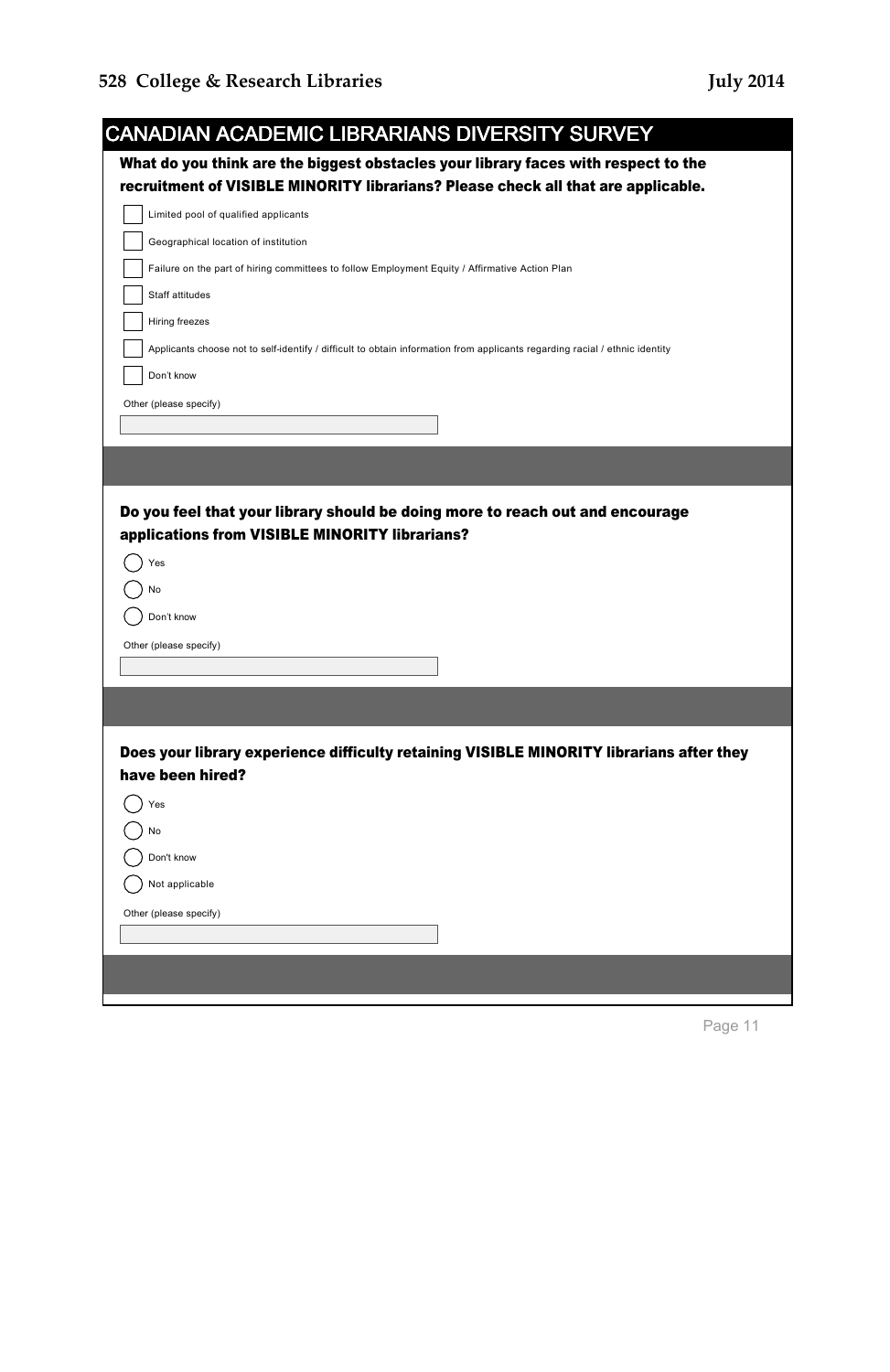| Why does your library experience difficulty retaining VISIBLE MINORITY librarians? Please<br>check all that are applicable.<br>Geographical location of institution<br>Limited number of visible minority librarians on staff<br>Limited number of visible minority staff at the institution<br>Climate is not hospitable or welcoming<br>Salary<br>Workload<br>Limited professional development opportunities<br>Limited opportunities to advance<br>Don't know<br>Other (please specify)<br>Do you consider your library to be a hospitable and welcoming place for VISIBLE<br><b>MINORITY librarians?</b><br>Yes<br>No<br>Don't know<br>Not applicable<br>Other (please specify) | CANADIAN ACADEMIC LIBRARIANS DIVERSITY SURVEY |  |
|-------------------------------------------------------------------------------------------------------------------------------------------------------------------------------------------------------------------------------------------------------------------------------------------------------------------------------------------------------------------------------------------------------------------------------------------------------------------------------------------------------------------------------------------------------------------------------------------------------------------------------------------------------------------------------------|-----------------------------------------------|--|
|                                                                                                                                                                                                                                                                                                                                                                                                                                                                                                                                                                                                                                                                                     |                                               |  |
|                                                                                                                                                                                                                                                                                                                                                                                                                                                                                                                                                                                                                                                                                     |                                               |  |
|                                                                                                                                                                                                                                                                                                                                                                                                                                                                                                                                                                                                                                                                                     |                                               |  |
|                                                                                                                                                                                                                                                                                                                                                                                                                                                                                                                                                                                                                                                                                     |                                               |  |
|                                                                                                                                                                                                                                                                                                                                                                                                                                                                                                                                                                                                                                                                                     |                                               |  |
|                                                                                                                                                                                                                                                                                                                                                                                                                                                                                                                                                                                                                                                                                     |                                               |  |
|                                                                                                                                                                                                                                                                                                                                                                                                                                                                                                                                                                                                                                                                                     |                                               |  |
|                                                                                                                                                                                                                                                                                                                                                                                                                                                                                                                                                                                                                                                                                     |                                               |  |
|                                                                                                                                                                                                                                                                                                                                                                                                                                                                                                                                                                                                                                                                                     |                                               |  |
|                                                                                                                                                                                                                                                                                                                                                                                                                                                                                                                                                                                                                                                                                     |                                               |  |
|                                                                                                                                                                                                                                                                                                                                                                                                                                                                                                                                                                                                                                                                                     |                                               |  |
|                                                                                                                                                                                                                                                                                                                                                                                                                                                                                                                                                                                                                                                                                     |                                               |  |
|                                                                                                                                                                                                                                                                                                                                                                                                                                                                                                                                                                                                                                                                                     |                                               |  |
|                                                                                                                                                                                                                                                                                                                                                                                                                                                                                                                                                                                                                                                                                     |                                               |  |
|                                                                                                                                                                                                                                                                                                                                                                                                                                                                                                                                                                                                                                                                                     |                                               |  |
| Is there anything you would like to share with respect to the recruitment and/or retention<br>of Aboriginal or visible minority librarians at your institution or in general?                                                                                                                                                                                                                                                                                                                                                                                                                                                                                                       |                                               |  |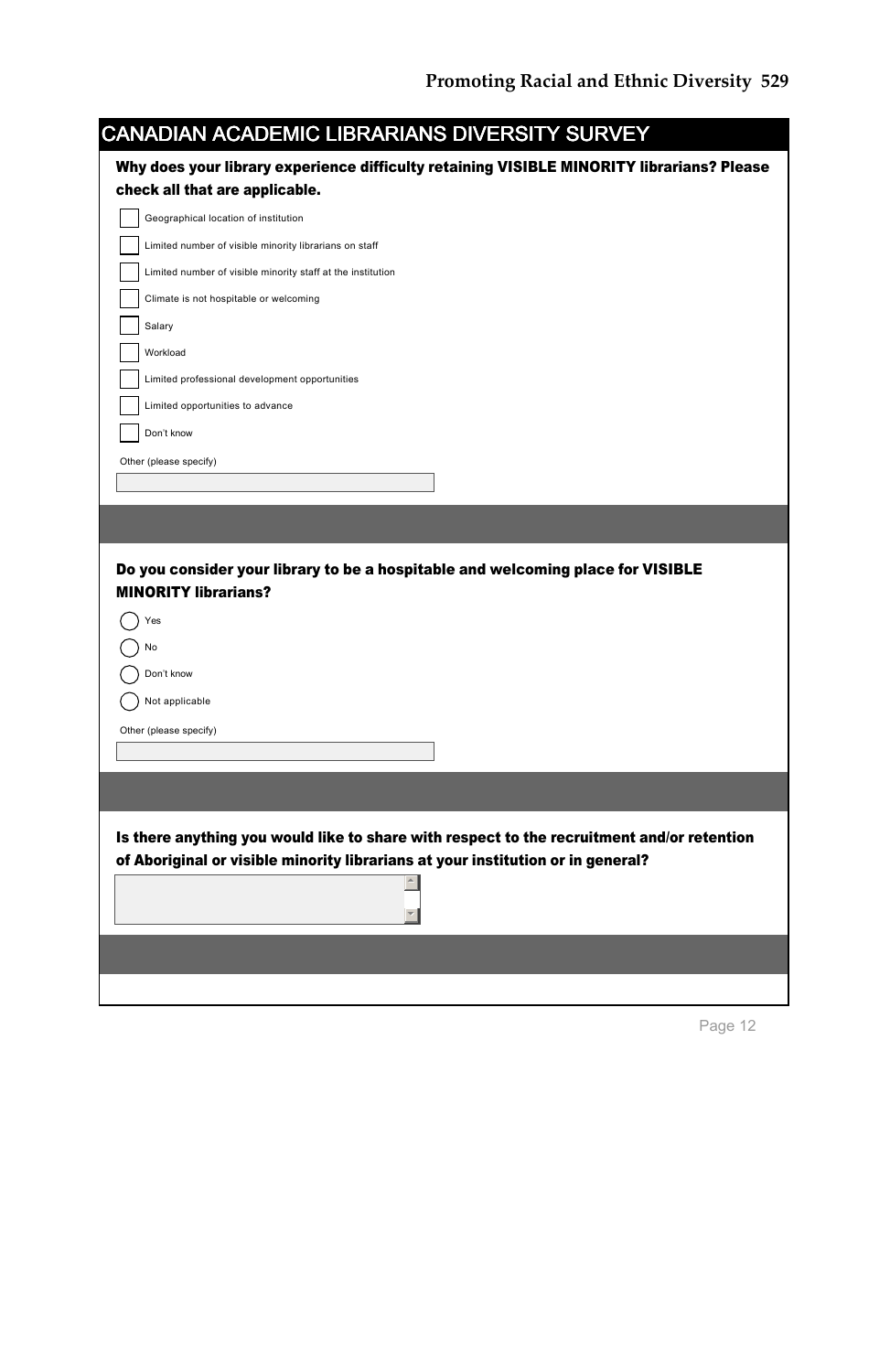| CANADIAN ACADEMIC LIBRARIANS DIVERSITY SURVEY                                                                                                                                                                                                                                                                                                                                                                                                                                                                                              |
|--------------------------------------------------------------------------------------------------------------------------------------------------------------------------------------------------------------------------------------------------------------------------------------------------------------------------------------------------------------------------------------------------------------------------------------------------------------------------------------------------------------------------------------------|
| Statistics Canada Classification of Population Groups                                                                                                                                                                                                                                                                                                                                                                                                                                                                                      |
| Aboriginal peoples: First Nations (North American Indian), Métis or Inuit                                                                                                                                                                                                                                                                                                                                                                                                                                                                  |
| Visible minorities: Chinese, South Asian, Black, Filipino, Latin American, South East Asian, Arab, West Asian, Korean<br>or Japanese (Note: Population groups used by Statistics Canada on guestionnaires that collect data on the visible<br>minority population for Employment Equity purposes. The Employment Equity Act defines visible minorities as "persons,<br>other than Aboriginal peoples, who are non-Caucasian in race or non-white in colour."<br>http://www.statcan.gc.ca/concepts/definitions/ethnicity-ethnicite-eng.htm) |
| $*$ Are you a member of one of the equity-seeking groups above? Please specify which                                                                                                                                                                                                                                                                                                                                                                                                                                                       |
| group you are a member of.                                                                                                                                                                                                                                                                                                                                                                                                                                                                                                                 |
| Aboriginal peoples (identify as Aboriginal)                                                                                                                                                                                                                                                                                                                                                                                                                                                                                                |
| Visible minorities (identify as visible minority)                                                                                                                                                                                                                                                                                                                                                                                                                                                                                          |
| Do not belong to either group (DO NOT identify as Aboriginal or visible minority)                                                                                                                                                                                                                                                                                                                                                                                                                                                          |
|                                                                                                                                                                                                                                                                                                                                                                                                                                                                                                                                            |
| Thank you for completing this survey!                                                                                                                                                                                                                                                                                                                                                                                                                                                                                                      |
|                                                                                                                                                                                                                                                                                                                                                                                                                                                                                                                                            |
| Were you made aware of an Employment Equity / Affirmative Action policy when you<br>applied for your present position?                                                                                                                                                                                                                                                                                                                                                                                                                     |
| Yes                                                                                                                                                                                                                                                                                                                                                                                                                                                                                                                                        |
| No                                                                                                                                                                                                                                                                                                                                                                                                                                                                                                                                         |
| Don't remember                                                                                                                                                                                                                                                                                                                                                                                                                                                                                                                             |
| Not applicable                                                                                                                                                                                                                                                                                                                                                                                                                                                                                                                             |
| Other (please specify)                                                                                                                                                                                                                                                                                                                                                                                                                                                                                                                     |
|                                                                                                                                                                                                                                                                                                                                                                                                                                                                                                                                            |
|                                                                                                                                                                                                                                                                                                                                                                                                                                                                                                                                            |
|                                                                                                                                                                                                                                                                                                                                                                                                                                                                                                                                            |
|                                                                                                                                                                                                                                                                                                                                                                                                                                                                                                                                            |
|                                                                                                                                                                                                                                                                                                                                                                                                                                                                                                                                            |
|                                                                                                                                                                                                                                                                                                                                                                                                                                                                                                                                            |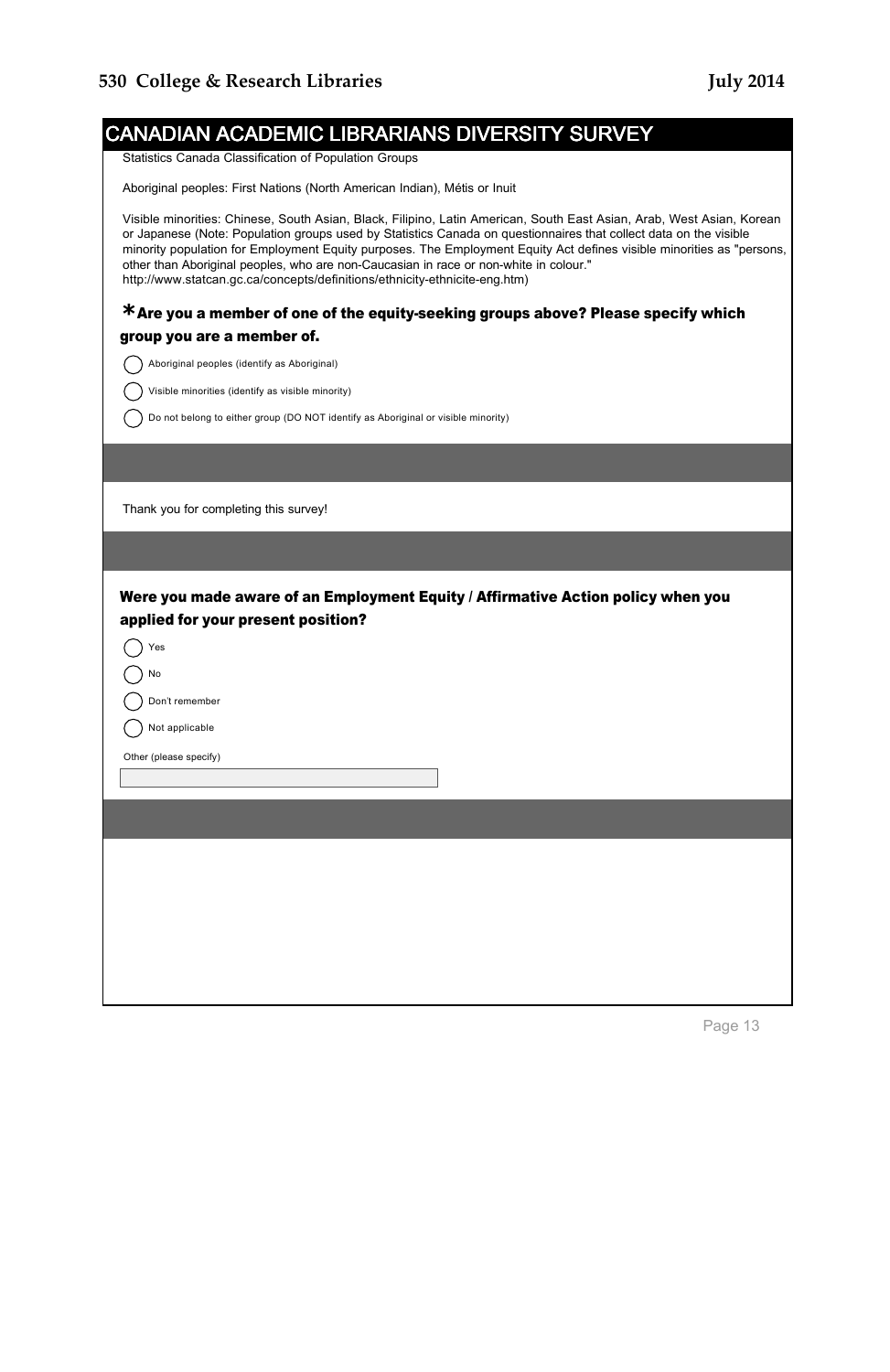| CANADIAN ACADEMIC LIBRARIANS DIVERSITY SURVEY                                                                                                     |
|---------------------------------------------------------------------------------------------------------------------------------------------------|
| How were you made aware of it? Please check all that are applicable.                                                                              |
| I was sent information about the policy / a self-identification form after submitting my application                                              |
| I was told about the policy / invited to self-identify during the interview process by the hiring committee                                       |
| I was told about the policy / invited to self-identify during the interview process by the University Librarian / Director of Libraries / Dean of |
| Libraries                                                                                                                                         |
| I don't remember                                                                                                                                  |
| Other (please specify)                                                                                                                            |
|                                                                                                                                                   |
|                                                                                                                                                   |
|                                                                                                                                                   |
| Did you self-identify as Aboriginal?                                                                                                              |
| Yes                                                                                                                                               |
| No                                                                                                                                                |
| Other (please specify)                                                                                                                            |
|                                                                                                                                                   |
|                                                                                                                                                   |
|                                                                                                                                                   |
| Why did you not self-identify? Please check all that are applicable.                                                                              |
|                                                                                                                                                   |
| I did not think it was important                                                                                                                  |
| I did not think it would make a difference                                                                                                        |
| I wanted to be hired on my own merit                                                                                                              |
| I was uncomfortable / afraid                                                                                                                      |
| Other (please specify)                                                                                                                            |
|                                                                                                                                                   |
|                                                                                                                                                   |
|                                                                                                                                                   |
|                                                                                                                                                   |
|                                                                                                                                                   |
|                                                                                                                                                   |
|                                                                                                                                                   |
|                                                                                                                                                   |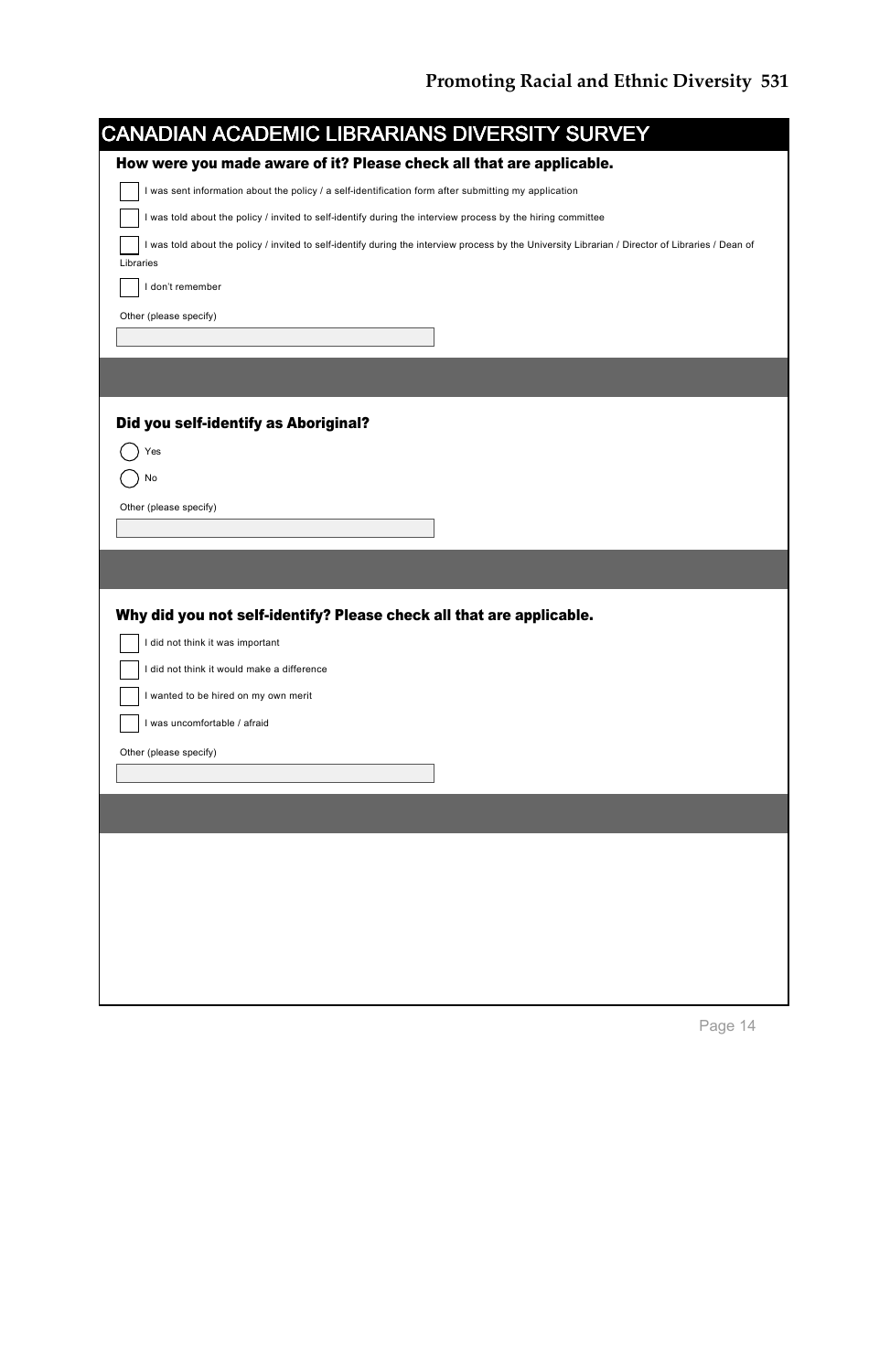|                                                                                | Yes                 | Have you participated in any of the following programs at your library / institution?<br><b>No</b> | Not applicable |
|--------------------------------------------------------------------------------|---------------------|----------------------------------------------------------------------------------------------------|----------------|
| Equity-related workshops                                                       | $(\quad)$           |                                                                                                    |                |
| Equity-related<br>presentations                                                |                     |                                                                                                    |                |
| Equity-related leadership<br>training                                          |                     |                                                                                                    |                |
| Recipient of equity-related<br>financial support including<br>scholarships     |                     |                                                                                                    |                |
| Recipient of post-MLS<br>equity-related residency /<br>internship / fellowship |                     |                                                                                                    |                |
| Member of an equity-<br>related caucus                                         |                     |                                                                                                    |                |
| Member of an equity-<br>related listserv / discussion<br>list                  |                     |                                                                                                    |                |
| Informal equity-related<br>gatherings                                          |                     |                                                                                                    |                |
|                                                                                | $\hat{\phantom{a}}$ | Is there anything that you would like to share regarding these programs?                           |                |
|                                                                                |                     |                                                                                                    |                |
| institution?                                                                   |                     | Are there any equity-related programs you would like to see offered by your library /              |                |
|                                                                                |                     |                                                                                                    |                |
|                                                                                |                     |                                                                                                    |                |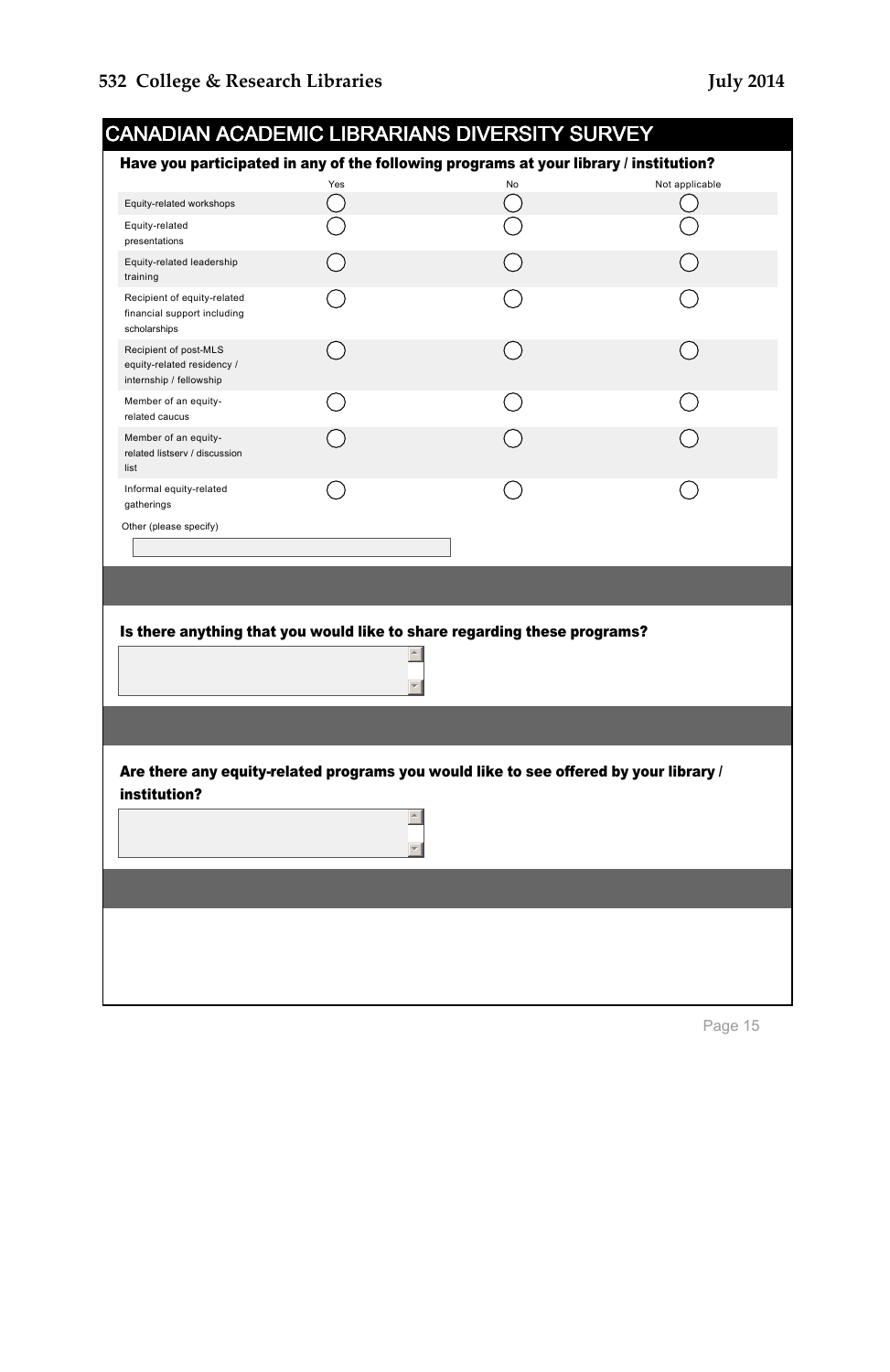| CANADIAN ACADEMIC LIBRARIANS DIVERSITY SURVEY                                    |  |
|----------------------------------------------------------------------------------|--|
| Were you / are you being mentored?                                               |  |
| Yes                                                                              |  |
| No                                                                               |  |
| Not applicable                                                                   |  |
| Other (please specify)                                                           |  |
|                                                                                  |  |
|                                                                                  |  |
| What type of mentoring was / is this?                                            |  |
| Formal library / institutional program                                           |  |
| Informal mentoring relationship                                                  |  |
| Other (please specify)                                                           |  |
|                                                                                  |  |
|                                                                                  |  |
|                                                                                  |  |
| Were you able to choose your own mentor?                                         |  |
| Yes                                                                              |  |
| No                                                                               |  |
| Other (please specify)                                                           |  |
|                                                                                  |  |
|                                                                                  |  |
|                                                                                  |  |
| Was / is your mentor one of the following? Please check all that are applicable. |  |
| Same gender                                                                      |  |
| Aboriginal                                                                       |  |
| Member of a visible minority                                                     |  |
| Peer (same age / status)                                                         |  |
| Senior colleague                                                                 |  |
| Department Head / Administrator                                                  |  |
| Other (please specify)                                                           |  |
|                                                                                  |  |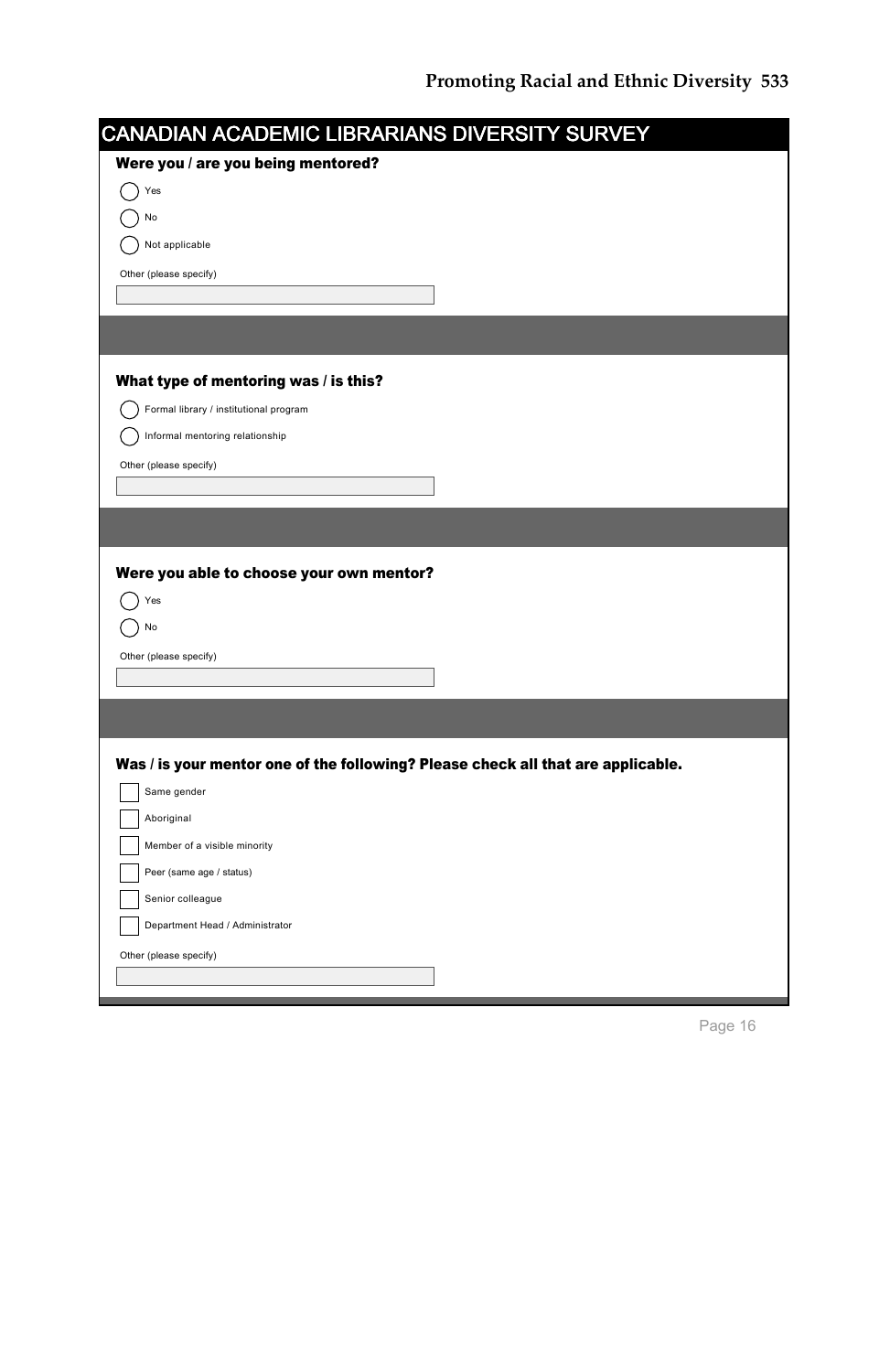|                                             |              | <b>CANADIAN ACADEMIC LIBRARIANS DIVERSITY SURVEY</b>                                               |             |                |
|---------------------------------------------|--------------|----------------------------------------------------------------------------------------------------|-------------|----------------|
|                                             |              |                                                                                                    |             |                |
|                                             |              | Please rank your mentoring experience in the following areas.                                      |             |                |
|                                             | Very helpful | Somewhat helpful                                                                                   | Not helpful | Not applicable |
| Career counseling /<br>information / advice |              | $\ddot{\phantom{1}}$                                                                               |             |                |
| Emotional support                           |              |                                                                                                    |             |                |
| Other (please specify)                      |              |                                                                                                    |             |                |
|                                             |              |                                                                                                    |             |                |
|                                             |              |                                                                                                    |             |                |
|                                             |              |                                                                                                    |             |                |
|                                             |              | Is there anything you would like to share regarding your mentoring experience?<br>$\blacktriangle$ |             |                |
|                                             |              |                                                                                                    |             |                |
|                                             |              |                                                                                                    |             |                |
|                                             |              |                                                                                                    |             |                |
|                                             |              |                                                                                                    |             |                |
|                                             |              |                                                                                                    |             |                |
|                                             |              |                                                                                                    |             |                |
|                                             |              |                                                                                                    |             |                |
|                                             |              |                                                                                                    |             |                |
|                                             |              |                                                                                                    |             |                |
|                                             |              |                                                                                                    |             |                |
|                                             |              |                                                                                                    |             |                |
|                                             |              |                                                                                                    |             |                |
|                                             |              |                                                                                                    |             |                |
|                                             |              |                                                                                                    |             |                |
|                                             |              |                                                                                                    |             |                |
|                                             |              |                                                                                                    |             |                |
|                                             |              |                                                                                                    |             |                |
|                                             |              |                                                                                                    |             |                |
|                                             |              |                                                                                                    |             |                |
|                                             |              |                                                                                                    |             |                |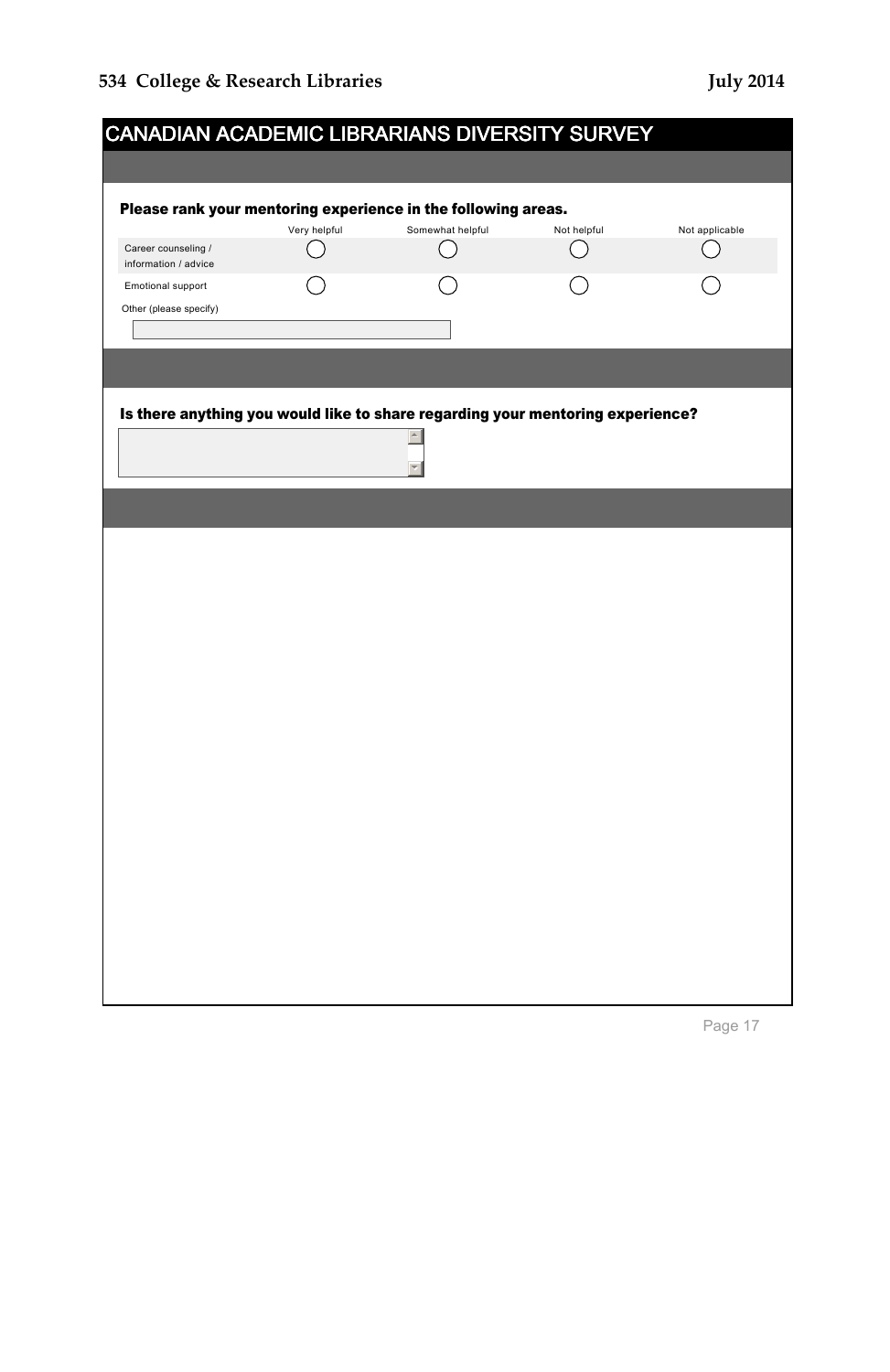| CANADIAN ACADEMIC LIBRARIANS DIVERSITY SURVEY                                           |                                                  |                                                 |                |                |
|-----------------------------------------------------------------------------------------|--------------------------------------------------|-------------------------------------------------|----------------|----------------|
| Do you feel that you have been disadvantaged as an Aboriginal librarian with respect to |                                                  |                                                 |                |                |
| any of the following?                                                                   | Yes                                              | Somewhat                                        | N <sub>o</sub> | Not applicable |
| Hiring                                                                                  | O                                                |                                                 | $\tilde{a}$    | $(\quad)$      |
| Salary                                                                                  | $\begin{smallmatrix} \searrow \end{smallmatrix}$ |                                                 | ◯              |                |
| Impact on tenure and<br>promotion                                                       |                                                  | $\overline{\phantom{1}}$                        |                |                |
| Evaluation for awarding of<br>internal research grants                                  | ำ                                                |                                                 |                |                |
| Evaluation for awarding of<br>merit awards                                              | ⌒                                                | ∩                                               | ⌒              | ∩              |
| Assignment of workload                                                                  |                                                  | - 1                                             |                |                |
| Evaluation of research /<br>scholarship                                                 | S                                                |                                                 |                |                |
| Consideration for an<br>administrative role or<br>advancement                           | $\rightarrow$                                    |                                                 |                |                |
| Consideration for library<br>committees / working<br>groups                             |                                                  |                                                 |                |                |
| Ability to participate fully at<br>departmental meetings                                | ( )                                              | $\left( \begin{array}{c} 1 \end{array} \right)$ |                |                |
| Ability to participate fully at<br>library meetings                                     | ่ )                                              |                                                 |                |                |
| Professional development<br>opportunities                                               |                                                  |                                                 |                |                |
| Other (please specify)                                                                  |                                                  |                                                 |                |                |
|                                                                                         |                                                  |                                                 |                |                |
|                                                                                         |                                                  |                                                 |                |                |
|                                                                                         |                                                  |                                                 |                |                |
|                                                                                         |                                                  |                                                 |                |                |
|                                                                                         |                                                  |                                                 |                |                |
|                                                                                         |                                                  |                                                 |                |                |
|                                                                                         |                                                  |                                                 |                |                |
|                                                                                         |                                                  |                                                 |                |                |
|                                                                                         |                                                  |                                                 |                |                |
|                                                                                         |                                                  |                                                 |                |                |
|                                                                                         |                                                  |                                                 |                |                |
|                                                                                         |                                                  |                                                 |                |                |
|                                                                                         |                                                  |                                                 |                |                |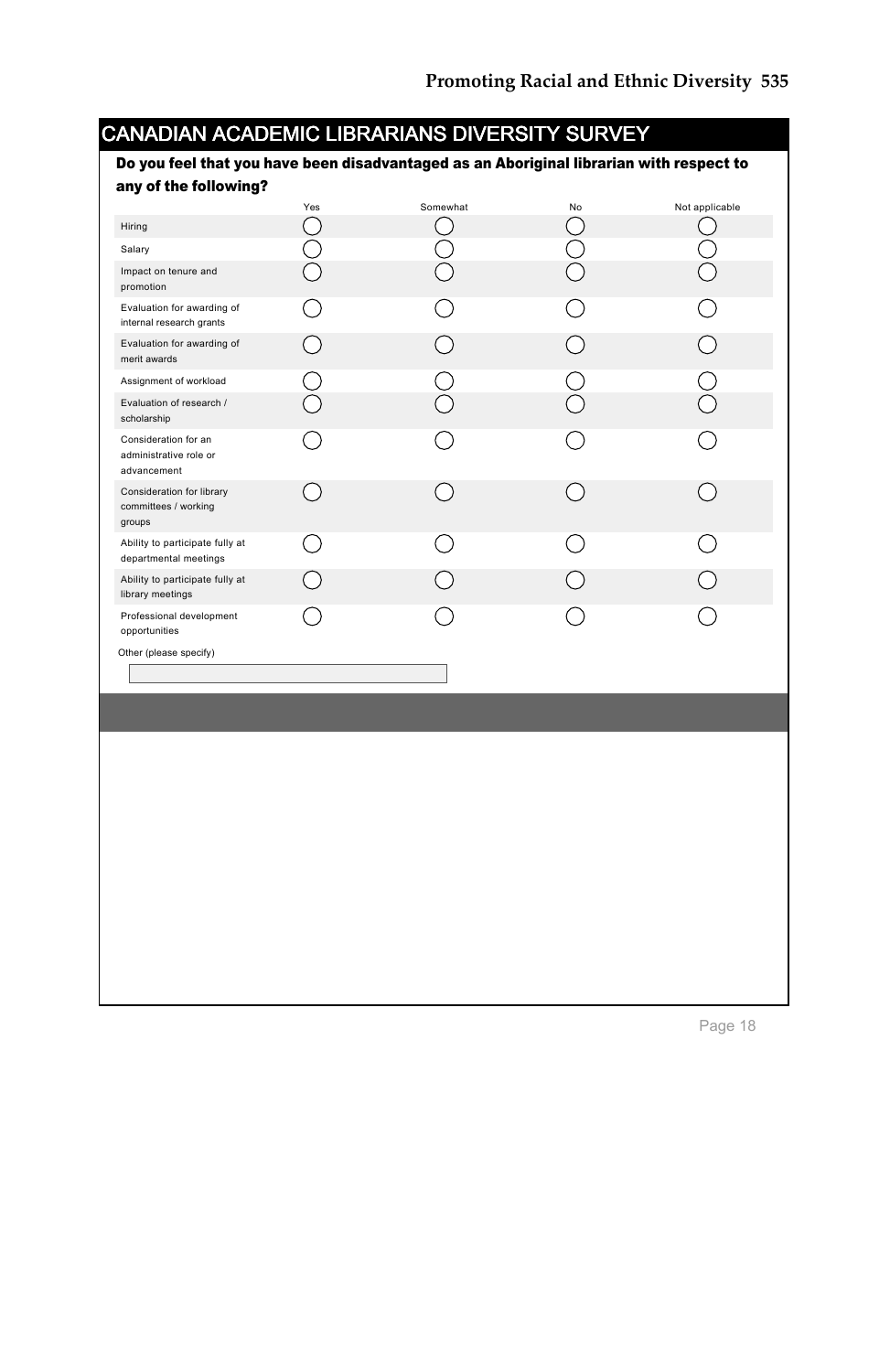| CANADIAN ACADEMIC LIBRARIANS DIVERSITY SURVEY                                                                                |     |          |    |                |
|------------------------------------------------------------------------------------------------------------------------------|-----|----------|----|----------------|
| Which best describes your experience with respect to the following statements?                                               |     |          |    |                |
| I am treated with respect<br>and accepted as an equal<br>member by colleagues in<br>my department                            | Yes | Somewhat | No | Not applicable |
| My knowledge and work<br>contributions are valued by<br>colleagues in my<br>department                                       |     |          |    |                |
| Colleagues in my<br>department welcome<br>difference and value<br>diversity                                                  |     |          |    |                |
| I feel free to speak my mind<br>and express my views<br>openly amongst colleagues<br>in my department                        |     |          |    |                |
|                                                                                                                              |     |          |    |                |
| Which best describes your experience with respect to the following statements?                                               | Yes | Somewhat | No | Not applicable |
| I am treated with respect<br>and accepted as an equal<br>member by colleagues in<br>the library outside my<br>department     |     |          |    |                |
| My knowledge and work<br>contributions are valued by<br>colleagues in the library<br>outside my department                   |     |          |    |                |
| Colleagues in the library<br>outside my department<br>welcome difference and<br>value diversity                              |     |          |    |                |
| I feel free to speak my mind<br>and express my views<br>openly amongst colleagues<br>in the library outside my<br>department |     |          |    |                |
|                                                                                                                              |     |          |    |                |
|                                                                                                                              |     |          |    |                |
|                                                                                                                              |     |          |    |                |
|                                                                                                                              |     |          |    |                |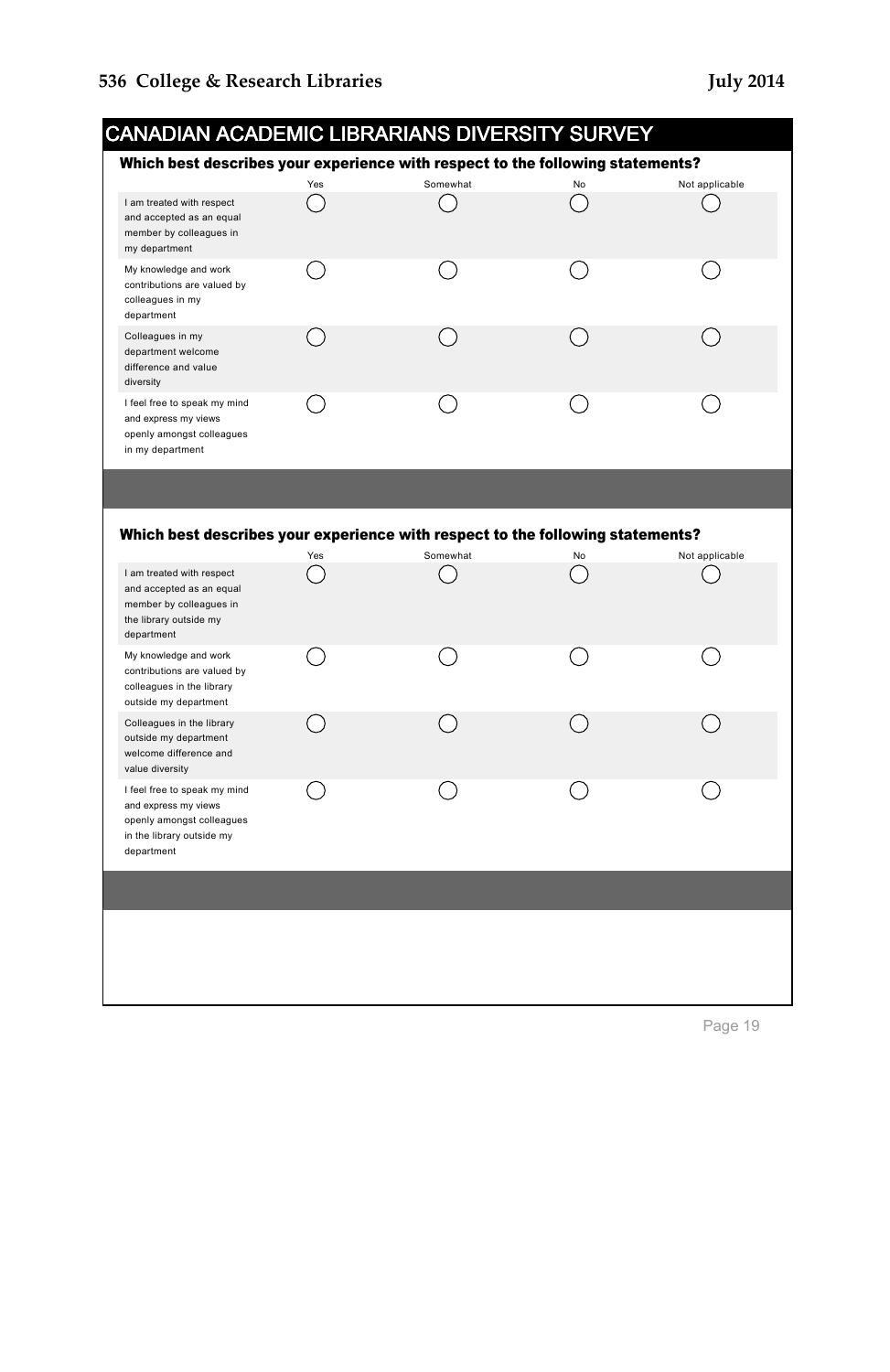| <b>CANADIAN ACADEMIC LIBRARIANS DIVERSITY SURVEY</b>                                     |
|------------------------------------------------------------------------------------------|
| Is there anything you would like to share regarding your experience as an Aboriginal     |
| librarian in your department and/or library?                                             |
|                                                                                          |
|                                                                                          |
|                                                                                          |
|                                                                                          |
| Do you feel the climate with respect to diversity has improved in your DEPARTMENT since  |
| you were hired?                                                                          |
| Yes                                                                                      |
| Somewhat                                                                                 |
| No                                                                                       |
| Other (please specify)                                                                   |
|                                                                                          |
|                                                                                          |
|                                                                                          |
|                                                                                          |
| Do you feel the climate with respect to diversity has improved in your LIBRARY since you |
| were hired?                                                                              |
| Yes                                                                                      |
| Somewhat                                                                                 |
| No                                                                                       |
| Other (please specify)                                                                   |
|                                                                                          |
|                                                                                          |
|                                                                                          |
|                                                                                          |
|                                                                                          |
|                                                                                          |
|                                                                                          |
|                                                                                          |
|                                                                                          |
|                                                                                          |
|                                                                                          |
|                                                                                          |
|                                                                                          |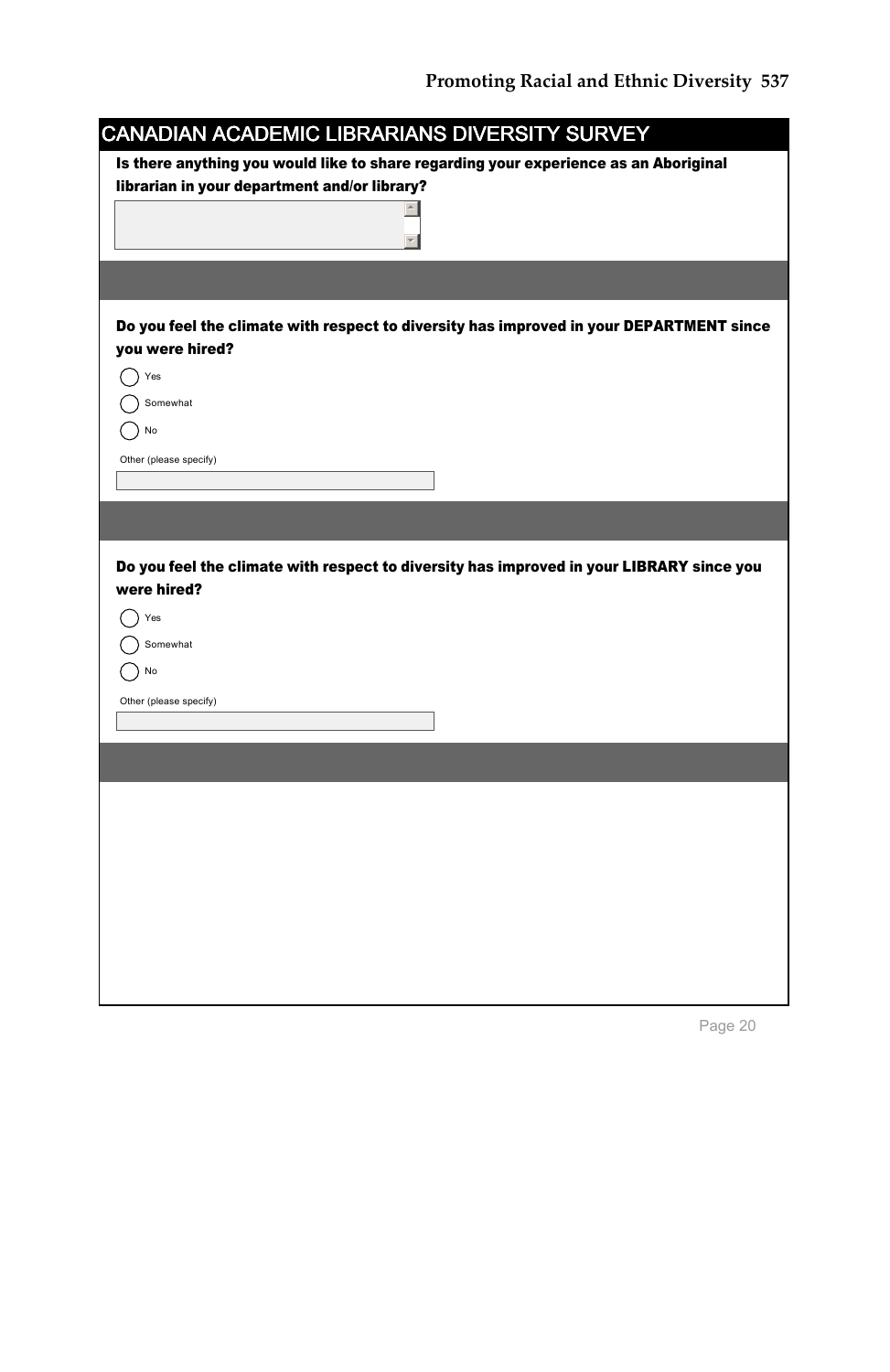| CANADIAN ACADEMIC LIBRARIANS DIVERSITY SURVEY                                          |         |                                                                                           |                                                                                            |
|----------------------------------------------------------------------------------------|---------|-------------------------------------------------------------------------------------------|--------------------------------------------------------------------------------------------|
|                                                                                        |         | What steps can your library take to improve the climate with respect to diversity? Please |                                                                                            |
| check all that are applicable.                                                         |         |                                                                                           |                                                                                            |
| Provide staff diversity training and development                                       |         |                                                                                           |                                                                                            |
| Provide social / cultural programs to increase awareness of diversity                  |         |                                                                                           |                                                                                            |
| Management / administration should provide leadership with respect to diversity issues |         |                                                                                           |                                                                                            |
| Conduct a diversity climate assessment                                                 |         |                                                                                           |                                                                                            |
| Hire more diverse staff                                                                |         |                                                                                           |                                                                                            |
| Other (please specify)                                                                 |         |                                                                                           |                                                                                            |
|                                                                                        |         |                                                                                           |                                                                                            |
|                                                                                        |         |                                                                                           |                                                                                            |
|                                                                                        |         |                                                                                           |                                                                                            |
|                                                                                        |         |                                                                                           |                                                                                            |
|                                                                                        |         | How can your library better support you as an Aboriginal librarian?                       |                                                                                            |
|                                                                                        |         |                                                                                           |                                                                                            |
|                                                                                        |         |                                                                                           |                                                                                            |
|                                                                                        |         |                                                                                           |                                                                                            |
|                                                                                        |         |                                                                                           |                                                                                            |
|                                                                                        |         |                                                                                           | Are you a current or past member of a library association in Canada? Please check all that |
| are applicable.                                                                        |         |                                                                                           |                                                                                            |
| National library association                                                           | Current | Past                                                                                      | Not applicable                                                                             |
| Provincial library                                                                     |         |                                                                                           |                                                                                            |
| association                                                                            |         |                                                                                           |                                                                                            |
| Special library association                                                            |         |                                                                                           |                                                                                            |
| Other (please specify)                                                                 |         |                                                                                           |                                                                                            |
|                                                                                        |         |                                                                                           |                                                                                            |
|                                                                                        |         |                                                                                           |                                                                                            |
|                                                                                        |         |                                                                                           |                                                                                            |
|                                                                                        |         |                                                                                           |                                                                                            |
|                                                                                        |         |                                                                                           |                                                                                            |
|                                                                                        |         |                                                                                           |                                                                                            |
|                                                                                        |         |                                                                                           |                                                                                            |
|                                                                                        |         |                                                                                           |                                                                                            |
|                                                                                        |         |                                                                                           |                                                                                            |
|                                                                                        |         |                                                                                           |                                                                                            |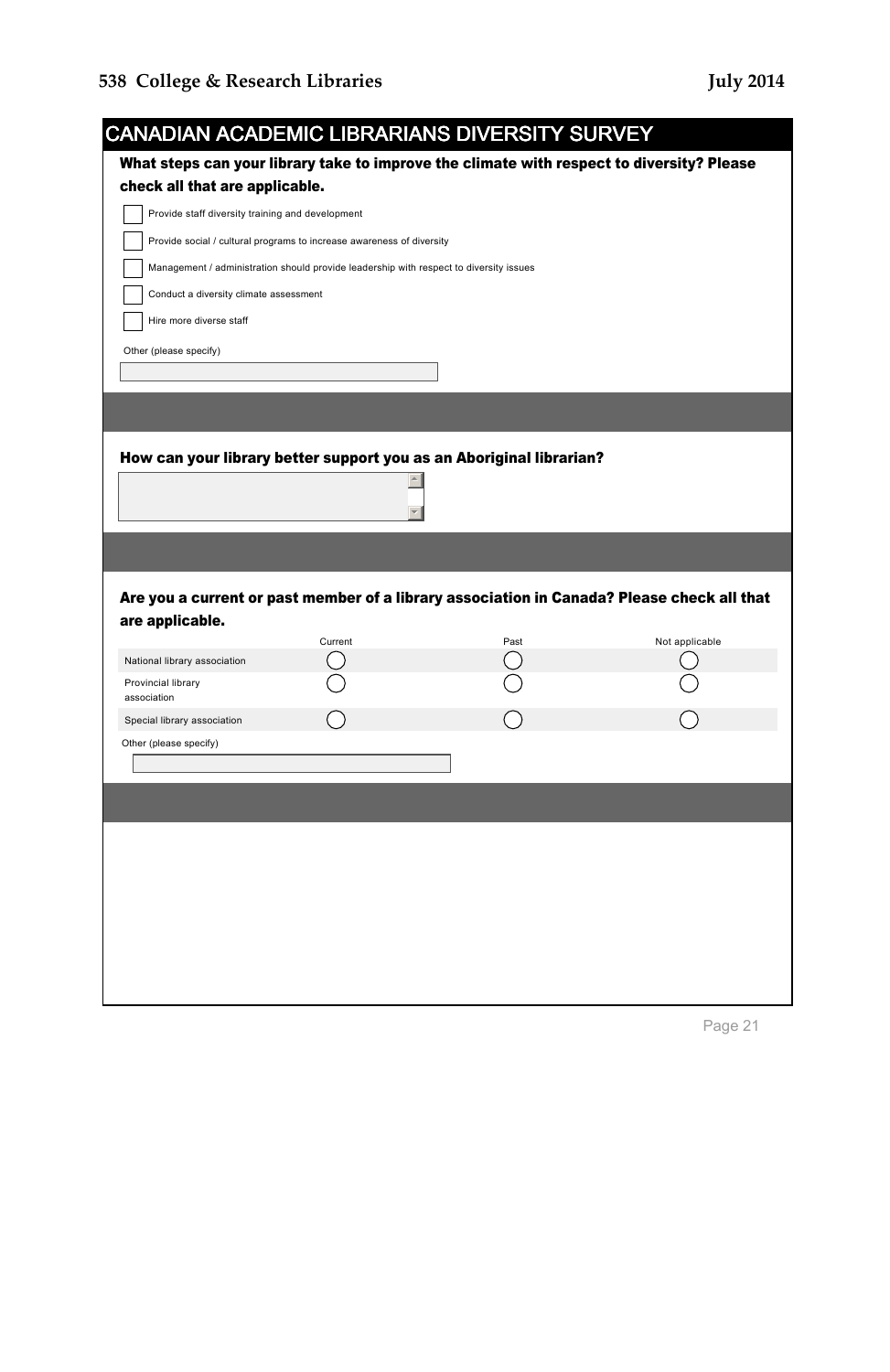| CANADIAN ACADEMIC LIBRARIANS DIVERSITY SURVEY                                                                                                                |          |                               |                               |              |                                             |              |                |
|--------------------------------------------------------------------------------------------------------------------------------------------------------------|----------|-------------------------------|-------------------------------|--------------|---------------------------------------------|--------------|----------------|
| Which best describes your experience when participating in the following library                                                                             |          |                               |                               |              |                                             |              |                |
| association activities in Canada? Please check all that are applicable.                                                                                      |          |                               |                               |              |                                             |              |                |
|                                                                                                                                                              |          |                               | Treated with Knowledge and    |              | Not treated with Knowledge and              |              |                |
|                                                                                                                                                              | Welcomed | respect and<br>accepted as an | professional<br>contributions | Not welcomed | respect and<br>accepted as an contributions | professional | Not applicable |
|                                                                                                                                                              |          | equal member                  | are valued                    |              | equal member are not valued                 |              |                |
| Attend conferences /<br>workshops                                                                                                                            |          |                               |                               |              |                                             |              |                |
| Serve on committees /<br>working groups                                                                                                                      |          |                               |                               |              |                                             |              |                |
| Belong to a caucus / special<br>interest group                                                                                                               |          |                               |                               |              |                                             |              |                |
| Member of a listserv /<br>discussion list                                                                                                                    |          |                               |                               |              |                                             |              |                |
| Other (please specify)                                                                                                                                       |          |                               |                               |              |                                             |              |                |
|                                                                                                                                                              |          |                               |                               |              |                                             |              |                |
|                                                                                                                                                              |          |                               |                               |              |                                             |              |                |
|                                                                                                                                                              |          |                               |                               |              |                                             |              |                |
|                                                                                                                                                              |          |                               |                               |              |                                             |              |                |
|                                                                                                                                                              |          |                               |                               |              |                                             |              |                |
|                                                                                                                                                              |          |                               |                               |              |                                             |              |                |
| Is there anything you would like to share regarding your experience as an Aboriginal<br>librarian participating in library association activities in Canada? |          |                               |                               |              |                                             |              |                |
|                                                                                                                                                              |          |                               |                               |              |                                             |              |                |
|                                                                                                                                                              |          |                               |                               |              |                                             |              |                |
|                                                                                                                                                              |          |                               |                               |              |                                             |              |                |
|                                                                                                                                                              |          |                               |                               |              |                                             |              |                |
|                                                                                                                                                              |          |                               |                               |              |                                             |              |                |
|                                                                                                                                                              |          |                               |                               |              |                                             |              |                |
|                                                                                                                                                              |          |                               |                               |              |                                             |              |                |
|                                                                                                                                                              |          |                               |                               |              |                                             |              |                |
|                                                                                                                                                              |          |                               |                               |              |                                             |              |                |
|                                                                                                                                                              |          |                               |                               |              |                                             |              |                |
|                                                                                                                                                              |          |                               |                               |              |                                             |              |                |
|                                                                                                                                                              |          |                               |                               |              |                                             |              |                |
|                                                                                                                                                              |          |                               |                               |              |                                             |              |                |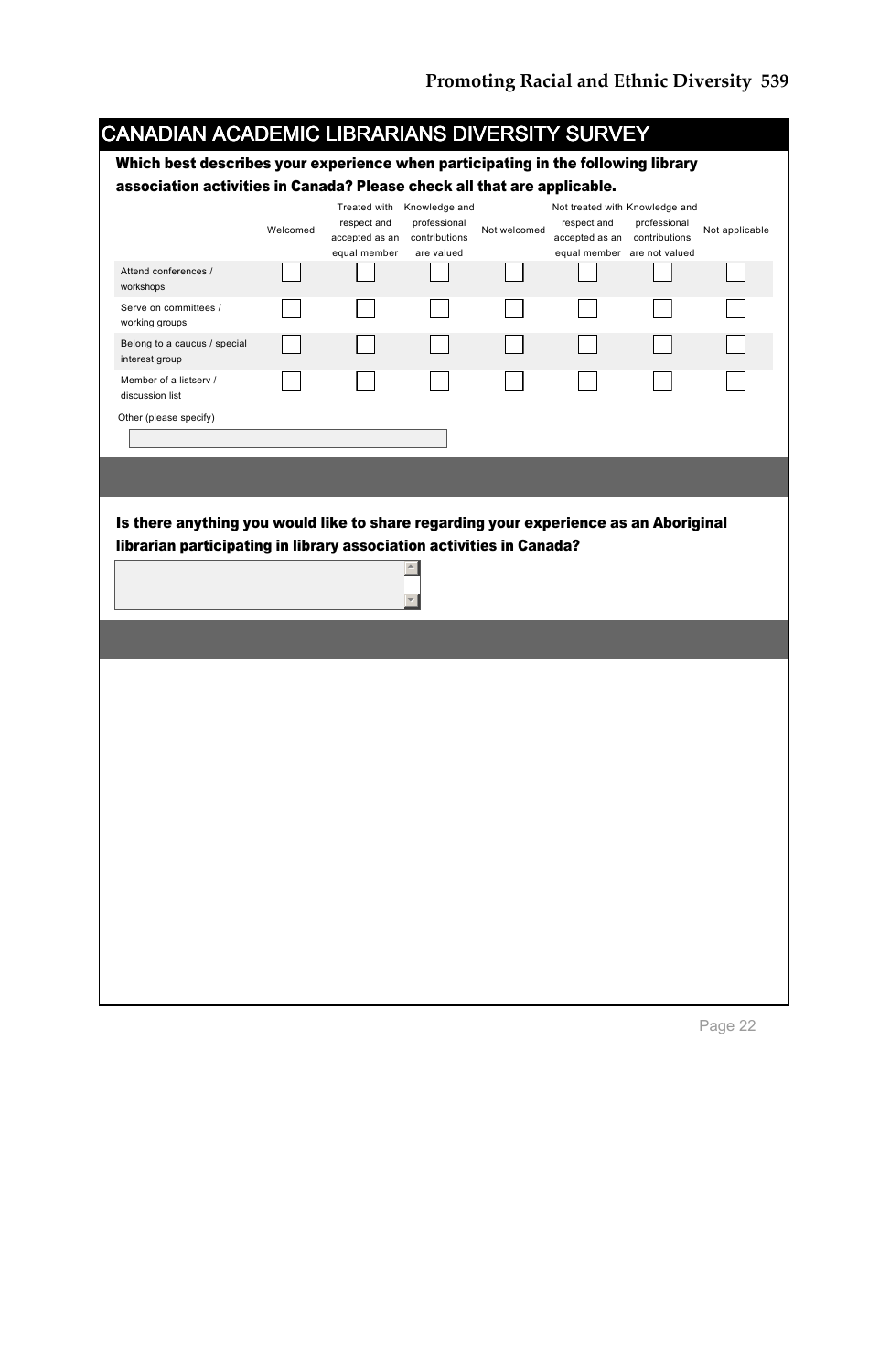| by a library association or another organization in or outside Canada?<br>Yes<br>$\blacktriangle$                                                                                                                                                                                                                    |    | Have you participated in any of the following programs for Aboriginal librarians sponsored |
|----------------------------------------------------------------------------------------------------------------------------------------------------------------------------------------------------------------------------------------------------------------------------------------------------------------------|----|--------------------------------------------------------------------------------------------|
| Attend equity-related<br>conferences / workshops in<br>Canada                                                                                                                                                                                                                                                        | No | Not applicable                                                                             |
| Attend equity-related<br>conferences / workshops<br>outside Canada<br>Serve on equity-related<br>committees / working<br>groups in Canada                                                                                                                                                                            |    |                                                                                            |
|                                                                                                                                                                                                                                                                                                                      |    |                                                                                            |
| Serve on equity-related<br>committees / working<br>groups outside Canada<br>Member of an equity-<br>related caucus in Canada                                                                                                                                                                                         |    |                                                                                            |
|                                                                                                                                                                                                                                                                                                                      |    |                                                                                            |
| Member of an equity-<br>related caucus outside<br>Canada<br>Member of an equity-<br>related listserv / discussion<br>list in Canada<br>Member of an equity-<br>related listserv / discussion<br>list outside Canada<br>Other (please specify)<br>Is there anything you would like to share regarding these programs? |    |                                                                                            |
|                                                                                                                                                                                                                                                                                                                      |    |                                                                                            |
|                                                                                                                                                                                                                                                                                                                      |    |                                                                                            |
|                                                                                                                                                                                                                                                                                                                      |    |                                                                                            |
|                                                                                                                                                                                                                                                                                                                      |    |                                                                                            |
|                                                                                                                                                                                                                                                                                                                      |    |                                                                                            |
|                                                                                                                                                                                                                                                                                                                      |    |                                                                                            |
|                                                                                                                                                                                                                                                                                                                      |    |                                                                                            |
|                                                                                                                                                                                                                                                                                                                      |    |                                                                                            |
|                                                                                                                                                                                                                                                                                                                      |    |                                                                                            |
|                                                                                                                                                                                                                                                                                                                      |    |                                                                                            |
|                                                                                                                                                                                                                                                                                                                      |    |                                                                                            |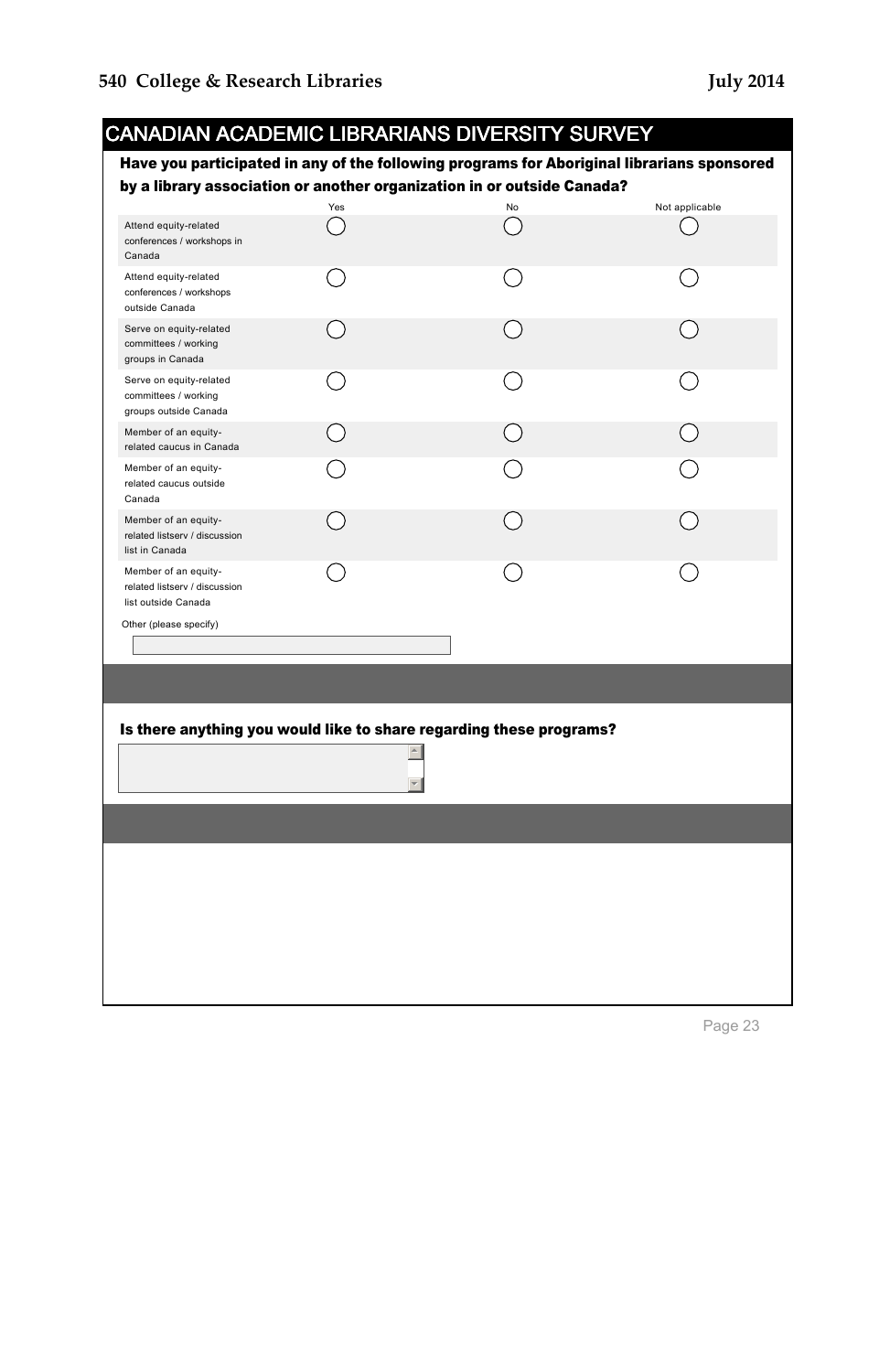| <b>CANADIAN ACADEMIC LIBRARIANS DIVERSITY SURVEY</b>                                                      |                                                                                                                                                                                        |
|-----------------------------------------------------------------------------------------------------------|----------------------------------------------------------------------------------------------------------------------------------------------------------------------------------------|
|                                                                                                           | How can library associations in Canada support Aboriginal librarians? Please check all                                                                                                 |
| that are applicable.                                                                                      |                                                                                                                                                                                        |
| Sponsor equity-related conferences / workshops                                                            |                                                                                                                                                                                        |
| Create equity-related committees / workings groups                                                        |                                                                                                                                                                                        |
| Create equity-related caucuses                                                                            |                                                                                                                                                                                        |
| Create equity-related listservs / discussion lists                                                        |                                                                                                                                                                                        |
| Create / provide opportunities for equity-related networking                                              |                                                                                                                                                                                        |
| Create / provide opportunities for equity-related mentoring                                               |                                                                                                                                                                                        |
| Provide leadership with respect to equity issues                                                          |                                                                                                                                                                                        |
| Other (please specify)                                                                                    |                                                                                                                                                                                        |
|                                                                                                           |                                                                                                                                                                                        |
|                                                                                                           |                                                                                                                                                                                        |
|                                                                                                           | Is there anything else that you would like to share with respect to your experience as an<br>Aboriginal librarian employed in a Canadian academic library and/or your experience as an |
|                                                                                                           |                                                                                                                                                                                        |
|                                                                                                           |                                                                                                                                                                                        |
|                                                                                                           |                                                                                                                                                                                        |
|                                                                                                           |                                                                                                                                                                                        |
|                                                                                                           |                                                                                                                                                                                        |
|                                                                                                           |                                                                                                                                                                                        |
|                                                                                                           |                                                                                                                                                                                        |
|                                                                                                           |                                                                                                                                                                                        |
| Aboriginal librarian relating to library associations in Canada?<br>Thank you for completing this survey! |                                                                                                                                                                                        |
|                                                                                                           |                                                                                                                                                                                        |
|                                                                                                           |                                                                                                                                                                                        |
|                                                                                                           |                                                                                                                                                                                        |
|                                                                                                           |                                                                                                                                                                                        |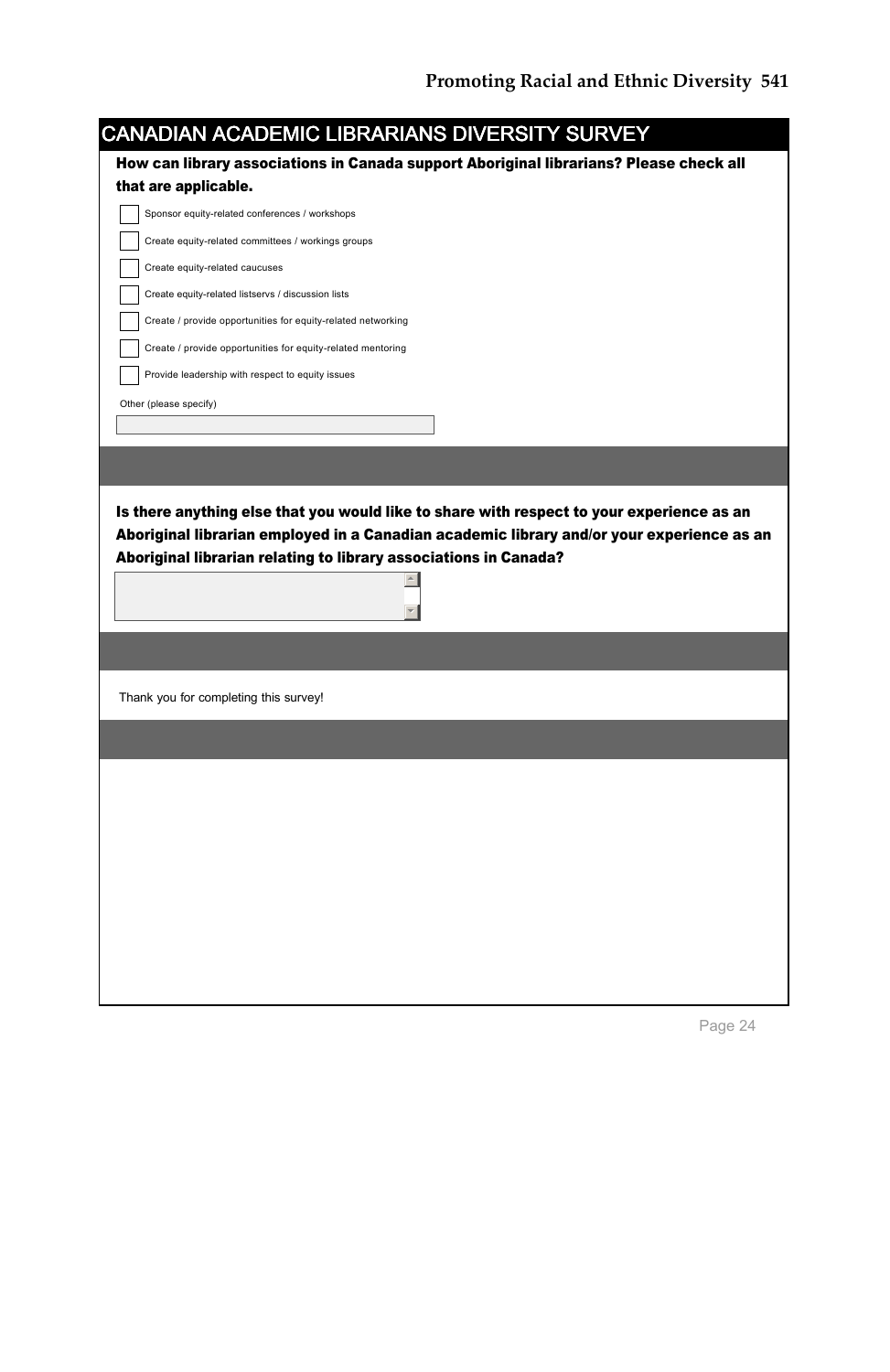| <b>CANADIAN ACADEMIC LIBRARIANS DIVERSITY SURVEY</b>                             |  |
|----------------------------------------------------------------------------------|--|
| Please specify your race / ethnic identity.                                      |  |
| Chinese                                                                          |  |
| South Asian (East Indian, Pakistani, Sri Lankan, etc.)                           |  |
| Black                                                                            |  |
| Filipino                                                                         |  |
| Latin American                                                                   |  |
| Southeast Asian (Cambodian, Malaysian, Laotian, Vietnamese)                      |  |
| Arab                                                                             |  |
| West Asian (Afghanian, Iranian, etc.)                                            |  |
| Japanese                                                                         |  |
| Korean                                                                           |  |
| Multiple visible minorities                                                      |  |
| Other (please specify)                                                           |  |
|                                                                                  |  |
|                                                                                  |  |
|                                                                                  |  |
|                                                                                  |  |
| Were you made aware of an Employment Equity / Affirmative Action policy when you |  |
| applied for your present position?                                               |  |
| Yes                                                                              |  |
| No                                                                               |  |
| Don't remember                                                                   |  |
| Not applicable                                                                   |  |
| Other (please specify)                                                           |  |
|                                                                                  |  |
|                                                                                  |  |
|                                                                                  |  |
|                                                                                  |  |
|                                                                                  |  |
|                                                                                  |  |
|                                                                                  |  |
|                                                                                  |  |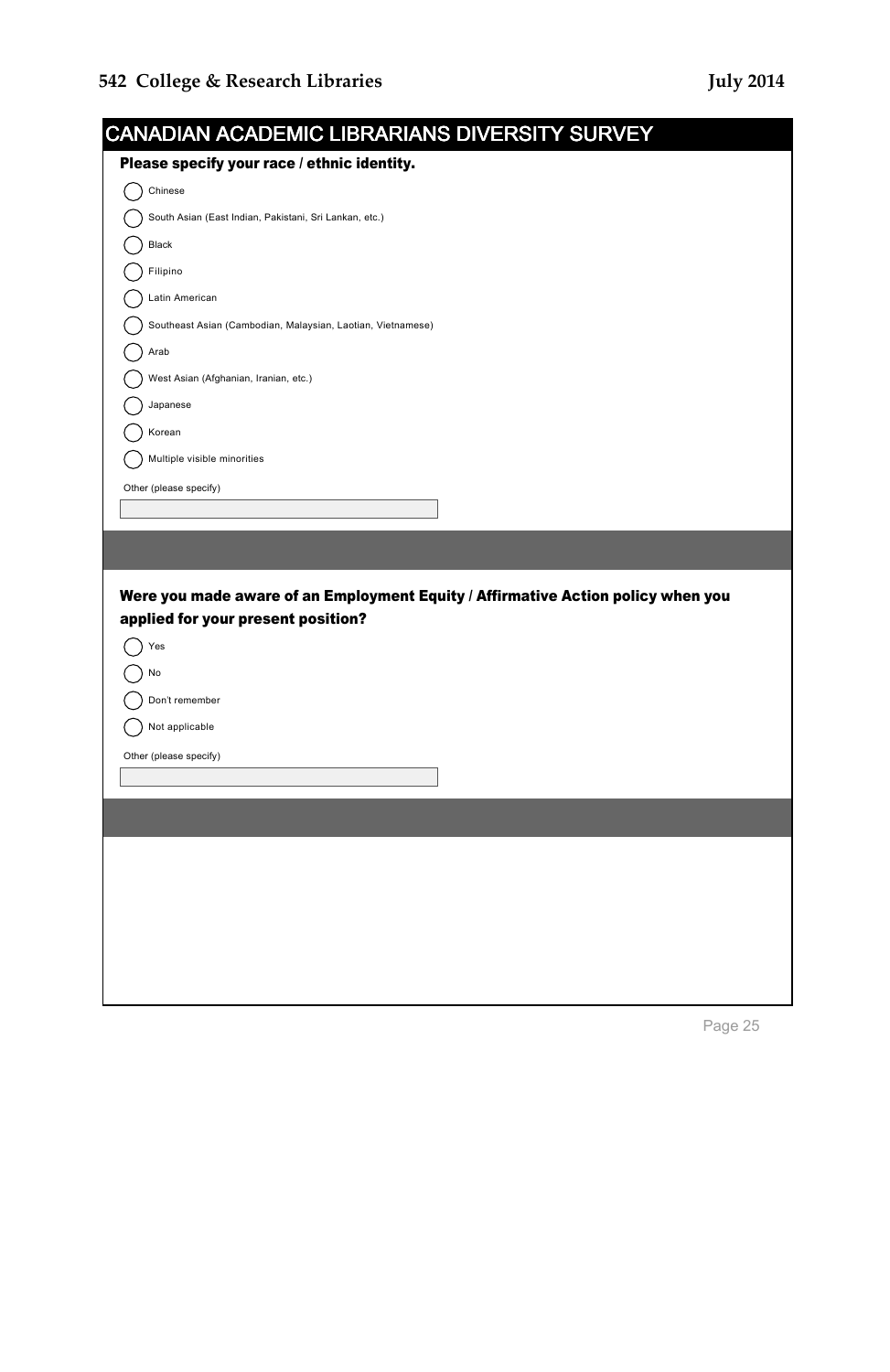|           | CANADIAN ACADEMIC LIBRARIANS DIVERSITY SURVEY                                                                                                     |
|-----------|---------------------------------------------------------------------------------------------------------------------------------------------------|
|           | How were you made aware of it? Please check all that are applicable.                                                                              |
|           | I was sent information about the policy / a self-identification form after submitting my application                                              |
|           | I was told about the policy / invited to self-identify during the interview process by the hiring committee                                       |
|           | I was told about the policy / invited to self-identify during the interview process by the University Librarian / Director of Libraries / Dean of |
| Libraries |                                                                                                                                                   |
|           | I don't remember                                                                                                                                  |
|           | Other (please specify)                                                                                                                            |
|           |                                                                                                                                                   |
|           |                                                                                                                                                   |
|           |                                                                                                                                                   |
|           | Did you self-identify as a member of a visible minority?                                                                                          |
|           | Yes                                                                                                                                               |
|           | No                                                                                                                                                |
|           | Other (please specify)                                                                                                                            |
|           |                                                                                                                                                   |
|           |                                                                                                                                                   |
|           |                                                                                                                                                   |
|           | Why did you not self-identify? Please check all that are applicable.                                                                              |
|           | I did not think it was important                                                                                                                  |
|           | I did not think it would make a difference                                                                                                        |
|           | I wanted to be hired on my own merit                                                                                                              |
|           | I was uncomfortable / afraid                                                                                                                      |
|           | Other (please specify)                                                                                                                            |
|           |                                                                                                                                                   |
|           |                                                                                                                                                   |
|           |                                                                                                                                                   |
|           |                                                                                                                                                   |
|           |                                                                                                                                                   |
|           |                                                                                                                                                   |
|           |                                                                                                                                                   |
|           |                                                                                                                                                   |
|           |                                                                                                                                                   |
|           |                                                                                                                                                   |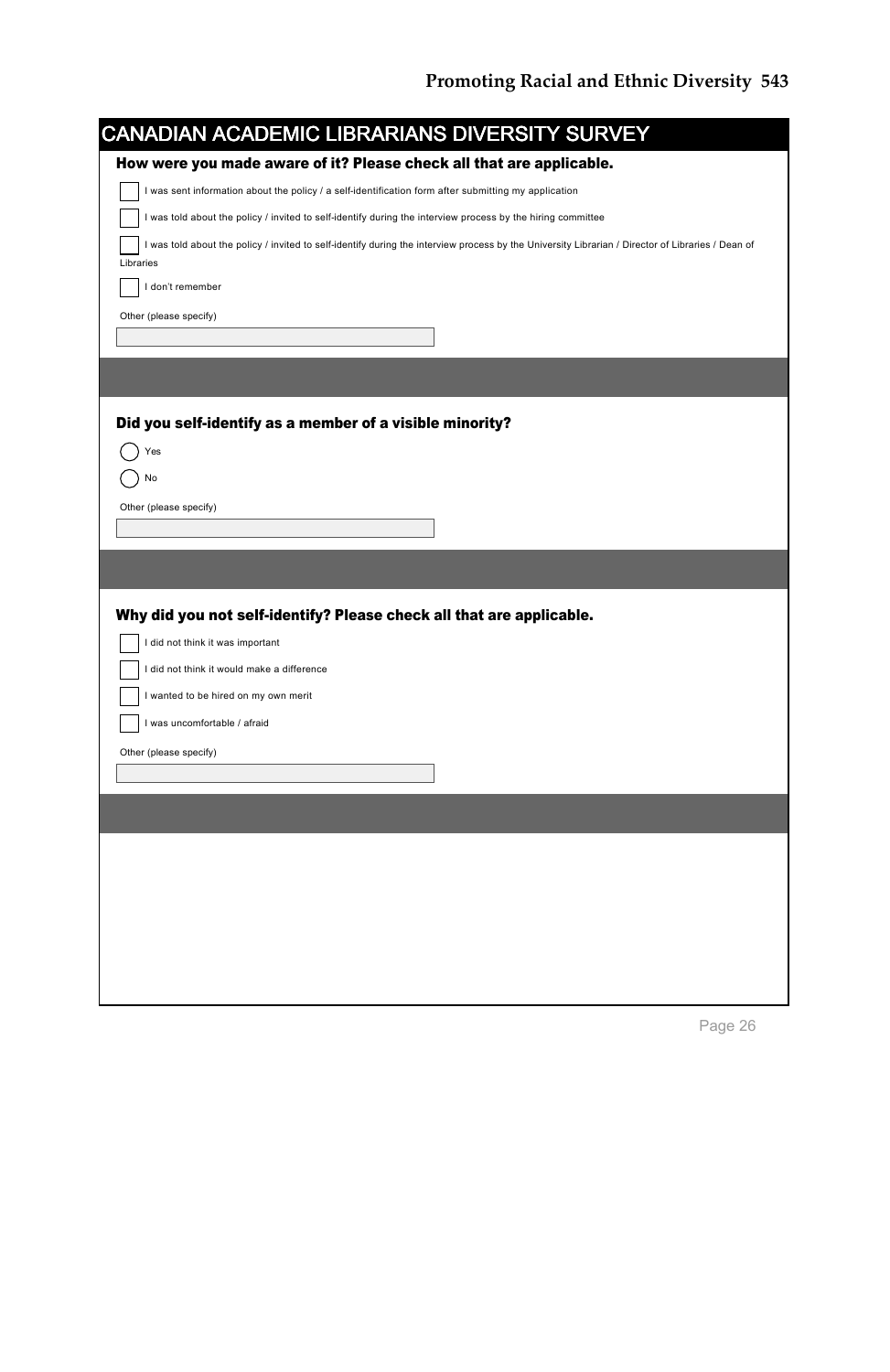| Have you participated in any of the following programs at your library / institution? | Yes              | No                                                                                    | Not applicable |
|---------------------------------------------------------------------------------------|------------------|---------------------------------------------------------------------------------------|----------------|
| Equity-related workshops                                                              | $(\quad)$        |                                                                                       |                |
| Equity-related<br>presentations                                                       |                  |                                                                                       |                |
| Equity-related leadership<br>training                                                 |                  |                                                                                       |                |
| Recipient of equity-related<br>financial support including<br>scholarships            |                  |                                                                                       |                |
| Recipient of post-MLS<br>equity-related residency /<br>internship / fellowship        |                  |                                                                                       |                |
| Member of an equity-<br>related caucus                                                |                  |                                                                                       |                |
| Member of an equity-<br>related listserv / discussion<br>list                         |                  |                                                                                       |                |
| Informal equity-related<br>gatherings                                                 |                  |                                                                                       |                |
| Other (please specify)                                                                |                  |                                                                                       |                |
|                                                                                       |                  | Is there anything you would like to share regarding these programs?                   |                |
|                                                                                       |                  |                                                                                       |                |
|                                                                                       |                  |                                                                                       |                |
|                                                                                       |                  | Are there any equity-related programs you would like to see offered by your library / |                |
| institution?                                                                          | $\blacktriangle$ |                                                                                       |                |
|                                                                                       |                  |                                                                                       |                |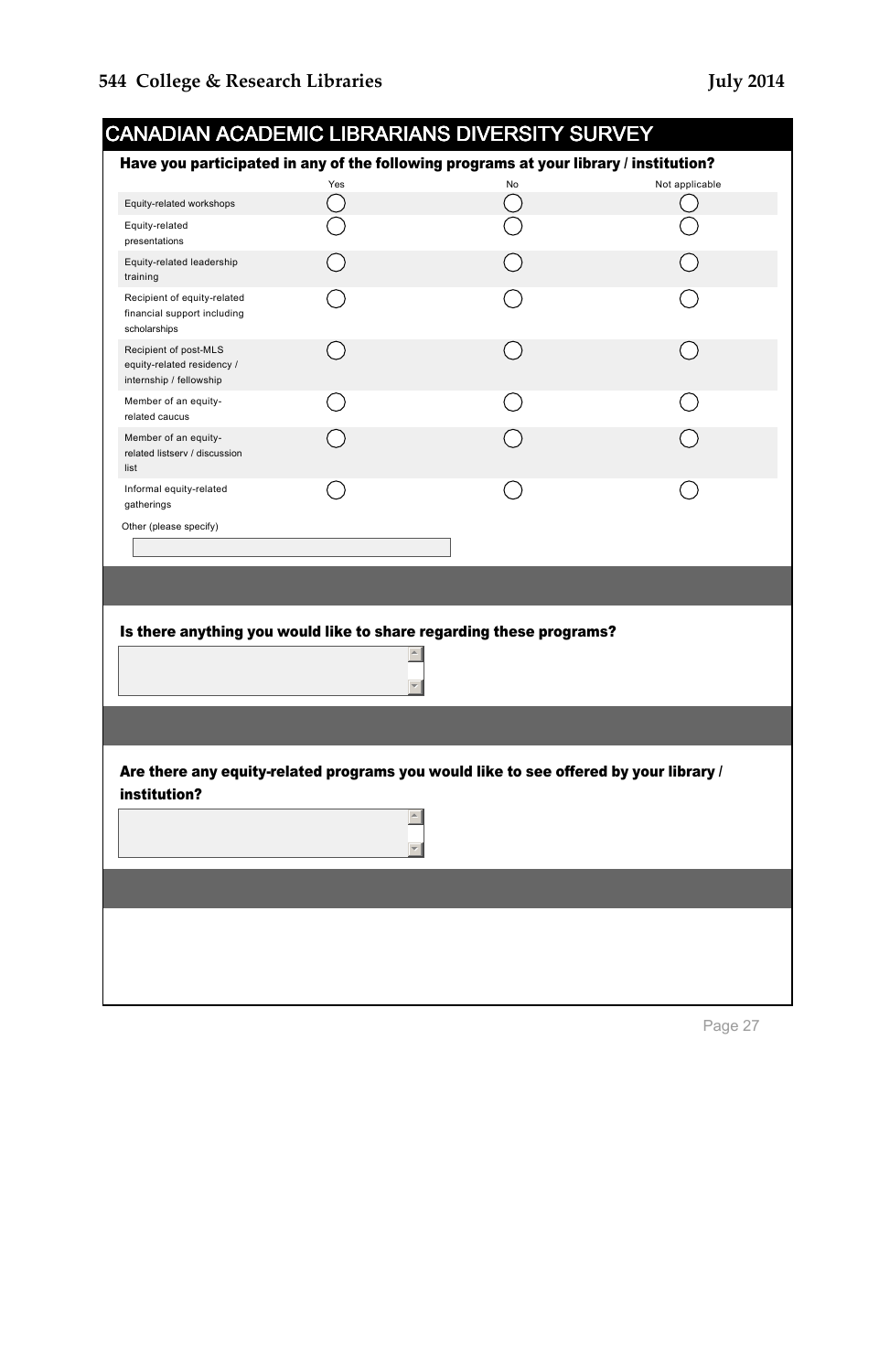| CANADIAN ACADEMIC LIBRARIANS DIVERSITY SURVEY                                    |  |
|----------------------------------------------------------------------------------|--|
| Were you / are you being mentored?                                               |  |
| Yes                                                                              |  |
| No                                                                               |  |
| Not applicable                                                                   |  |
| Other (please specify)                                                           |  |
|                                                                                  |  |
|                                                                                  |  |
| What type of mentoring was / is this?                                            |  |
| Formal library / institutional program                                           |  |
| Informal mentoring relationship                                                  |  |
| Other (please specify)                                                           |  |
|                                                                                  |  |
|                                                                                  |  |
|                                                                                  |  |
| Were you able to choose your own mentor?                                         |  |
| Yes                                                                              |  |
| No                                                                               |  |
| Other (please specify)                                                           |  |
|                                                                                  |  |
|                                                                                  |  |
|                                                                                  |  |
| Was / is your mentor one of the following? Please check all that are applicable. |  |
| Same gender                                                                      |  |
| Aboriginal                                                                       |  |
| Member of a visible minority                                                     |  |
| Peer (same age / status)                                                         |  |
| Senior colleague                                                                 |  |
| Department Head / Administrator                                                  |  |
| Other (please specify)                                                           |  |
|                                                                                  |  |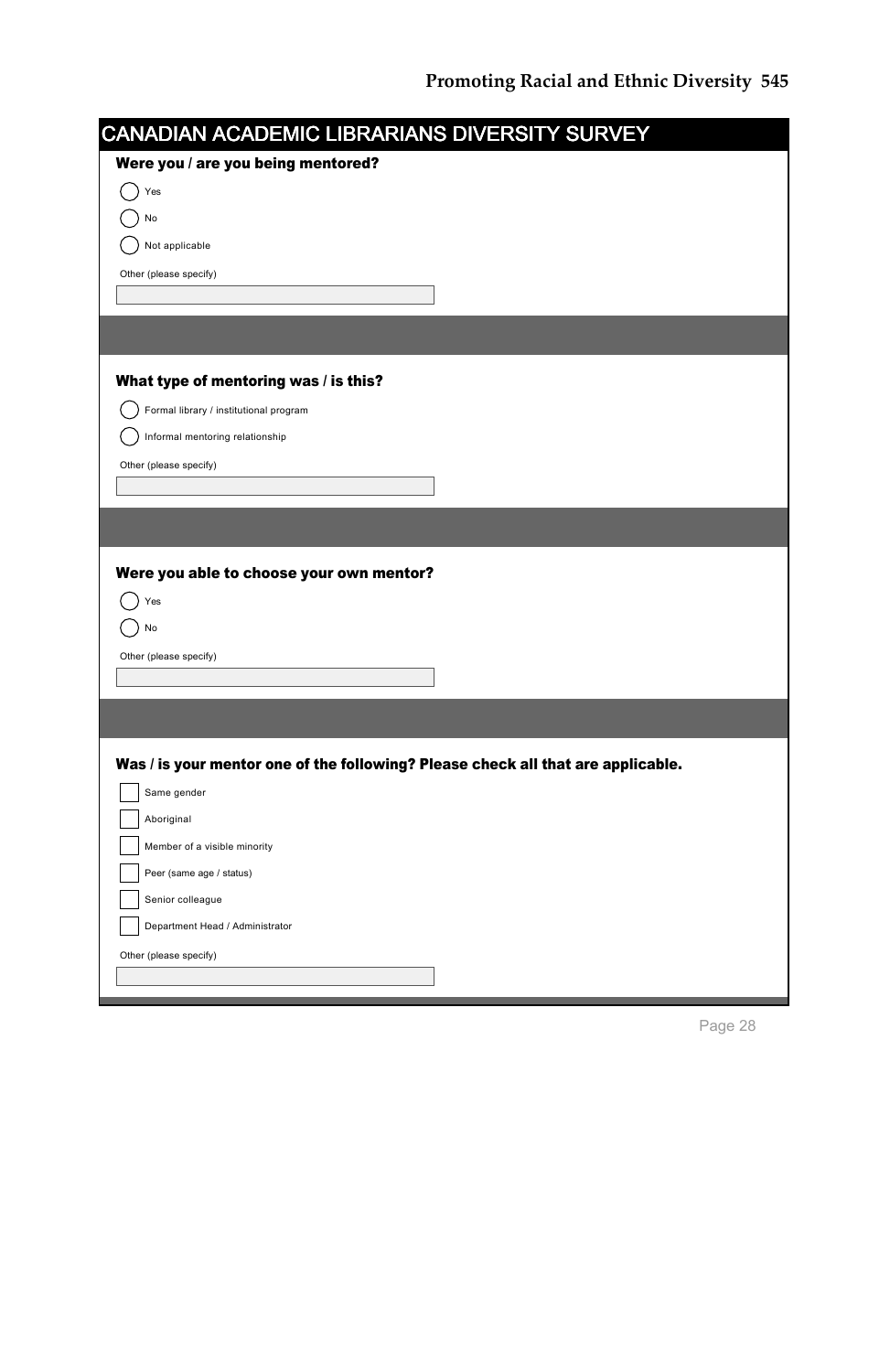|                                             |              | <b>CANADIAN ACADEMIC LIBRARIANS DIVERSITY SURVEY</b>                                               |             |                |
|---------------------------------------------|--------------|----------------------------------------------------------------------------------------------------|-------------|----------------|
|                                             |              |                                                                                                    |             |                |
|                                             |              | Please rank your mentoring experience in the following areas.                                      |             |                |
|                                             | Very helpful | Somewhat helpful                                                                                   | Not helpful | Not applicable |
| Career counseling /<br>information / advice |              | $\ddot{\phantom{1}}$                                                                               |             |                |
| Emotional support                           |              |                                                                                                    |             |                |
| Other (please specify)                      |              |                                                                                                    |             |                |
|                                             |              |                                                                                                    |             |                |
|                                             |              |                                                                                                    |             |                |
|                                             |              |                                                                                                    |             |                |
|                                             |              | Is there anything you would like to share regarding your mentoring experience?<br>$\blacktriangle$ |             |                |
|                                             |              |                                                                                                    |             |                |
|                                             |              |                                                                                                    |             |                |
|                                             |              |                                                                                                    |             |                |
|                                             |              |                                                                                                    |             |                |
|                                             |              |                                                                                                    |             |                |
|                                             |              |                                                                                                    |             |                |
|                                             |              |                                                                                                    |             |                |
|                                             |              |                                                                                                    |             |                |
|                                             |              |                                                                                                    |             |                |
|                                             |              |                                                                                                    |             |                |
|                                             |              |                                                                                                    |             |                |
|                                             |              |                                                                                                    |             |                |
|                                             |              |                                                                                                    |             |                |
|                                             |              |                                                                                                    |             |                |
|                                             |              |                                                                                                    |             |                |
|                                             |              |                                                                                                    |             |                |
|                                             |              |                                                                                                    |             |                |
|                                             |              |                                                                                                    |             |                |
|                                             |              |                                                                                                    |             |                |
|                                             |              |                                                                                                    |             |                |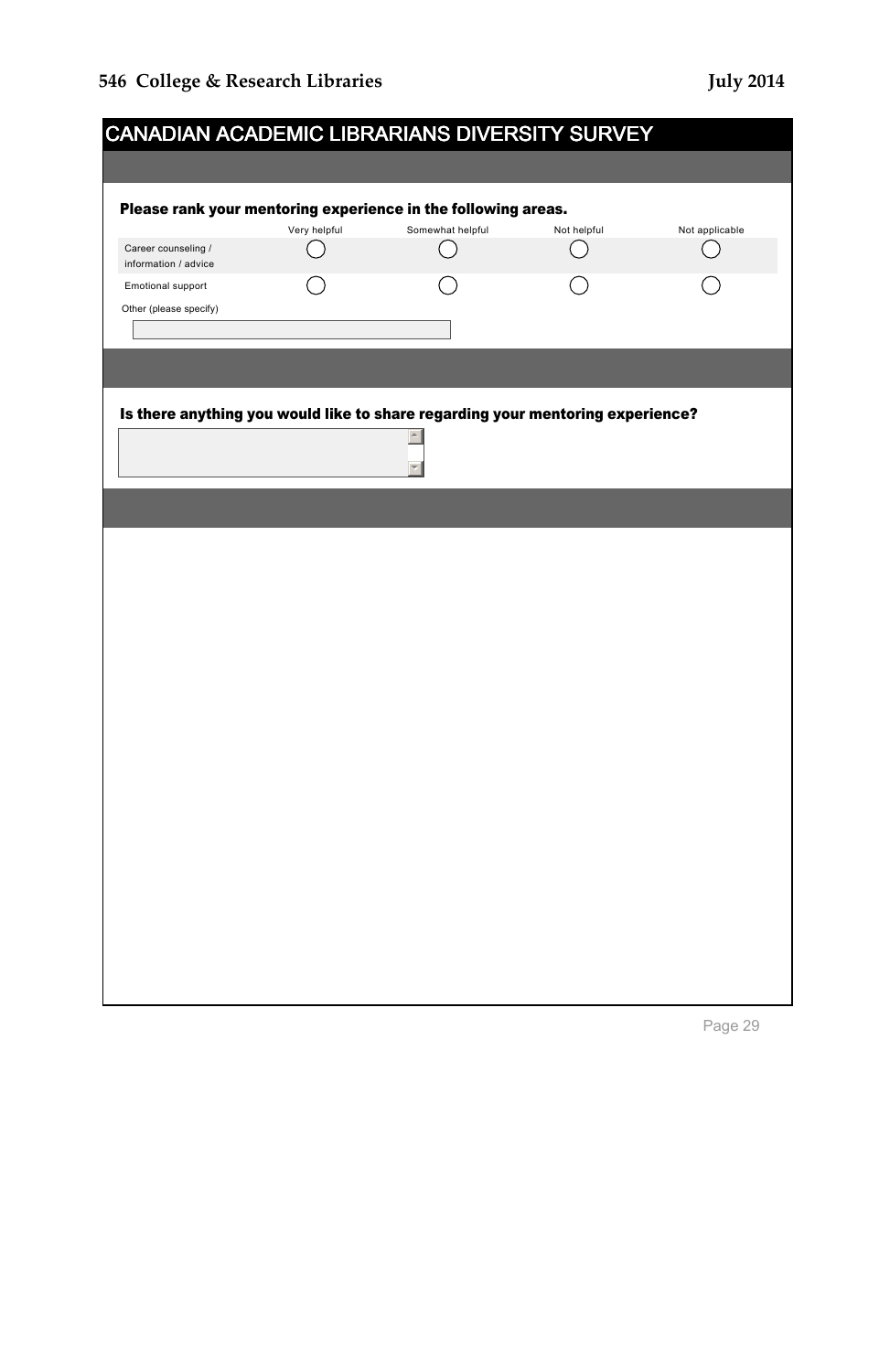| to any of the following?                                      | Yes        | Somewhat                                        | No                                              | Not applicable |
|---------------------------------------------------------------|------------|-------------------------------------------------|-------------------------------------------------|----------------|
| Hiring                                                        | ( )        | - 1                                             | ()                                              | $\mathcal{L}$  |
| Salary                                                        | $\bigcirc$ | C                                               | $\bigcirc$                                      |                |
| Impact on tenure and<br>promotion                             |            |                                                 |                                                 |                |
| Evaluation for awarding of<br>internal research grants        | ∩          | $\hat{ }$ )                                     | ∩                                               |                |
| Evaluation for awarding of<br>merit awards                    | $\bigcirc$ | ∩                                               | $\bigcirc$                                      | ◯              |
| Assignment of workload                                        | $\bigcirc$ | $\frac{1}{2}$                                   | )<br>()                                         |                |
| Evaluation of research /<br>scholarship                       |            |                                                 |                                                 |                |
| Consideration for an<br>administrative role or<br>advancement |            |                                                 |                                                 |                |
| Consideration for library<br>committees / working<br>groups   | $( \ )$    | )                                               | $( \ )$                                         | $\mathcal{L}$  |
| Ability to participate fully at<br>departmental meetings      |            | $\left( \begin{array}{c} 1 \end{array} \right)$ | $\left( \begin{array}{c} 1 \end{array} \right)$ |                |
| Ability to participate fully at<br>library meetings           | ∩          |                                                 |                                                 |                |
| Professional development<br>opportunities                     | ( )        |                                                 |                                                 |                |
| Other (please specify)                                        |            |                                                 |                                                 |                |
|                                                               |            |                                                 |                                                 |                |
|                                                               |            |                                                 |                                                 |                |
|                                                               |            |                                                 |                                                 |                |
|                                                               |            |                                                 |                                                 |                |
|                                                               |            |                                                 |                                                 |                |
|                                                               |            |                                                 |                                                 |                |
|                                                               |            |                                                 |                                                 |                |
|                                                               |            |                                                 |                                                 |                |
|                                                               |            |                                                 |                                                 |                |
|                                                               |            |                                                 |                                                 |                |
|                                                               |            |                                                 |                                                 |                |
|                                                               |            |                                                 |                                                 |                |
|                                                               |            |                                                 |                                                 |                |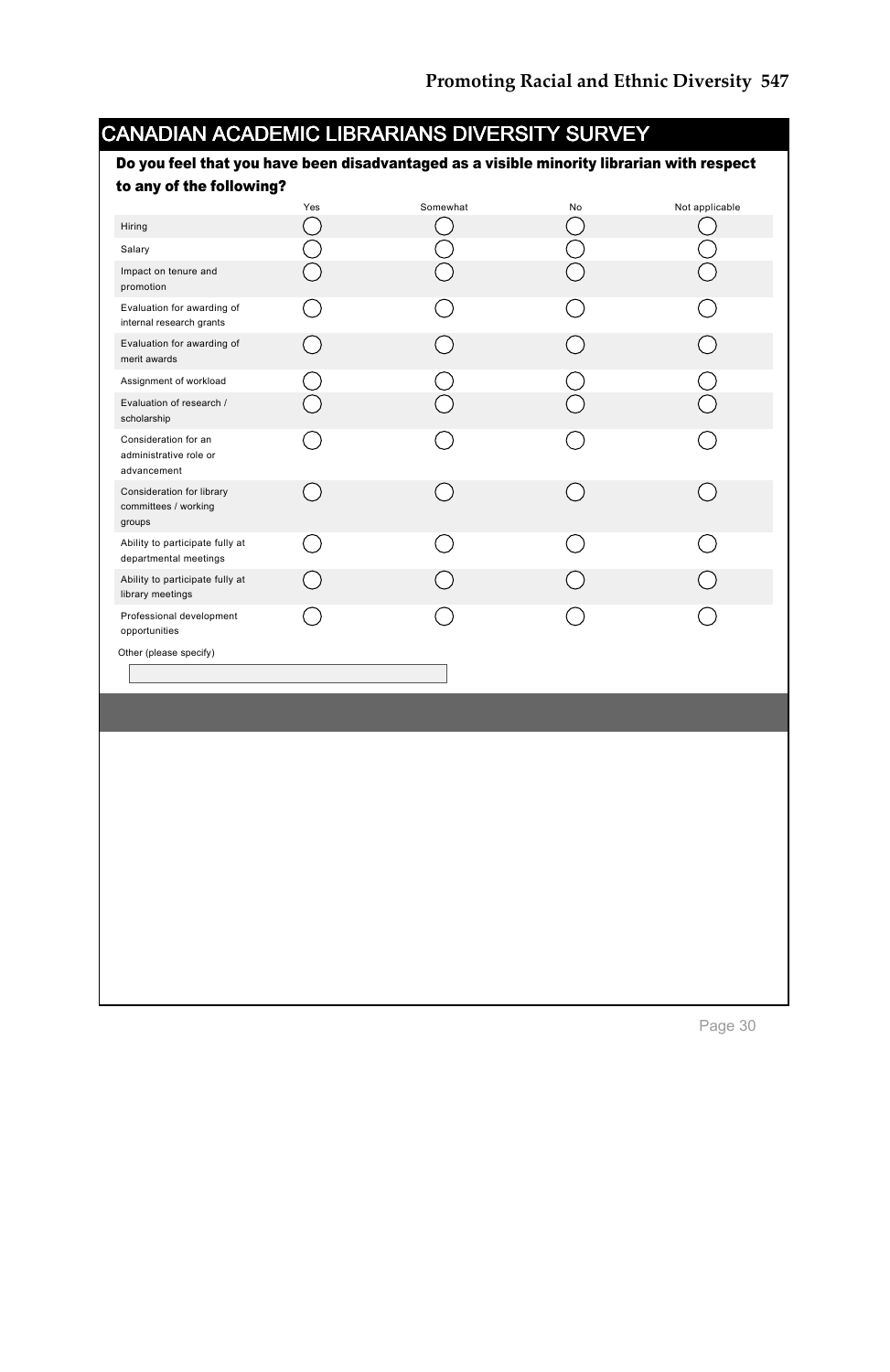|                 |                                                                                                                |     |          | <b>CANADIAN ACADEMIC LIBRARIANS DIVERSITY SURVEY</b>                                 |                |
|-----------------|----------------------------------------------------------------------------------------------------------------|-----|----------|--------------------------------------------------------------------------------------|----------------|
|                 |                                                                                                                |     |          | Which best describes your experience with respect to the following statements?       |                |
|                 |                                                                                                                | Yes | Somewhat | No                                                                                   | Not applicable |
| my department   | I am treated with respect<br>and accepted as an equal<br>member by colleagues in                               |     |          |                                                                                      |                |
| department      | My knowledge and work<br>contributions are valued by<br>colleagues in my                                       |     |          |                                                                                      |                |
| diversity       | Colleagues in my<br>department welcome<br>difference and value                                                 |     |          |                                                                                      |                |
|                 | I feel free to speak my mind<br>and express my views<br>openly amongst colleagues<br>in my department          |     |          |                                                                                      |                |
|                 |                                                                                                                |     |          |                                                                                      |                |
|                 |                                                                                                                | Yes | Somewhat | Which best describes your experience with respect to the following statements?<br>No | Not applicable |
| department      | I am treated with respect<br>and accepted as an equal<br>member by colleagues in<br>the library outside my     |     |          |                                                                                      |                |
|                 | My knowledge and work<br>contributions are valued by<br>colleagues in the library<br>outside my department     |     |          |                                                                                      |                |
| value diversity | Colleagues in the library<br>outside my department<br>welcome difference and                                   |     |          |                                                                                      |                |
| department      | I feel free to speak my mind<br>and express my views<br>openly amongst colleagues<br>in the library outside my |     |          |                                                                                      |                |
|                 |                                                                                                                |     |          |                                                                                      |                |
|                 |                                                                                                                |     |          |                                                                                      |                |
|                 |                                                                                                                |     |          |                                                                                      |                |
|                 |                                                                                                                |     |          |                                                                                      |                |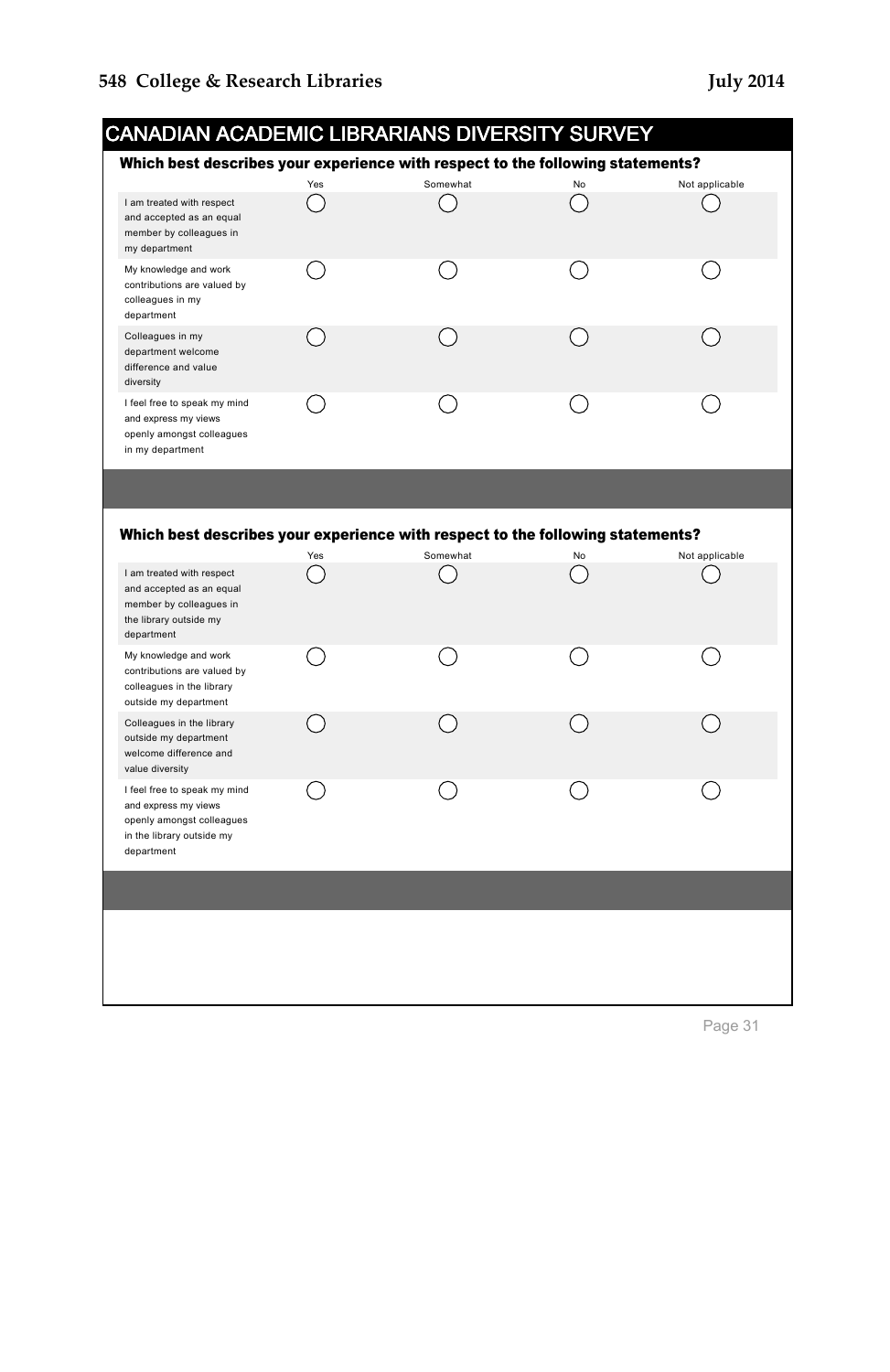|                                              | CANADIAN ACADEMIC LIBRARIANS DIVERSITY SURVEY                                             |
|----------------------------------------------|-------------------------------------------------------------------------------------------|
|                                              | Is there anything you would like to share regarding your experience as a visible minority |
| librarian in your department and/or library? |                                                                                           |
|                                              |                                                                                           |
|                                              |                                                                                           |
|                                              |                                                                                           |
|                                              |                                                                                           |
|                                              | Do you feel the climate with respect to diversity has improved in your DEPARTMENT since   |
| you were hired?                              |                                                                                           |
| Yes                                          |                                                                                           |
| Somewhat                                     |                                                                                           |
| No                                           |                                                                                           |
| Other (please specify)                       |                                                                                           |
|                                              |                                                                                           |
|                                              |                                                                                           |
|                                              |                                                                                           |
|                                              | Do you feel the climate with respect to diversity has improved in your LIBRARY since you  |
| were hired?                                  |                                                                                           |
| Yes                                          |                                                                                           |
| Somewhat                                     |                                                                                           |
| No                                           |                                                                                           |
| Other (please specify)                       |                                                                                           |
|                                              |                                                                                           |
|                                              |                                                                                           |
|                                              |                                                                                           |
|                                              |                                                                                           |
|                                              |                                                                                           |
|                                              |                                                                                           |
|                                              |                                                                                           |
|                                              |                                                                                           |
|                                              |                                                                                           |
|                                              |                                                                                           |
|                                              |                                                                                           |
|                                              |                                                                                           |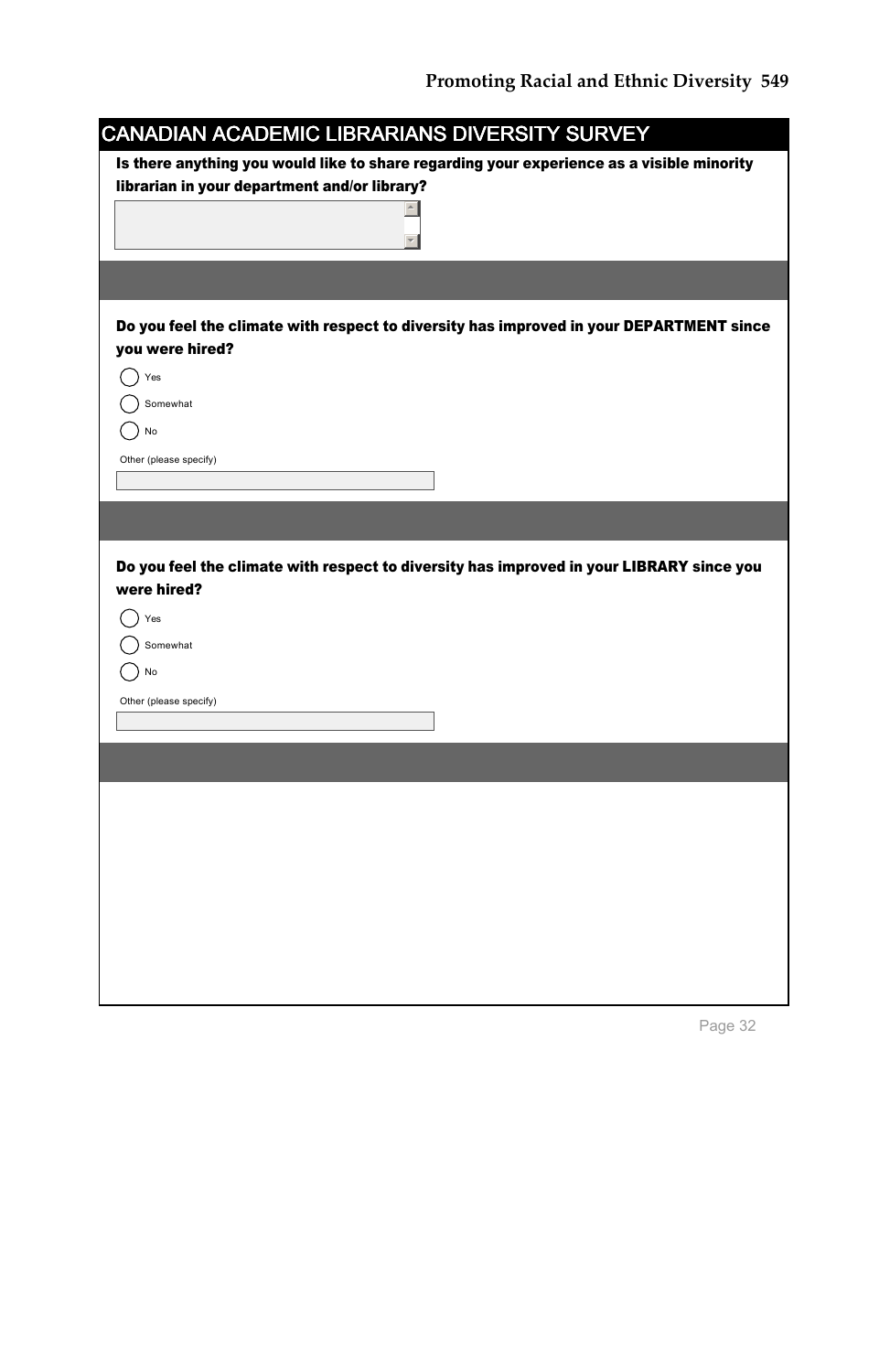| <b>CANADIAN ACADEMIC LIBRARIANS DIVERSITY SURVEY</b>                                   |         |                                                                                           |                                                                                            |
|----------------------------------------------------------------------------------------|---------|-------------------------------------------------------------------------------------------|--------------------------------------------------------------------------------------------|
|                                                                                        |         | What steps can your library take to improve the climate with respect to diversity? Please |                                                                                            |
| check all that are applicable.                                                         |         |                                                                                           |                                                                                            |
| Provide diversity staff training and development                                       |         |                                                                                           |                                                                                            |
| Provide social / cultural programs to increase awareness of diversity                  |         |                                                                                           |                                                                                            |
| Management / administration should provide leadership with respect to diversity issues |         |                                                                                           |                                                                                            |
| Conduct a diversity climate assessment                                                 |         |                                                                                           |                                                                                            |
| Hire more diverse staff                                                                |         |                                                                                           |                                                                                            |
| Other (please specify)                                                                 |         |                                                                                           |                                                                                            |
|                                                                                        |         |                                                                                           |                                                                                            |
|                                                                                        |         |                                                                                           |                                                                                            |
|                                                                                        |         |                                                                                           |                                                                                            |
|                                                                                        |         | How can your library better support you as a visible minority librarian?                  |                                                                                            |
|                                                                                        |         |                                                                                           |                                                                                            |
|                                                                                        |         |                                                                                           |                                                                                            |
|                                                                                        |         |                                                                                           |                                                                                            |
|                                                                                        |         |                                                                                           |                                                                                            |
|                                                                                        |         |                                                                                           | Are you a current or past member of a library association in Canada? Please check all that |
| are applicable.                                                                        | Current | Past                                                                                      | Not applicable                                                                             |
| National library association                                                           |         |                                                                                           |                                                                                            |
| Provincial library<br>association                                                      |         |                                                                                           |                                                                                            |
| Special library association                                                            |         |                                                                                           |                                                                                            |
| Other (please specify)                                                                 |         |                                                                                           |                                                                                            |
|                                                                                        |         |                                                                                           |                                                                                            |
|                                                                                        |         |                                                                                           |                                                                                            |
|                                                                                        |         |                                                                                           |                                                                                            |
|                                                                                        |         |                                                                                           |                                                                                            |
|                                                                                        |         |                                                                                           |                                                                                            |
|                                                                                        |         |                                                                                           |                                                                                            |
|                                                                                        |         |                                                                                           |                                                                                            |
|                                                                                        |         |                                                                                           |                                                                                            |
|                                                                                        |         |                                                                                           |                                                                                            |
|                                                                                        |         |                                                                                           |                                                                                            |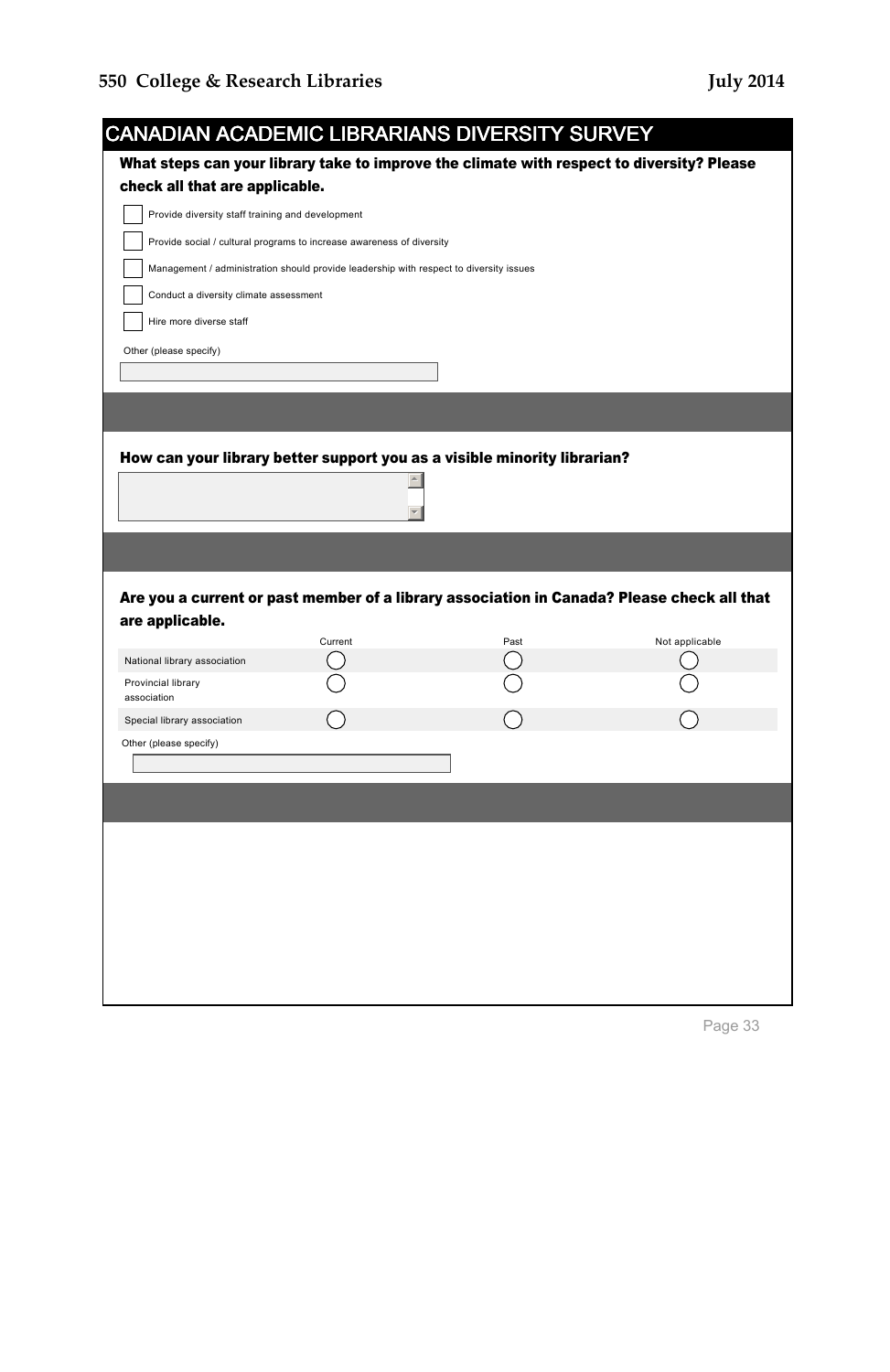| Which best describes your experience when participating in the following library                                                                                  |          |                               |                               |              |                                             |              |                |
|-------------------------------------------------------------------------------------------------------------------------------------------------------------------|----------|-------------------------------|-------------------------------|--------------|---------------------------------------------|--------------|----------------|
| association activities in Canada? Please check all that are applicable.                                                                                           |          |                               |                               |              |                                             |              |                |
|                                                                                                                                                                   |          |                               | Treated with Knowledge and    |              | Not treated with Knowledge and              |              |                |
|                                                                                                                                                                   | Welcomed | respect and<br>accepted as an | professional<br>contributions | Not welcomed | respect and<br>accepted as an contributions | professional | Not applicable |
|                                                                                                                                                                   |          | equal member                  | are valued                    |              | equal member are not valued                 |              |                |
| Attend conferences /<br>workshops                                                                                                                                 |          |                               |                               |              |                                             |              |                |
| Serve on committees /<br>working groups                                                                                                                           |          |                               |                               |              |                                             |              |                |
| Belong to a caucus / special<br>interest group                                                                                                                    |          |                               |                               |              |                                             |              |                |
| Member of a listserv /<br>discussion list                                                                                                                         |          |                               |                               |              |                                             |              |                |
| Other (please specify)                                                                                                                                            |          |                               |                               |              |                                             |              |                |
|                                                                                                                                                                   |          |                               |                               |              |                                             |              |                |
|                                                                                                                                                                   |          |                               |                               |              |                                             |              |                |
|                                                                                                                                                                   |          |                               |                               |              |                                             |              |                |
|                                                                                                                                                                   |          |                               | $\blacktriangle$              |              |                                             |              |                |
|                                                                                                                                                                   |          |                               | $\overline{\phantom{a}}$      |              |                                             |              |                |
|                                                                                                                                                                   |          |                               |                               |              |                                             |              |                |
|                                                                                                                                                                   |          |                               |                               |              |                                             |              |                |
|                                                                                                                                                                   |          |                               |                               |              |                                             |              |                |
|                                                                                                                                                                   |          |                               |                               |              |                                             |              |                |
|                                                                                                                                                                   |          |                               |                               |              |                                             |              |                |
|                                                                                                                                                                   |          |                               |                               |              |                                             |              |                |
|                                                                                                                                                                   |          |                               |                               |              |                                             |              |                |
| Is there anything you would like to share regarding your experience as a visible minority<br>librarian participating in library association activities in Canada? |          |                               |                               |              |                                             |              |                |
|                                                                                                                                                                   |          |                               |                               |              |                                             |              |                |
|                                                                                                                                                                   |          |                               |                               |              |                                             |              |                |
|                                                                                                                                                                   |          |                               |                               |              |                                             |              |                |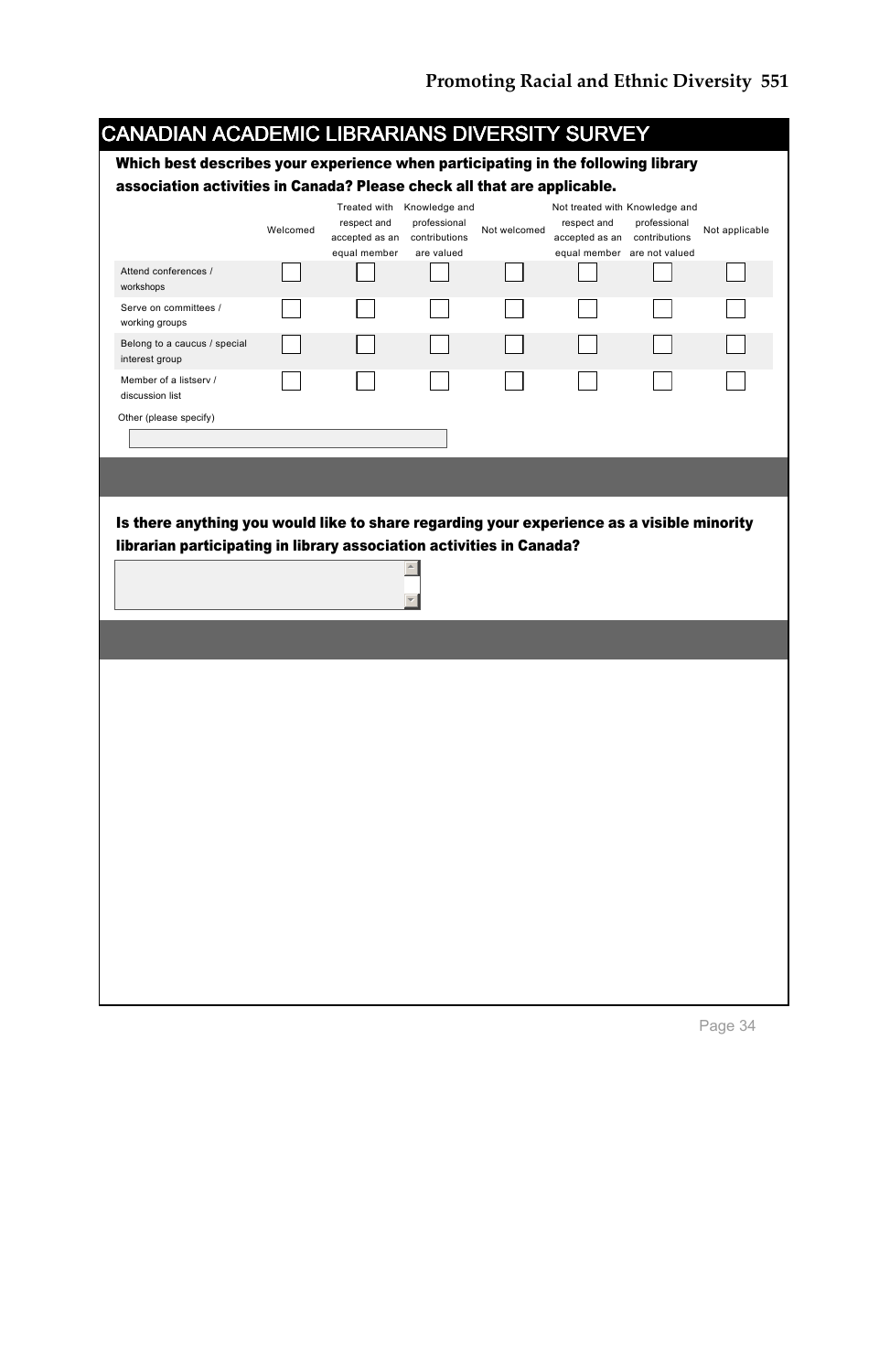| <b>CANADIAN ACADEMIC LIBRARIANS DIVERSITY SURVEY</b><br>Have you participated in any of the following programs for visible minority librarians<br>sponsored by a library association or another organization in or outside Canada? |                  |                                                                     |                |  |  |
|------------------------------------------------------------------------------------------------------------------------------------------------------------------------------------------------------------------------------------|------------------|---------------------------------------------------------------------|----------------|--|--|
|                                                                                                                                                                                                                                    | Yes              | No                                                                  | Not applicable |  |  |
| Attend equity-related<br>conferences / workshops in<br>Canada                                                                                                                                                                      |                  |                                                                     |                |  |  |
| Attend equity-related<br>conferences / workshops<br>outside Canada                                                                                                                                                                 | - 1              |                                                                     |                |  |  |
| Serve on equity-related<br>committees / working<br>groups in Canada                                                                                                                                                                |                  |                                                                     |                |  |  |
| Serve on equity-related<br>committees / working<br>groups outside Canada                                                                                                                                                           |                  |                                                                     |                |  |  |
| Member of an equity-<br>related caucus in Canada                                                                                                                                                                                   |                  |                                                                     |                |  |  |
| Member of an equity-<br>related caucus outside<br>Canada                                                                                                                                                                           |                  |                                                                     |                |  |  |
| Member of an equity-<br>related listserv / discussion<br>list in Canada                                                                                                                                                            |                  |                                                                     |                |  |  |
| Member of an equity-<br>related listserv / discussion<br>list outside Canada                                                                                                                                                       |                  |                                                                     |                |  |  |
| Other (please specify)                                                                                                                                                                                                             |                  |                                                                     |                |  |  |
|                                                                                                                                                                                                                                    |                  |                                                                     |                |  |  |
|                                                                                                                                                                                                                                    |                  |                                                                     |                |  |  |
|                                                                                                                                                                                                                                    | $\blacktriangle$ | Is there anything you would like to share regarding these programs? |                |  |  |
|                                                                                                                                                                                                                                    |                  |                                                                     |                |  |  |
|                                                                                                                                                                                                                                    |                  |                                                                     |                |  |  |
|                                                                                                                                                                                                                                    |                  |                                                                     |                |  |  |
|                                                                                                                                                                                                                                    |                  |                                                                     |                |  |  |
|                                                                                                                                                                                                                                    |                  |                                                                     |                |  |  |
|                                                                                                                                                                                                                                    |                  |                                                                     |                |  |  |
|                                                                                                                                                                                                                                    |                  |                                                                     |                |  |  |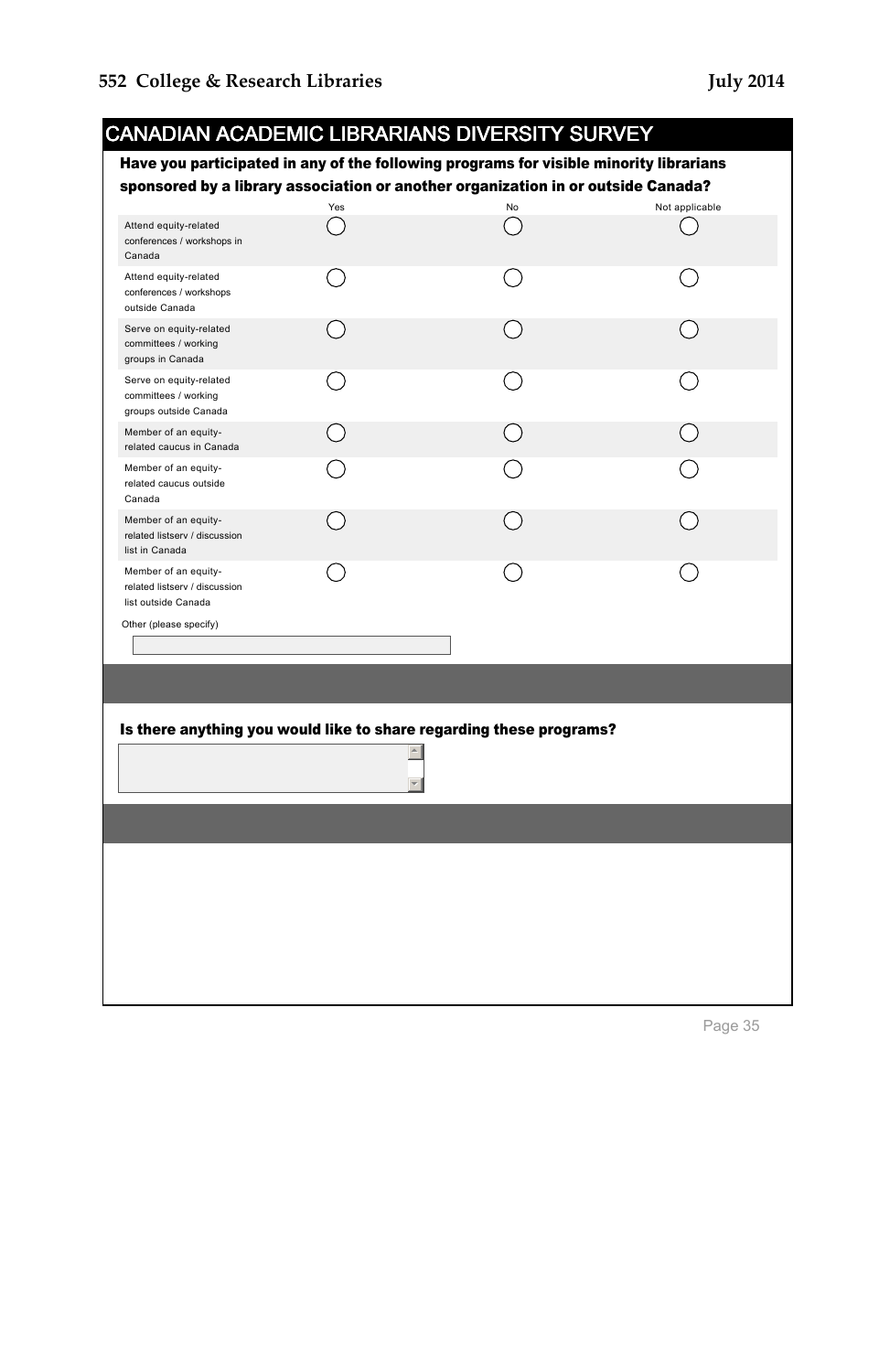|                                                    | CANADIAN ACADEMIC LIBRARIANS DIVERSITY SURVEY                                                                                                                            |  |
|----------------------------------------------------|--------------------------------------------------------------------------------------------------------------------------------------------------------------------------|--|
|                                                    | How can library associations in Canada support visible minority librarians? Please check                                                                                 |  |
| all that are applicable.                           |                                                                                                                                                                          |  |
| Sponsor equity-related conferences                 |                                                                                                                                                                          |  |
| Sponsor equity-related workshops                   |                                                                                                                                                                          |  |
| Create equity-related committees / working groups  |                                                                                                                                                                          |  |
| Create equity-related caucuses                     |                                                                                                                                                                          |  |
| Create equity-related listservs / discussion lists |                                                                                                                                                                          |  |
|                                                    | Create / provide opportunities for equity-related networking                                                                                                             |  |
|                                                    | Create / provide opportunities for equity-related mentoring                                                                                                              |  |
| Provide leadership with respect to equity issues   |                                                                                                                                                                          |  |
| Other (please specify)                             |                                                                                                                                                                          |  |
|                                                    |                                                                                                                                                                          |  |
|                                                    |                                                                                                                                                                          |  |
|                                                    |                                                                                                                                                                          |  |
|                                                    | Is there anything else that you would like to share with respect to your experience as a                                                                                 |  |
|                                                    | visible minority librarian employed in a Canadian academic library and/or your experience<br>as a visible minority librarian relating to library associations in Canada? |  |
|                                                    |                                                                                                                                                                          |  |
| Thank you for completing this survey!              |                                                                                                                                                                          |  |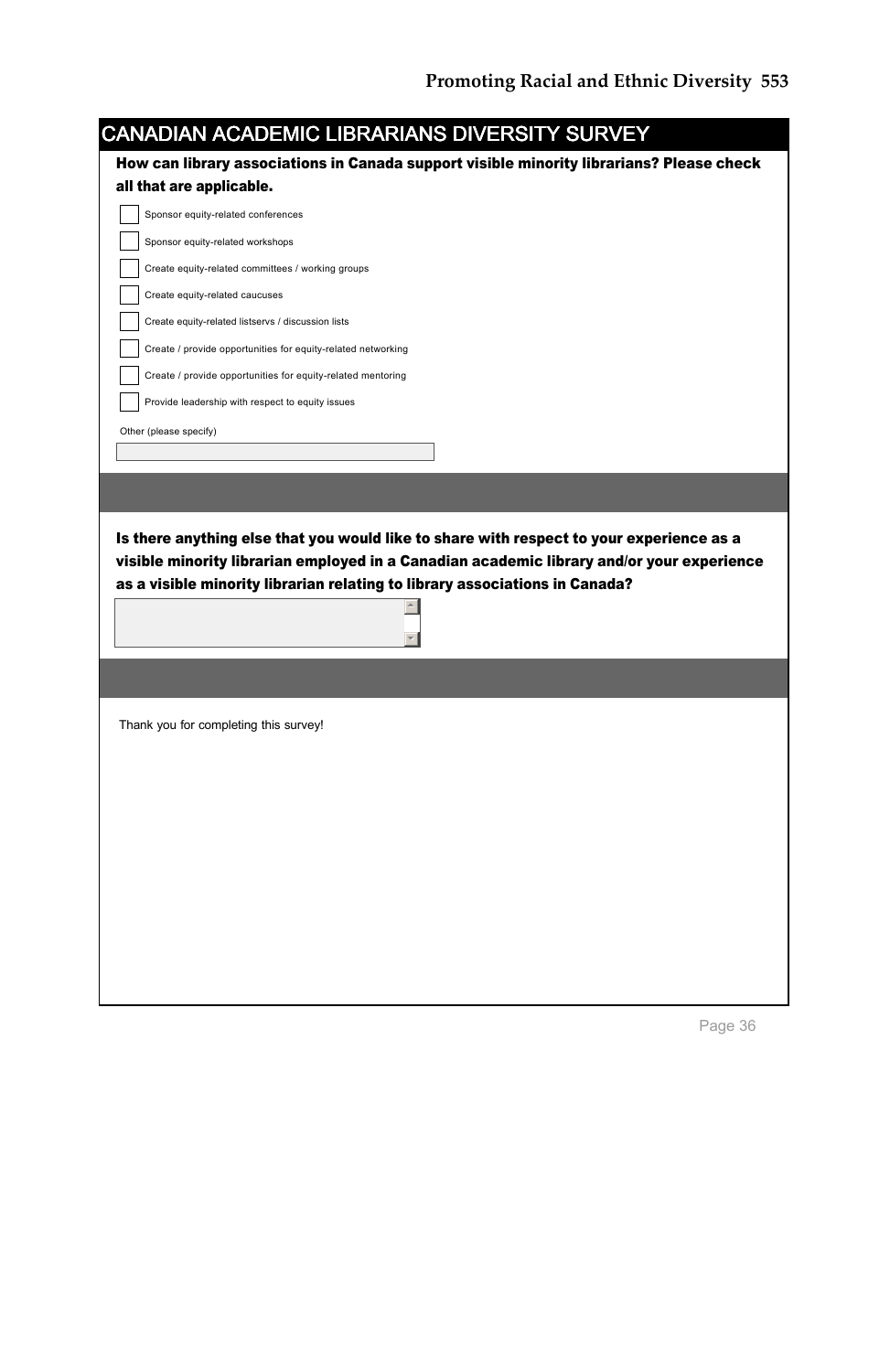#### **Notes**

 1. Department of Justice, "Employment Equity Act," available online at http://laws-lois. justice.gc.ca/eng/acts/E-5.401/page-1.html [accessed 4 June 2012].

 2. Kaetrena D. Davis-Kendrick, *The Kaleidoscope Concern: An Annotated Chronological Bibliography of Diversity, Recruitment, Retention, and Other Concerns Regarding African American and Ethnic Library Professionals in the United States* (Chicago: Association of College and Research Libraries, 2009), available online at www.ala.org/acrl/sites/ala.org.acrl/files/content/publications/booksanddigitalresources/digital/kaleidoscopic.pdf [accessed 19 March 2012].

 3. K.-S. Kim and S.-C. J Sin, "Increasing Ethnic Diversity in LIS: Strategies Suggested by Librarians of Color," *Library Quarterly* 78, no. 2 (2008): 157.

4. Ibid., 153.

5. Ibid., 168.

6. Ibid., 169.

7. Ibid., 171.

 8. Ione T. Domasco and Dracine Hodges, "Tenure and Promotion Experiences of Academic Librarians of Color," *College & Research Libraries* 73, no. 3 (May 2012): 279, available online at http://crl.acrl.org/content/73/3/279.full.pdf+html [accessed 24 August 2012].

 9. Ibid., 299. 10. Ibid., 300.

11. Association of College & Research Libraries, *Diversity Standards: Cultural Competency for Academic Libraries* (2012), 1, available online at www.ala.org/acrl/standards/diversity [accessed 24 October 2012].

 12. Teresa Y. Neely and Lorna Peterson. *Achieving Racial and Ethnic Diversity among Academic and Research Librarians: The Recruitment, Retention, and Advancement of Librarians of Color: A White Paper by the ACRL Board of Directors* (July 2007), 5, available online at www.ala.org/acrl/files/ publications/.../ACRL\_AchievingRacial.pdf [accessed 24 June 2012].

 13. Charlene Maxey Harris and Toni Anaya, *Diversity Plans and Programs*, SPEC Kit 319 (Washington: Association of Research Libraries, 2010), 11, available online at www.arl.org/bm~doc/ spec-319-web.pdf [accessed 26 November 2012].

 14. The 8Rs Research Team, *The Future of Human Resources in Canadian Libraries* (Edmonton: University of Alberta, 2005), 44, available online at www.ls.ualberta.ca/8rs/8RsFutureofHRLibraries. pdf [accessed 30 January 2012].

 15. Deborah Lee, "Indigenous Knowledges and the University Library," *Canadian Journal of Native Education* 31, no. 1 (2008): 3, available online at http://ecommons.usask.ca/bitstream/ handle/10388/293/Lee\_Indigenous%20Knowledges%20manuscript.pdf?sequence=1 [accessed 30 January 2012].

 16. Multitype Library Board, *Creating a Representative Library Workforce in Saskatchewan*, available online at www.lib.sk.ca/MLB-Documents-Representative-Library-Workforce [accessed 30 January 2012].

17. Maha Kumaran, *Leadership in Libraries: A Focus on Ethnic-Minority Librarians* (Oxford: Chandos, 2012), xvi.

18. Statistics Canada, "Aboriginal Peoples," available online at http://www12.statcan.ca/ census-recensement/2006/rt-td/ap-pa-eng.cfm [accessed 30 January 2012].

19. Statistics Canada, "Aboriginal Peoples in Canada in 2006: Inuit, Métis, and First Nations, 2006 Census," available online at http://www12.statcan.ca/census-recensement/2006/as-sa/97-558/ pdf/97-558-XIE2006001.pdf [accessed 30 January 2012].

20. In 2007, the UN Committee on the Elimination of Racial Discrimination expressed concerns over the Canadian government's use of the term "visible minorities," with country Rapporteur Mr. Thornberry expressing concern that "the use of the term visible minorities seemed to somehow indicate somehow that 'whiteness' was the standard, all others differing from that being visible," Committee on Elimination of Racial Discrimination Considers Report of Canada, available online at www.ohchr.org/en/NewsEvents/Pages/DisplayNews.aspx?NewsID=8250&LangID=E [accessed 20 October 2012]. Canada meanwhile has argued that the term "visible minority" is "specific to the administration of the Employment Equity Act that seeks to address conditions or disadvantage in employment, in areas of federal jurisdiction, experienced by four specified groups—Aboriginal peoples, persons with disabilities, members of visible minorities, and women." *International Convention on the Elimination of All Forms of Racial Discrimination: Nineteenth and Twentieth Reports of Canada*, 12, available online at www.pch.gc.ca/ddp-hrd/docs/cerd/rpprts\_19\_20/19-20-eng.pdf [accessed 20 October 2012].

21. Citizenship and Immigration Canada, "Evaluation of the Welcoming Communities Initiatives," available online at www.cic.gc.ca/english/resources/evaluation/wci/section4.asp [accessed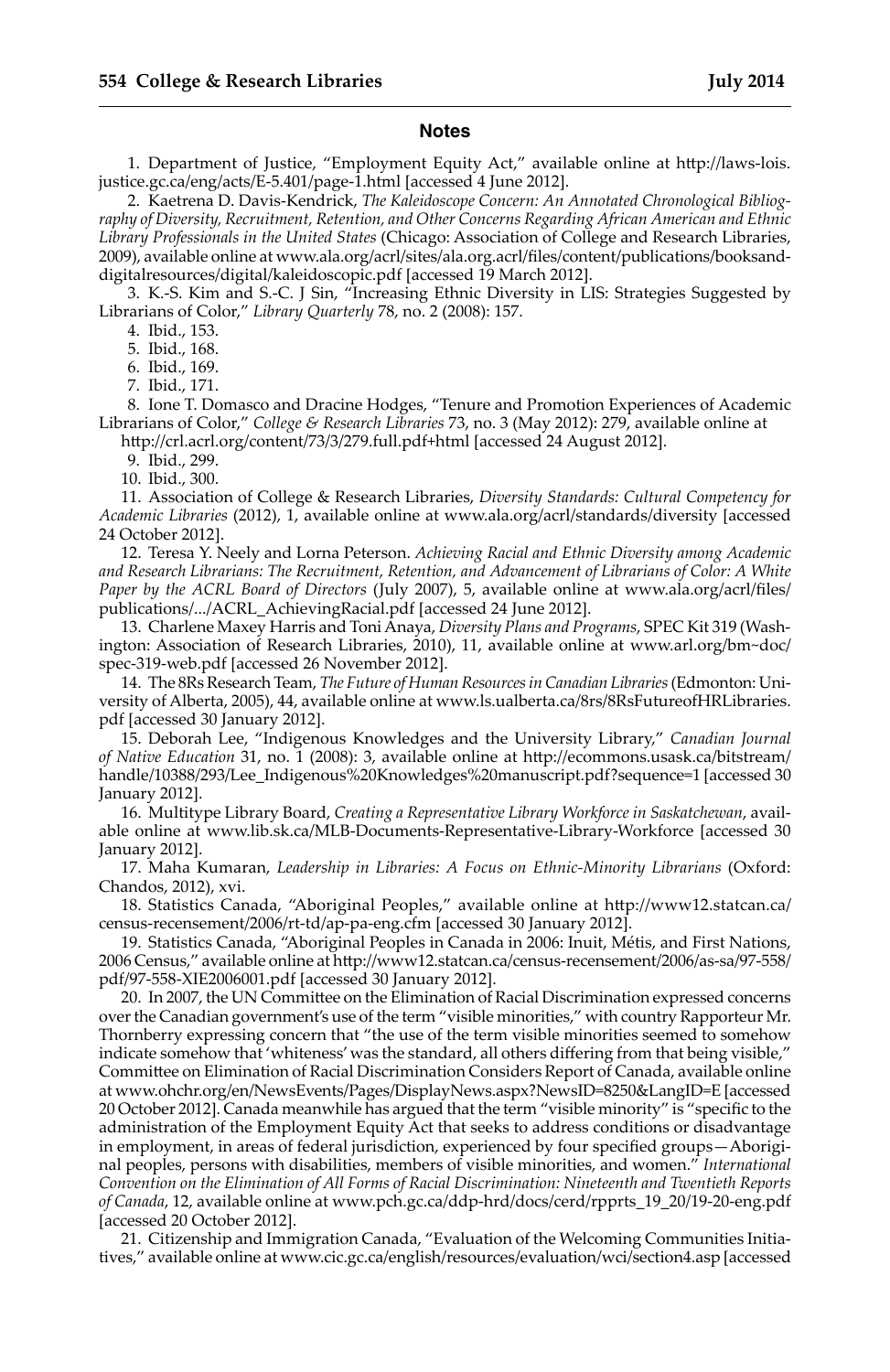20 March 2012].

22. Citizenship and Immigration Canada, "Annual Report on the Operation of the Canadian Multiculturalism Act 2007–2008," available online at www.cic.gc.ca/English/resources/publications/multi-report2008/part1.asp [accessed 20 March 2012].

23. *CAUT Almanac of Post-Secondary Education 2011–2012*, 20, available online at www.caut. ca/uploads/2011\_2\_Staff.pdf [accessed 20 February 2012].

24. "York University Vital Statistics 101," available online at *www.yorku.ca/gro/York%20101.ppt*  [accessed 20 February 2012].

25. Statistics Canada, "National Occupational Classification for Statistics (720 - F011)—Special Interest Profiles," available online at http://www12.statcan.gc.ca/census-recensement/2006/dp-pd/ prof/sip/Rp-eng.cfm?LANG=E&APATH=3&DETAIL=0&DIM=0&FL=A&FREE=0&GC=0&GID=0 &GK=0&GRP=1&PID=97611&PRID=0&PTYPE=97154&S=0&SHOWALL=0&SUB=0&Temporal=2 006&THEME=74&VID=0&VNAMEE=&VNAMEF= [accessed 13 February 2012].

26. "Free occupation data is only available at 3 digit level. Anything beyond that would be a custom data cost a fee starting at \$1100," e-mail from Urfan Sayed, Statistics Canada, February 13, 2012.

27. Lee, "Indigenous Knowledges," 1.

28. Statistics Canada, "Labour Force Activity (8), Aboriginal Identity (8B), Age Groups (13A), Sex (3) and Area of Residence (6A) for the Population 15 Years and Over of Canada, Provinces and Territories, 2001 and 2006 Censuses - 20% Sample Data," available online at http://www12. statcan.ca/census-recensement/2006/dp-pd/tbt/Rp-eng.cfm?LANG=E&APATH=3&DETAIL=0&D IM=0&FL=A&FREE=0&GC=0&GID=0&GK=0&GRP=1&PID=92101&PRID=0&PTYPE=88971,9715 4&S=0&SHOWALL=0&SUB=0&Temporal=2006&THEME=73&VID=0&VNAMEE=&VNAMEF= [accessed 13 February 2012].

29. "Data on this is self-reported by students only, and we don't report it to ALISE; this would be the same for other Canadian schools, where it's typically illegal to collect that information without consent. We only report international/domestic numbers. So I guess the answer is 'no,' there's nothing that would help the requester." E-mail from Susan Brown, Assistant Dean, Administration, Faculty of Information, U of T, June 23, 2011. And, "ALISE does not gather student ethnic or racial diversity data from Canadian institutions. My understanding is that Canadian universities are not allowed by law to gather or disseminate such information even in the aggregate." E-mail from Danny Wallace, ALISE Statistical Report Manager, July 6, 2011.

30. The Program requires organizations that have 100 or more employees who want to bid on a federal government contract or standing offer of \$200,000 to sign a Certificate of Commitment to implement employment equity. They are also subject to compliance reviews that "assess the organization's employment equity program to ensure that it fulfills the terms of the Certificate of Commitment by meeting the Requirements of the Federal Contractors Program, which are based on the Employment Equity Act." See www.hrsdc.gc.ca/eng/labour/equality/fcp/index.shtml and

www.hrsdc.gc.ca/eng/labour/equality/fcp/reviews/index.shtml [accessed 29 January 2012].

31. The Equity Office, Queen's University, "2011 Academic Positions—Employment Equity Report by Rank," available online at www.queensu.ca/equity/content.php?page=Faculty [accessed 14 April 2012].

32. University of Toronto, "Employment Equity Report," 5, available online at www.hrandequity.utoronto.ca/Assets/HR+Digital+Assets/Equity+Officers+Annual+Reports/2011eer.pdf [accessed 14 April 2012].

33. Human Resources, University of Lethbridge, "Best Practices for Hiring with a Focus on Equity and Diversity," available online at www.uleth.ca/diversityadvantage/documents/FacultyEquityHiringGuideOct07final\_web.pdf [accessed 16 May 2012].

34. York University Faculty Association, "Example Affirmative Action Plans for Hiring," available online at www.yufa.org/contract/aa\_examples.html [accessed 16 May 2012].

35. Memorial University, "Employment Equity," available online at www.mun.ca/policy/site/ policy.php?id=124 [accessed 16 May 2012].

36. Canadian Association of University Teachers, "Policy Statement on Equity," available online at www.caut.ca/pages.asp?page=268&lang=1 [accessed 16 May 2012].

37. Queen's University Faculty Association, *2011–2015 Collective Agreement*, available online at www.qufa.ca/ca/ [accessed 16 May 2012].

38. ClimateQUAL, "Partners," available online at www.climatequal.org/about/partners [accessed 4 June 2012].

39. Multitype Library Board, *Creating a Representative Library Workforce,* 2.

40. Kumaran, *Leadership in Libraries*, 6.

41. Edith Maureen Fisher, "Modern Racism and Academic Librarianship in a Period of Diversity," *Academic Libraries: Achieving Excellence in Higher Education* (Chicago: Association of College and Research Libraries, 1992), 73.